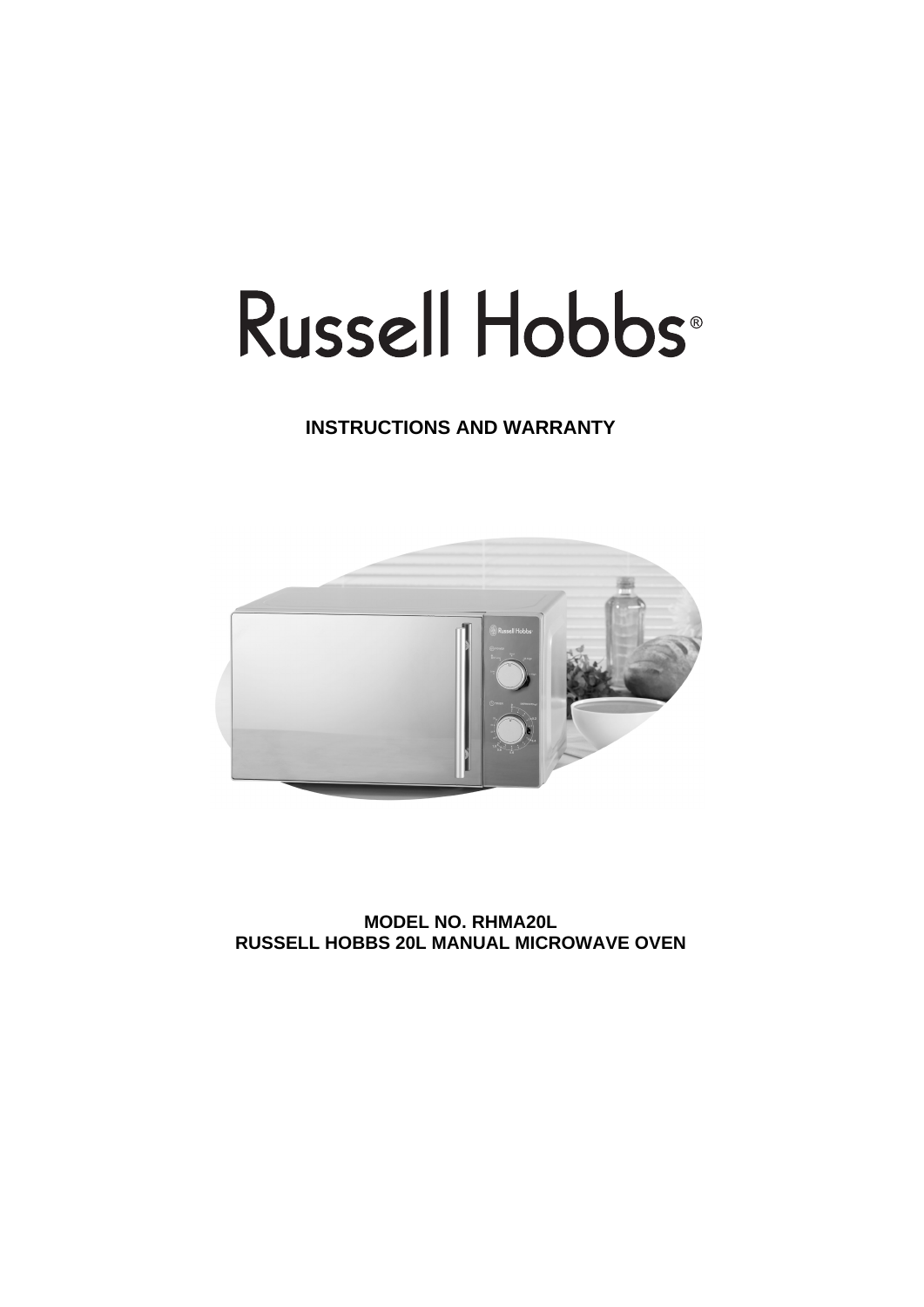Congratulations on purchasing our Russell Hobbs 20L Manual Microwave Oven. Each unit is manufactured to ensure safety and reliability. Before using this appliance for the first time, please read the instruction manual carefully and keep it for future reference.

# **FEATURES OF THE RUSSELL HOBBS 20L MANUAL MICROWAVE**

#### **OVEN**

- 20L Capacity
- Elegant mirror finish front
- Power output: 700W
- 255mm glass turntable diameter
- 5 power levels
- 35 minute cooking timer with end signal
- Defrost function
- User friendly manual control panel with rotary timer
- Easy to use pull handle door
- Door safety lock
- Enamel interior for easy cleaning
- For domestic use only

#### **IMPORTANT SAFEGUARDS**

When using any electrical appliance, basic safety precautions should always be followed including the following:

- 1. Please read the instructions carefully before using any appliance.
- 2. Always ensure that the voltage on the rating label corresponds to the mains voltage in your home.
- 3. Incorrect operation and improper use can damage the appliance and cause injury to the user.
- 4. The appliance is intended for household use only. Commercial use invalids the warranty and the supplier can not be held responsible for injury or damage caused when using the appliance for any other purpose than that intended.
- 5. Avoid any contact with moving parts.
- 6. Close supervision is required when any appliance is used near or by children or invalids.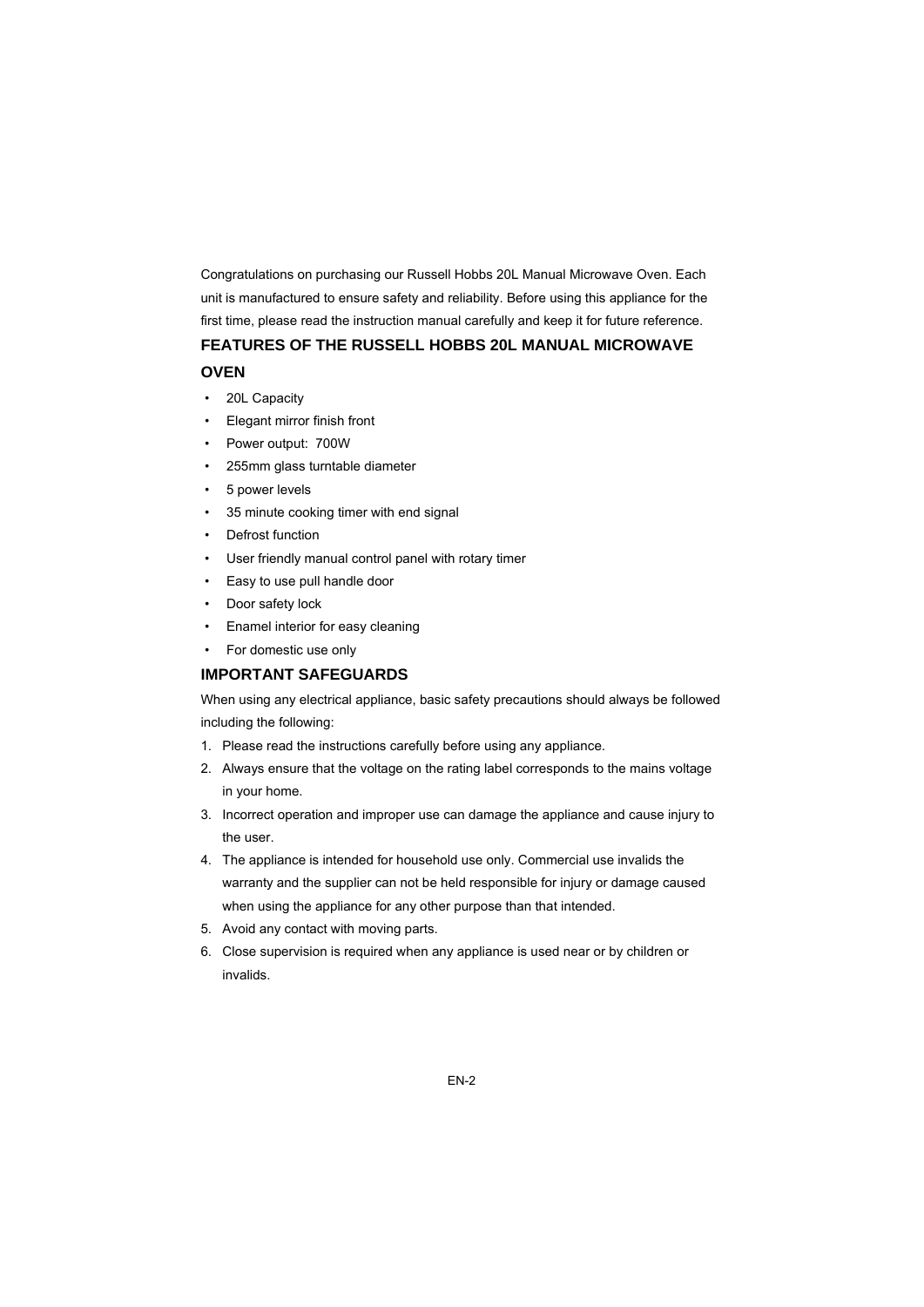- 7. Check the power cord and plug regularly for any damage. If the cord or the plug is damaged, it must be replaced by the manufacturer or a qualified person in order to avoid an electrical hazard.
- 8. Do not use the appliance if it has been dropped or damaged in any way. In case of damage, take the unit in for examination and/or repair by an authorised service agent
- 9. Do not operate the oven when empty.
- 10. Do not operate this appliance if it has a damaged cord or plug, if it is not working properly or if it has been damaged or dropped. If the supply cord is damaged, it must be replaced by the manufacturer or its service agent or a similarly qualified person in order to avoid a hazard.
- 11. This appliance is not intended for use by persons (including children) with reduced physical, sensory or mental capabilities, or lack of experience and knowledge, unless they have been given supervision or instruction concerning use of the appliance by a person responsible for their safety.
- 12. WARNING: Only allow children to use the oven without supervision when adequate instructions have been given so that the child is able to use the oven in a safe way and understands the hazards of improper use.
- 13. Do not operate the microwave unit without any food contents inside the cavity.
- 14. To reduce the risk of fire in the oven cavity:
- $\Diamond$  When heating food in a plastic or paper container, check the oven frequently in terms of the possibility of ignition.
- $\Diamond$  Remove wire twist-ties from paper or plastic bags before placing the bag in oven.
- $\div$  If smoke is observed, switch off or unplug the appliance and keep the door closed in order to stifle any flames.
- $\Diamond$  Do not use the cavity for storage purposes. Do not leave paper products, cooking utensils or food in the cavity when not in use.

WARNING: Liquid or other food must not be heated in sealed containers since they are able to explode.

15. Microwave heating of beverages can result in delayed eruptive boiling, therefore care has to be taken when handling the container.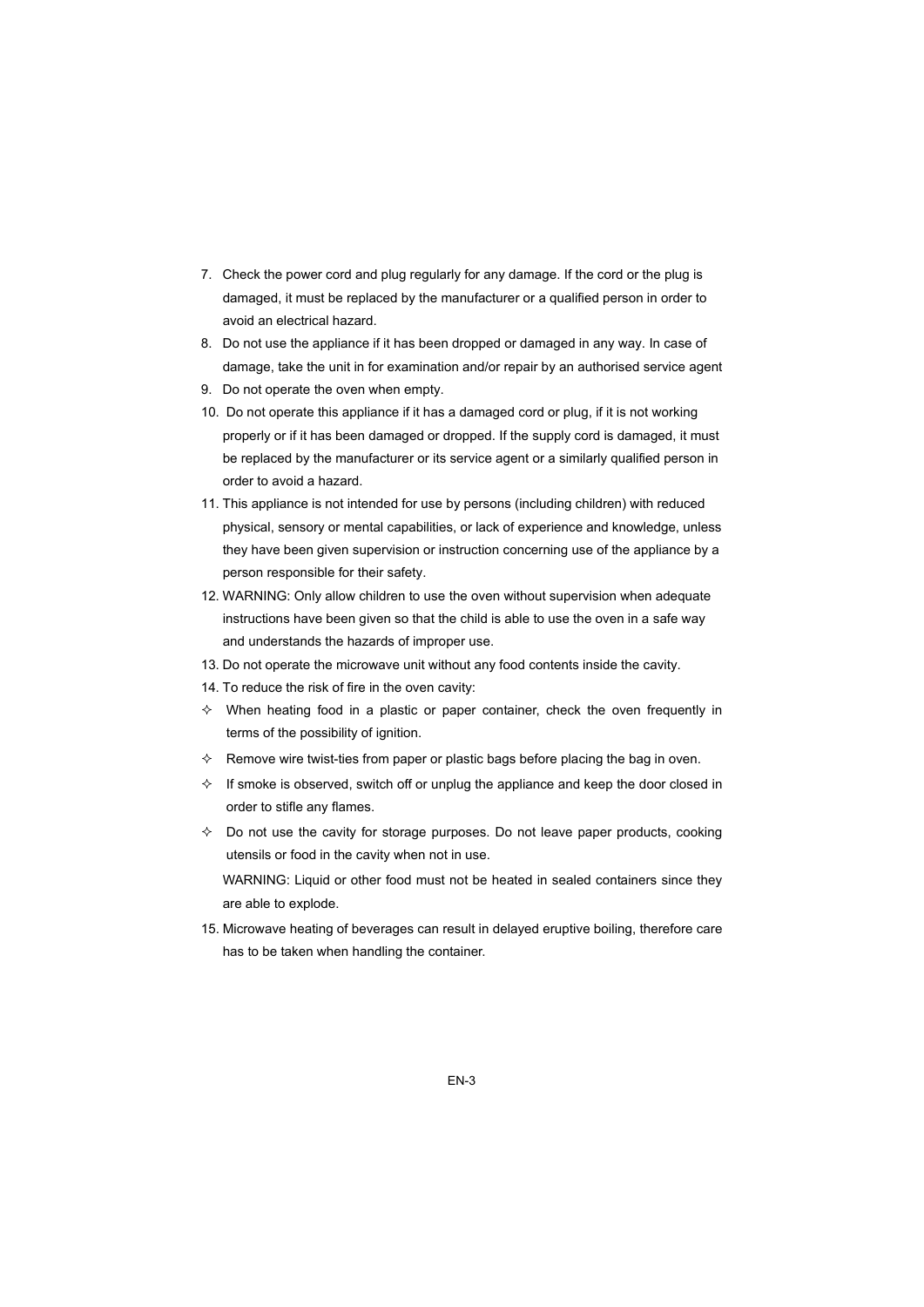- 16. Do not fry food in the oven. Hot oil can damage oven parts and utensils and even result in burns.
- 17. Eggs in their shell and whole hard-boiled eggs should not be heated in microwave ovens since they may explode even after microwave heating has ended.
- 18. Pierce foods with heavy skins such as potatoes, whole squashes, apples and chestnuts before cooking.
- 19. The contents of feeding bottles and baby jars should be stirred or shaken and the temperature should be checked before serving in order to avoid burns or scalding.
- 20. Cooking utensils may become hot because of heat transferred from the heated food. Potholders/ oven gloves may be needed to handle the utensil.
- 21. Utensils should be checked to ensure that they are suitable for use in microwave oven.
- 22. WARNING: It is hazardous for anyone other than a trained person to carry out any service or repair operation which involves the removal of any cover which gives protection against exposure to microwave energy.
- 23. This product is Group 2 Class B ISM equipment. The definition of Group 2 which contains all ISM (Industrial, Scientific and Medical) equipment in which radiofrequency energy is intentionally generated and/or used in the form of electromagnetic radiation for the treatment of material, and spark erosion equipment. For Class B equipment is equipment suitable for use in domestic establishments and in establishments directly connected to a low voltage power supply network which supplies buildings used for domestic purpose.
- 24. Never immerse the unit in water or any other liquid for cleaning purposes.
- 25. Remove the plug from the socket by gripping the plug. Do not pull on the cord to disconnect the appliance from the mains. Always unplug the unit when not in use, before cleaning or when adding or removing parts.
- 26. The use of accessory attachments that are not recommended or supplied by the manufacturer may result in injuries, fire or electric shock.
- 27. A short cord is provided to reduce the hazards resulting from becoming entangled in or tripping over a longer cord.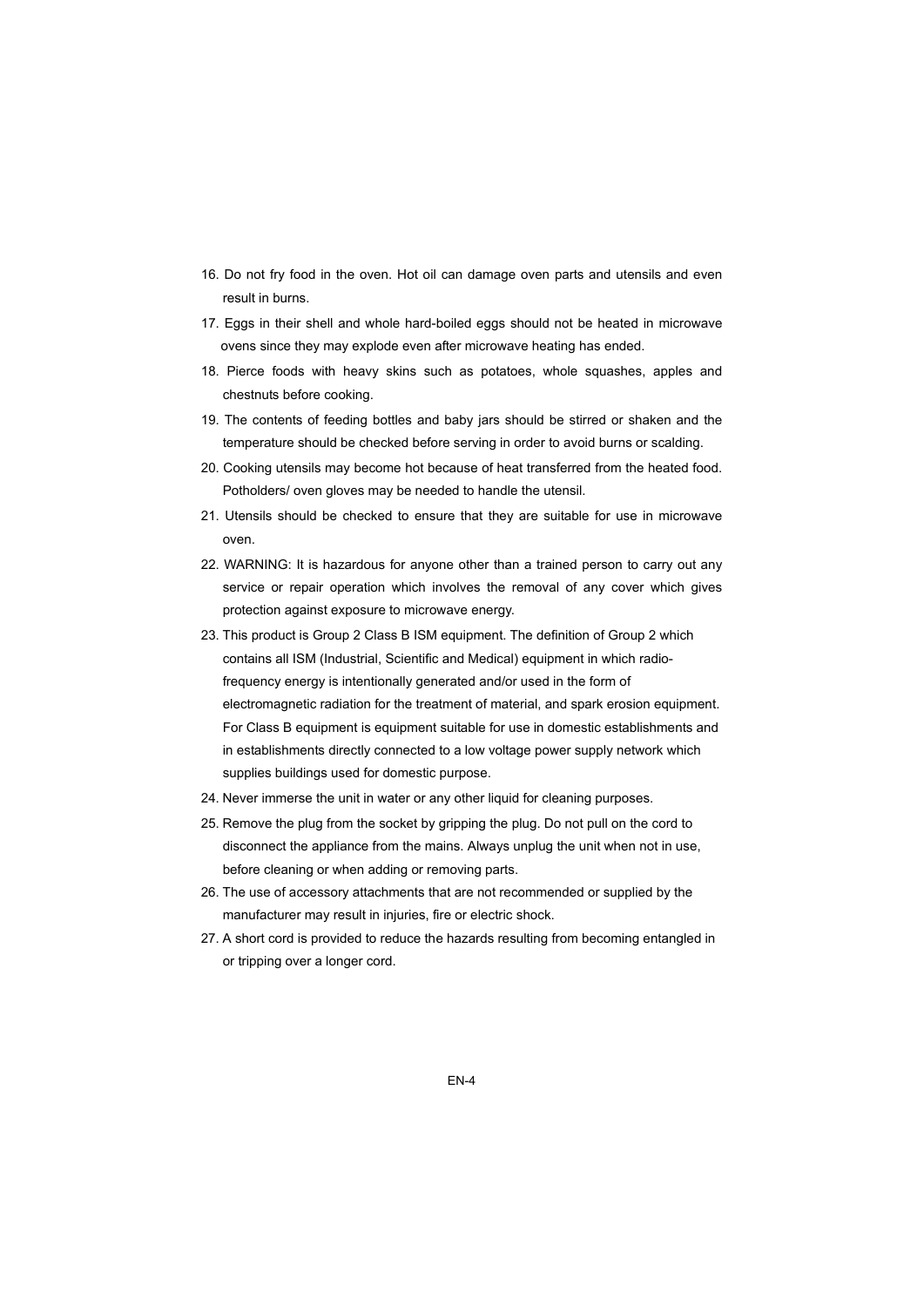- 28. Do not let the cord hang over the edge of a table or counter. Ensure that the cord is not in a position where it can be pulled on inadvertently.
- 29. Do not allow the cord to touch hot surfaces and do not place on or near a hot gas or electric burner or in a heated oven.
- 30. Do not use the appliance on a gas or electric cooking top or over or near an open flame.
- 31. Use of an extension cord with this appliance is not recommended. However, if it is necessary to use an extension lead, ensure that the lead is suited to the power consumption of the appliance to avoid overheating of the extension cord, appliance or plug point. Do not place the extension cord in a position where it can be pulled on by children or animals or tripped over.
- 32. This appliance is not suitable for outdoor use. Do not use this appliance for anything other than its intended use.
- 33. DO NOT carry the appliance by the power cord.
- 34. Do not leave this appliance unattended during use. Always unplug the unit when not in use or before cleaning.
- 35. Always operate the appliance on a smooth, even, stable surface. Do not place the unit on a hot surface.
- 36. Ensure that the switch is in the "Off" or "0" position after each use.
- 37. The manufacturer does not accept responsibility for any damage or injury caused by improper or incorrect use, or for repairs carried out by unauthorised personnel.
- 38. In case of technical problems, switch off the machine and do not attempt to repair it yourself. Return the appliance to an authorised service facility for examination, adjustment or repair. Always insist on the use of original spare parts. Failure to comply with the above mentioned pre-cautions and instructions, could affect the safe operation of this machine.
- 39. The microwave oven should not be placed in a cabinet unless it has been tested in a cabinet.
- 40. Appliances are not intended to be operated by means of an external timer or separate remote-control system.
- 41. The door or the outer surface may get hot when the appliance is in operation.
- 42. The rear surface of the appliance should be placed against a wall.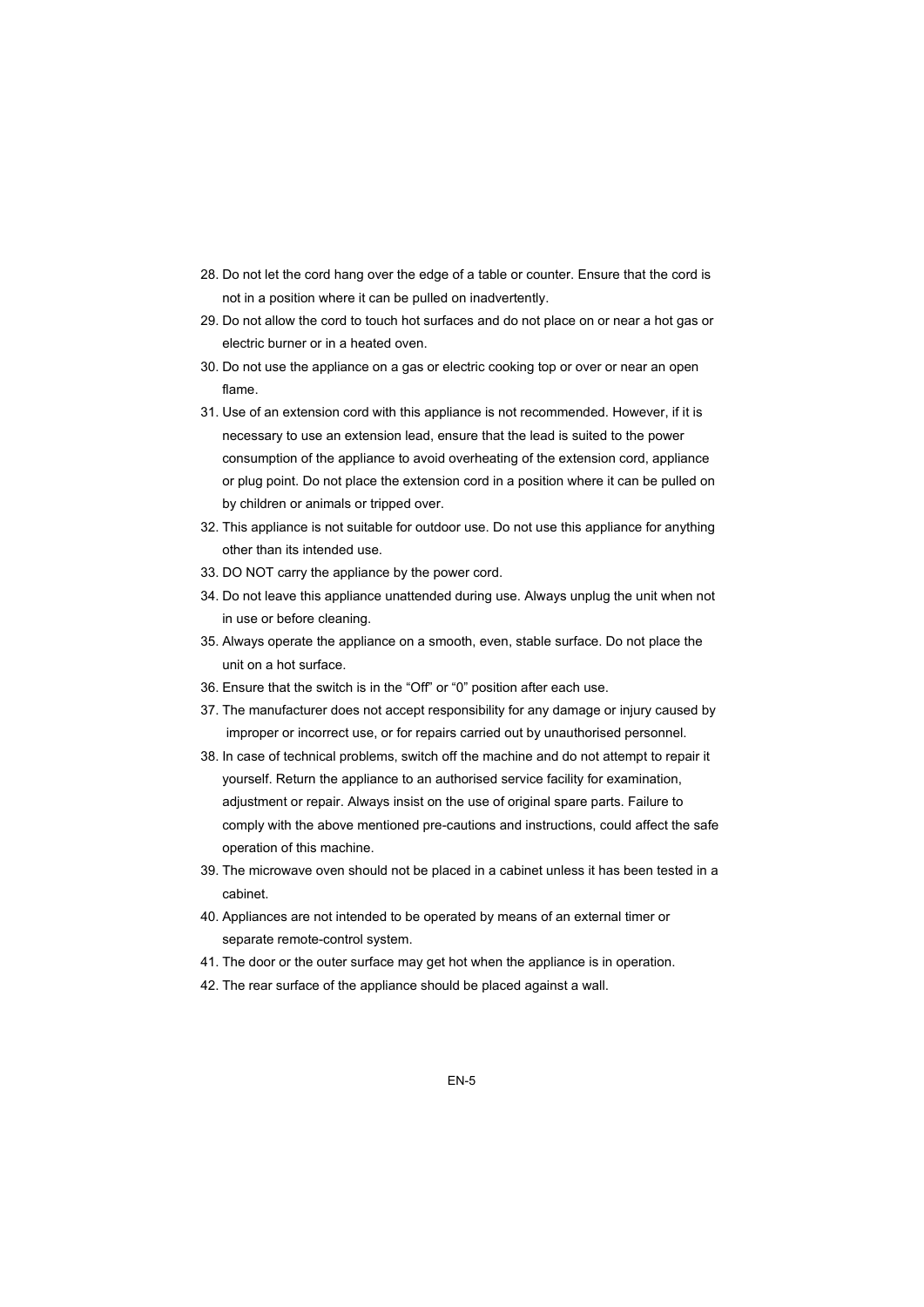# **SPECIFICATIONS**

| Power Consumption:          | 230V~50Hz 1050W (Microwave)           |  |
|-----------------------------|---------------------------------------|--|
| Output:                     | 700W                                  |  |
| <b>Operation Frequency:</b> | 2450MHz                               |  |
| <b>Outside Dimensions:</b>  | 258.2mm (H) x439.5 mm (W) x 335mm (D) |  |
| Oven Cavity Dimensions:     | 208.2mm(H)×306mm(W)×306.6mm(D)        |  |
| Oven Capacity:              | 20 Litres                             |  |
| Cooking Uniformity:         | 255mm Diameter Turntable System       |  |
| Net Weight:                 | Approx.11.2kg                         |  |

#### **PRECAUTIONS TO AVOID POSSIBLE EXPOSURE TO EXCESSIVE MICROWAVE ENERGY**

- Do not attempt to operate this oven with the door open since open door operation can result in harmful exposure to microwave energy. It is important not to break or tamper with the safety interlocks.
- Do not place any object between the oven front face and the door or allow soil or cleaner residue to accumulate on sealing surfaces.
- Do not operate the oven if it is damaged. It is particularly important that the oven door close properly and that there is no damage to the
	- **a.** Door (bent),
	- **b.** Hinges and latches (broken or loosened),
	- **c.** Door seals and sealing surfaces.
- The oven should not be adjusted or repaired by anyone except properly qualified service personnel.
- If the microwave appliance is not maintained in a good state of cleanliness, its surface could become degraded, its lifespan affected and could result in a possibly hazardous situation.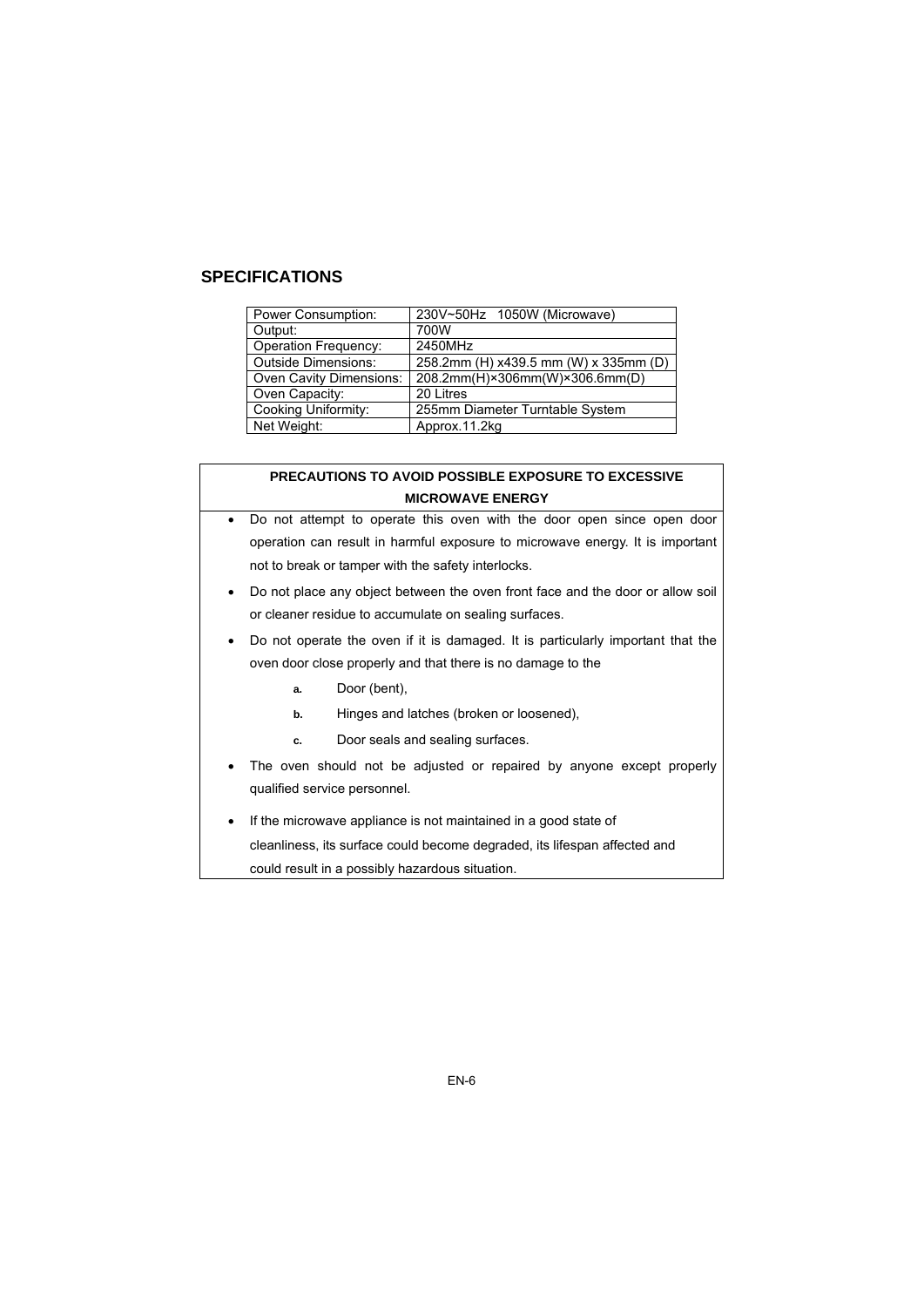## **INSTALLATION**

- 1. Make sure that all the packing materials are removed from the inside of the door.
- 2. WARNING: Check the oven for any damage, such as misaligned or bent door, damaged door seals and sealing surface, broken or loose door hinges and latches and dents inside the cavity or on the door. If there is any damage, do not operate the oven and contact qualified service personnel.
- 3. This microwave oven must be placed on a flat, stable surface to hold its weight and the heaviest food likely to be cooked in the oven.
- 4. Do not place the oven where heat, moisture, or high humidity are generated, or near combustible materials.
- 5. For correct operation, the oven must have sufficient airflow. Allow 20cm of space above the oven, 20cm at back and 20cm at both sides. Do not cover or block any openings on the appliance. Do not remove feet.
- 6. Do not operate the oven without a glass tray, roller support, and shaft in their proper positions.
- 7. Make sure that the power supply cord is undamaged and does not run under the oven or over any hot or sharp surface.
- 8. The socket must be readily accessible so that it can be easily unplugged in an emergency.
- 9. Blocking the intake and/or outlet openings can damage the oven.
- 10. Remove any protective film found on the microwave cabinet surface. Do not remove the light brown Mica cover that is attached to the oven cavity to protect the magnetron.
- 11. Never place the glass tray upside down. The glass tray should never be restricted.
- 12. Both glass tray and turntable ring assembly must always be used during cooking.
- 13. All food and containers are always to be placed on the glass tray for cooking.
- 14. If the glass tray or turntable ring assembly cracks or breaks, contact your nearest authorized service center.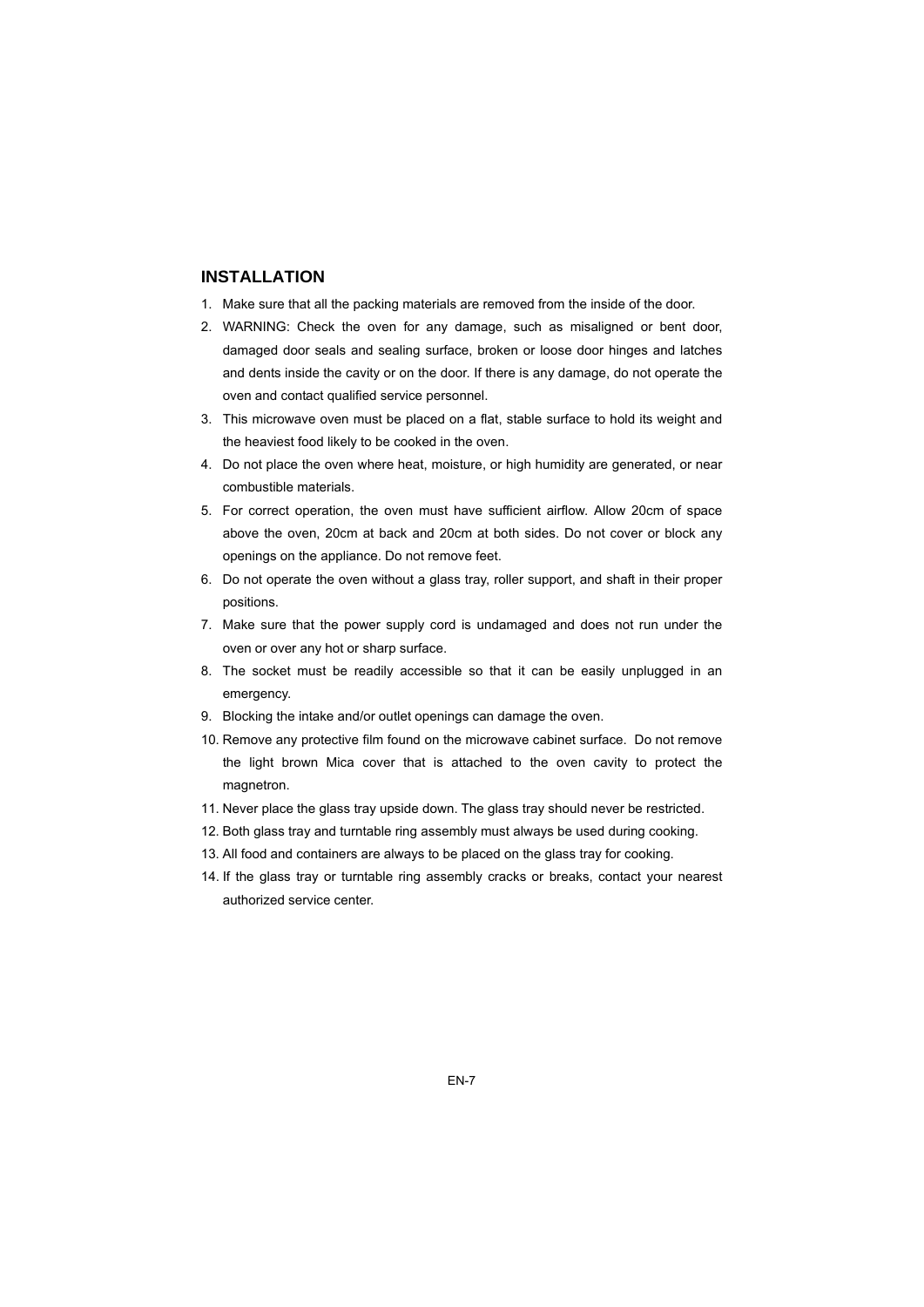# **TURNTABLE INSTALLATION** Hub (underside) Glass tray Turntable shaft

Turntable ring assembly

# **RADIO INTERFERENCE**

**Operation of the microwave oven can cause interference to your radio, TV, or similar equipment. When there is interference, it may be reduced or eliminated by taking the following measures:** 

- Clean the door and sealing surface of the oven.
- Reposition the receiving antenna of the radio or television.
- Relocate the microwave oven with respect to the receiver.
- Plug the microwave oven into a different outlet so that microwave oven and receiver are on different branch circuits.

# **MICROWAVE COOKING PRINCIPLES**

- Arrange food carefully. Place thickest areas towards outside of dish.
- Watch cooking time. Cook for the shortest amount of time indicated and add more as needed. Food severely overcooked can smoke or ignite.
- Cover foods while cooking. Covers prevent spattering and help foods to cook evenly.
- Turn foods over once during microwave cooking to speed cooking of such foods as chicken and hamburgers. Large items like roasts must be turned over at least once.
- Rearrange foods such as meatballs halfway through cooking both from top to bottom and from the center of the dish to the outside.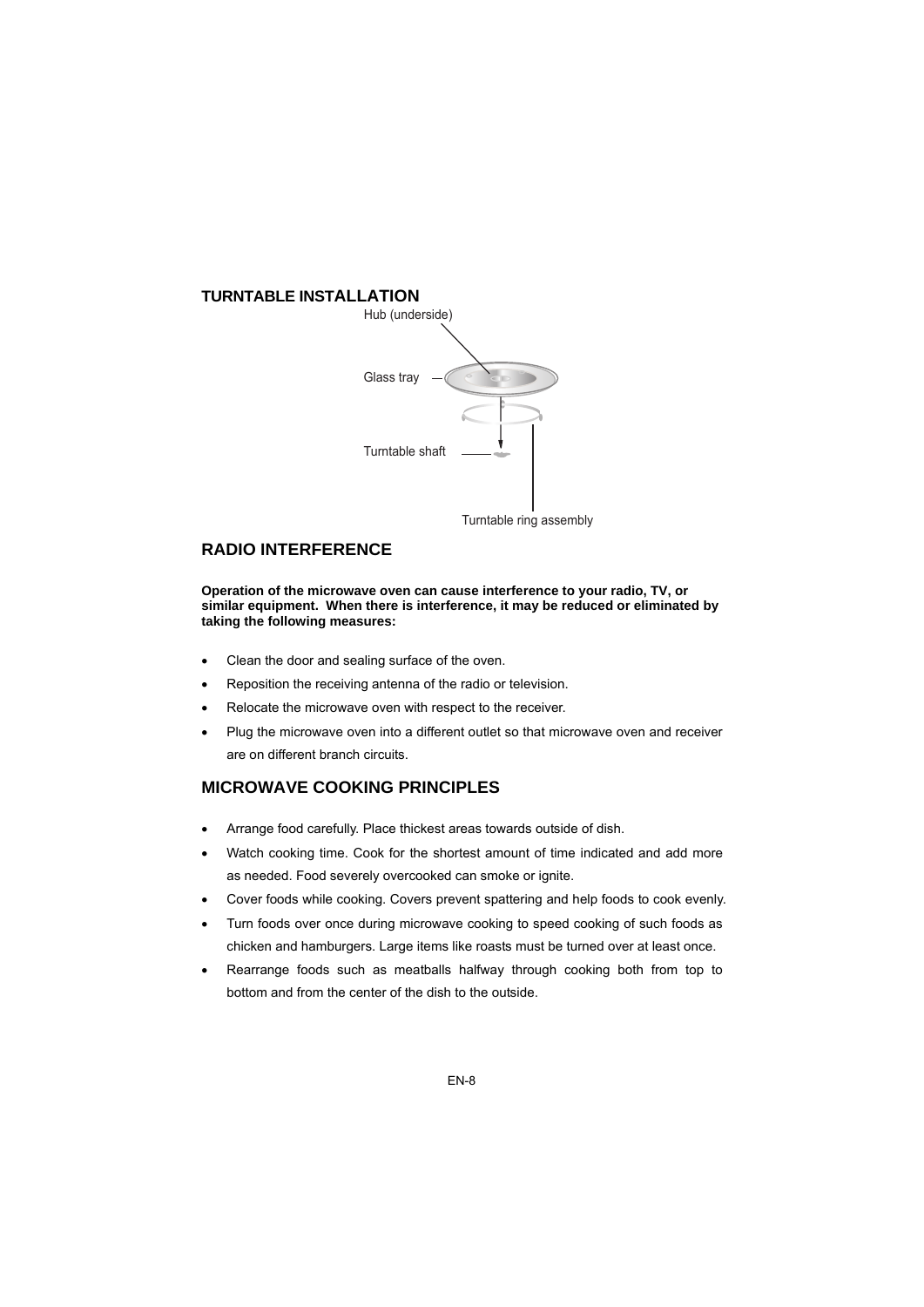# **UTENSILS GUIDE**

- The ideal material for a microwave utensil is material which is transparent. This allows energy to pass through the container and heat the food.
- A microwave cannot penetrate metal, so metal utensils or dishes with metallic trim should not be used.
- Do not use recycled paper products when microwave cooking, as they may contain small metal fragments which may cause sparks and/or fires.
- Round /oval dishes rather than square/oblong ones are recommend, as food in corners tends to overcook.
- Narrow strips of aluminium foil may be used to prevent overcooking of exposed areas. But be careful don't use too much and keep a distance of 1 inch.
- The list below is a general guide to help you select the correct utensils:

| <b>COOKWARE</b>                   | <b>MICROWAVE</b> |
|-----------------------------------|------------------|
| <b>Heat-Resistant Glass</b>       | Yes              |
| Non Heat-Resistant Glass          | No               |
| <b>Heat-Resistant Ceramics</b>    | Yes              |
| Microwave–Safe Plastic Dish       | Yes              |
| Paper Kitchen Towels              | Yes              |
| <b>Metal Tray</b>                 | No               |
| <b>Metal Rack</b>                 | <b>No</b>        |
| Aluminium Foil & Foil Containers  | No               |
| <b>Parchment Paper</b>            | Yes              |
| <b>Plastic Wrap</b>               | Yes              |
| Wax Paper                         | Yes              |
| Containers containing metal parts | No               |
| <b>Metal Twist-ties</b>           | No               |
| Paper Bags                        | <b>No</b>        |
| Plastic Foam                      | <b>No</b>        |
| Wood                              | No               |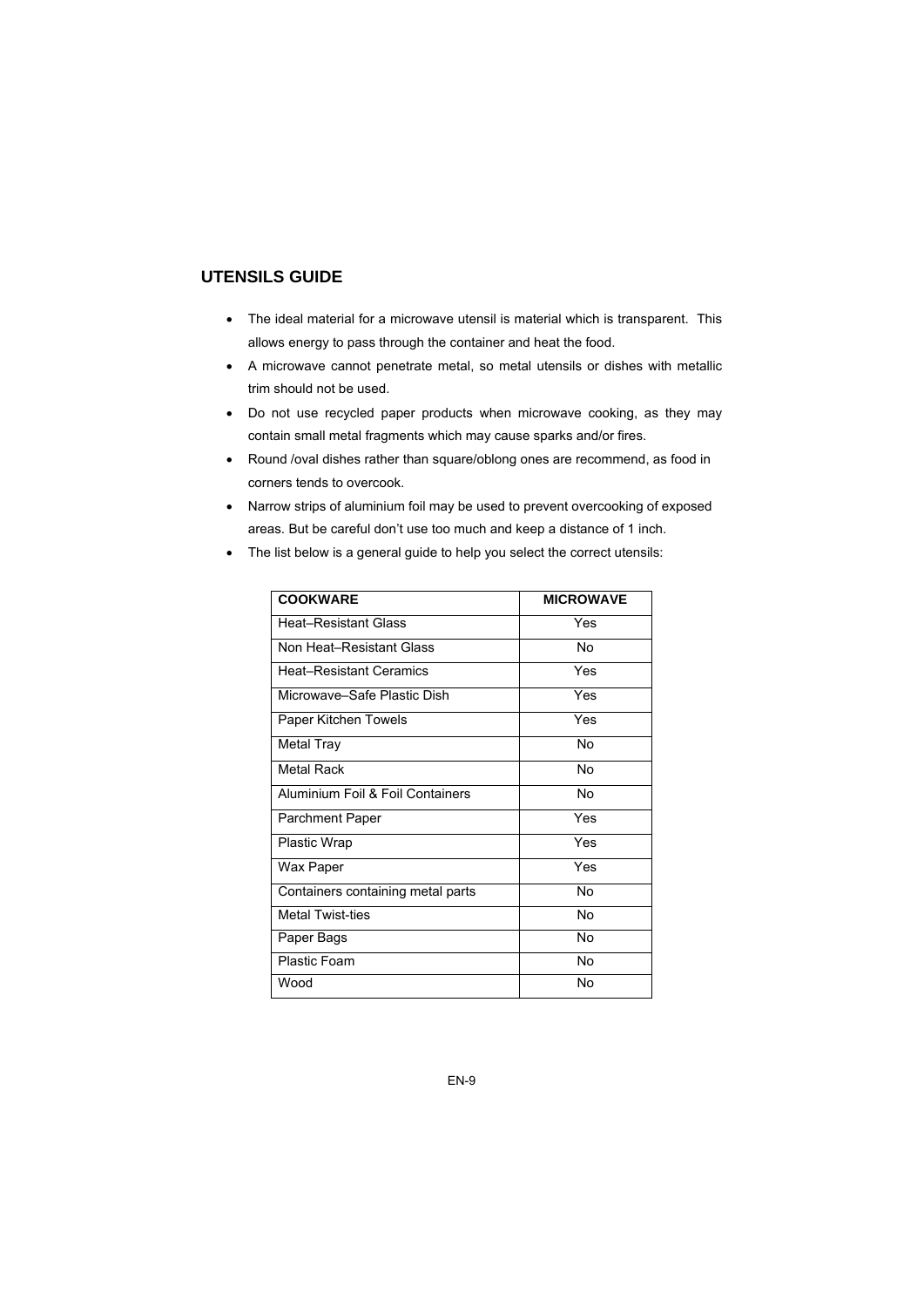



#### EN-10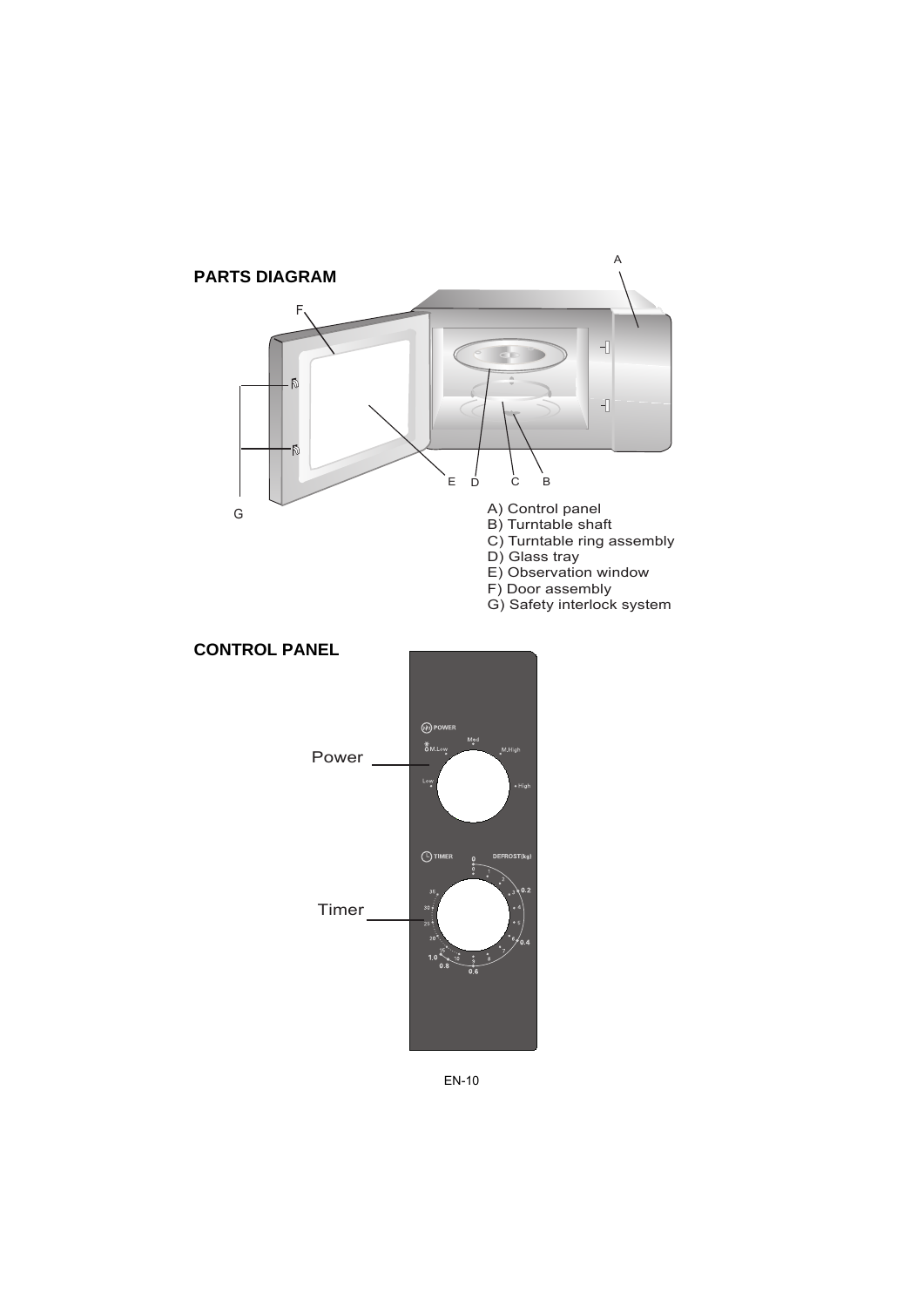# **OPERATING INSTRUCTIONS**

- 1. Turn the power knob clockwise to set the desired power level.
- 2. Turn the timer knob clockwise to set the desired cooking cycle time. The amount of time can be followed as per your cooking guide or chosen recipe.
- 3. The microwave oven will automatically start cooking after the power level and cooking cycle time are set.
- 4. Once the cooking cycle time has finished, the unit will make a definitive "beep" or end signal to let you know that it is done.
- 5. Always set the time to "0" when the unit is not in use.

| <b>Function/Power</b> | <b>Power Output</b> | <b>Application</b>                                         |
|-----------------------|---------------------|------------------------------------------------------------|
| Low                   | 17% micro.          | Soften ice cream                                           |
| Med. Low (Defrost)    | 33% micro.          | Soup stew, soften<br>butter or defrost                     |
| Med.                  | 55% micro.          | Stew, fish                                                 |
| Med. High             | 77% micro.          | Rice, fish, chicken,<br>mince                              |
| High                  | 100% micro.         | Reheat, milk, boil<br>water, vegetables, heat<br>beverages |

**Notice:** When removing food from the oven, please ensure that the oven power is switched off by turning the timer switch to 0 (zero). Failure to do so, and operating the microwave oven without food in it, can result in overheating and damage to the magnetron.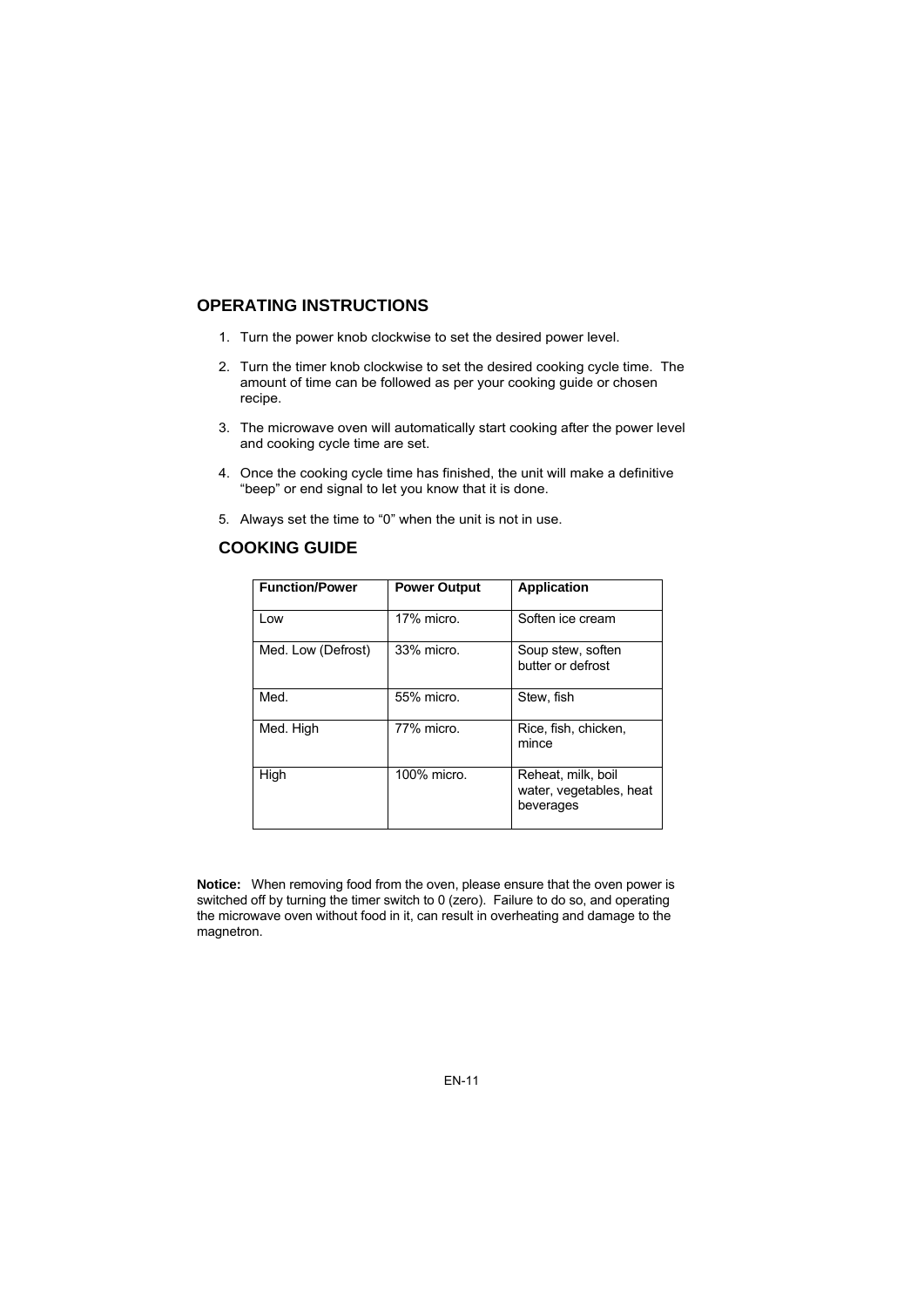# **TROUBLE SHOOTING**

| <b>Normal</b>                                       |                                                                                                                                                                  |  |
|-----------------------------------------------------|------------------------------------------------------------------------------------------------------------------------------------------------------------------|--|
| Dim oven light                                      | During cooking with low microwave power,<br>the oven light may become dim. It is normal.                                                                         |  |
| Steam accumulating on door/ hot air out<br>of vents | Foods may generate steam during the<br>cooking process. Most steam will escape via<br>the vents however some may accumulate on<br>the oven door. This is normal. |  |

| <b>Trouble</b>                                                   | <b>Possible Cause</b>                        | Remedy                                                                                                         |
|------------------------------------------------------------------|----------------------------------------------|----------------------------------------------------------------------------------------------------------------|
| Microwave does not start<br>up                                   | Power cord not plugged in<br>correctly       | Unplug. Then plug in again<br>after 10 seconds                                                                 |
|                                                                  | (1) Fuse blowing or<br>circuit breaker works | Replace the fuse or reset<br>the circuit breaker (repaired<br>by Tedelex Trading Service<br>Department)        |
|                                                                  | (2) Trouble with the<br>power outlet         | Test the power outlet with<br>other electrical appliances                                                      |
| Microwave does not heat                                          | (3) The door is not<br>closed properly       | Close the door well                                                                                            |
| Glass turntable makes<br>noise when microwave is in<br>operation | (4) Dirty roller and cavity<br>bottom        | Refer to "Cleaning and<br>Maintenance" section of the<br>instruction manual to clean<br>dirty or soiled parts. |

According to the Waste of Electrical and Electronic Equipment (WEEE) directive, WEEE should be separately collected and treated. If at any time you need to dispose of this product, please do NOT dispose of this product with household waste. Please send this product to WEEE collecting points where available.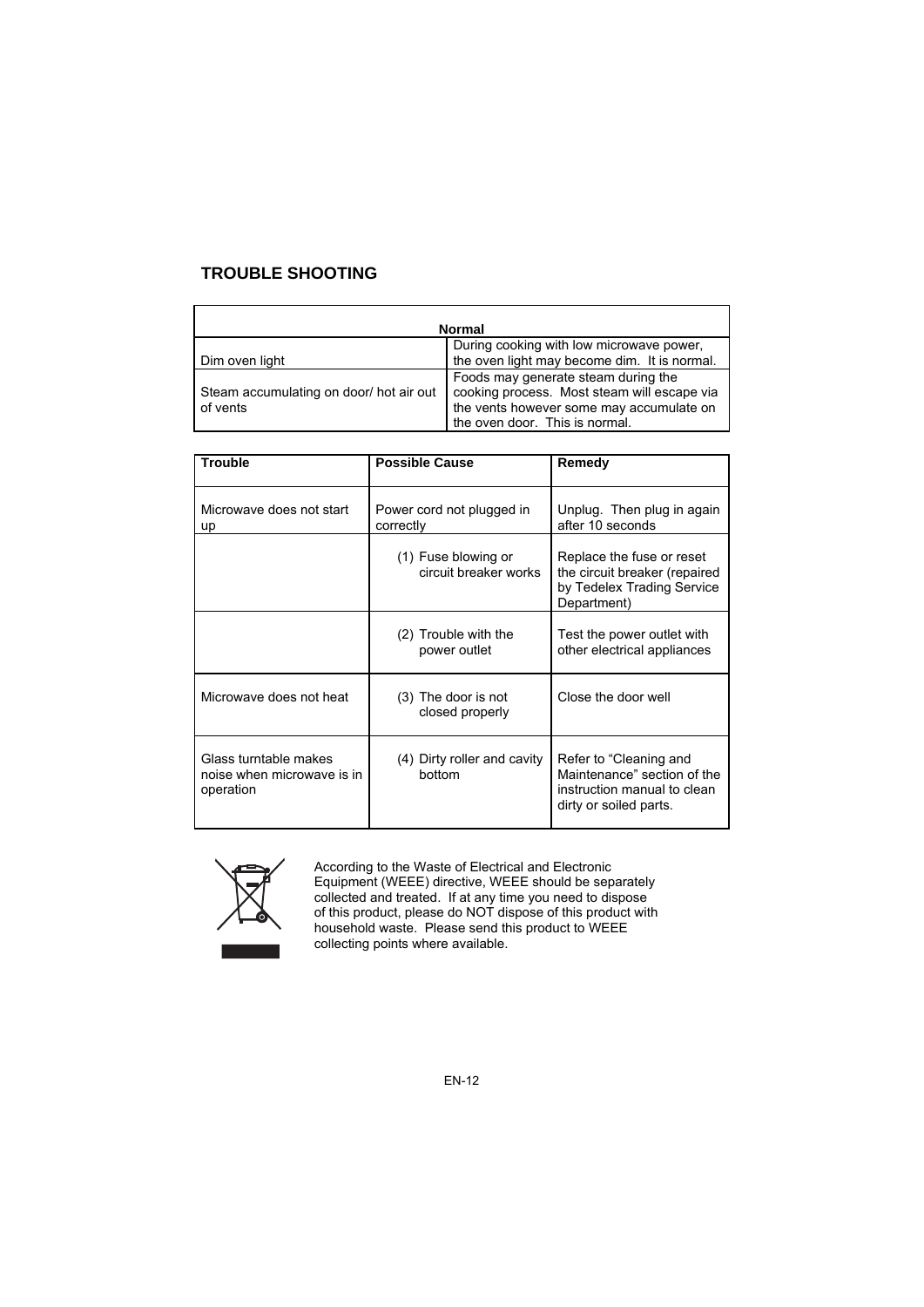#### **CLEANING AND MAINTENANCE**

- This appliance is for household use only and is not user-serviceable.
- Do not open or change any parts by yourself. Please refer to a qualified electrical service department or return to the supplier if servicing is necessary.
- Turn off the oven and remove the power plug from the wall socket before cleaning.
- Keep the inside of the oven clean. When food splatters or spilled liquids adhere to oven walls, wipe with a damp cloth. Mild detergent may be used if the oven gets very dirty. Avoid the use of spray and other harsh cleaners as they may stain, streak or dull the door surface.
- The outside surfaces should be cleaned with a damp cloth. To prevent damage to the operating parts inside the oven, water should not be allowed to seep into the ventilation openings.
- Wipe the door and window on both sides, the door seals and adjacent parts frequently with a damp cloth to remove any spills or spatters. Do not use abrasive cleaner.
- Do not allow the control panel to become wet. Clean with a soft, damp cloth. When cleaning the control panel, leave oven door open to prevent oven from accidentally turning on.
- If steam accumulates inside or around the outside of the oven door, wipe with a soft cloth. This may occur when the microwave oven is operated under high humidity condition. And it is normal.
- It is occasionally necessary to remove the glass tray for cleaning. Wash the tray in warm sudsy water or in a dishwasher.
- The roller ring and oven floor should be cleaned regularly to avoid excessive noise. Simply wipe the bottom surface of the oven with mild detergent. The roller ring may be washed in mild sudsy water or dishwasher. When removing the roller ring from cavity floor for cleaning, be sure to replace in the proper position.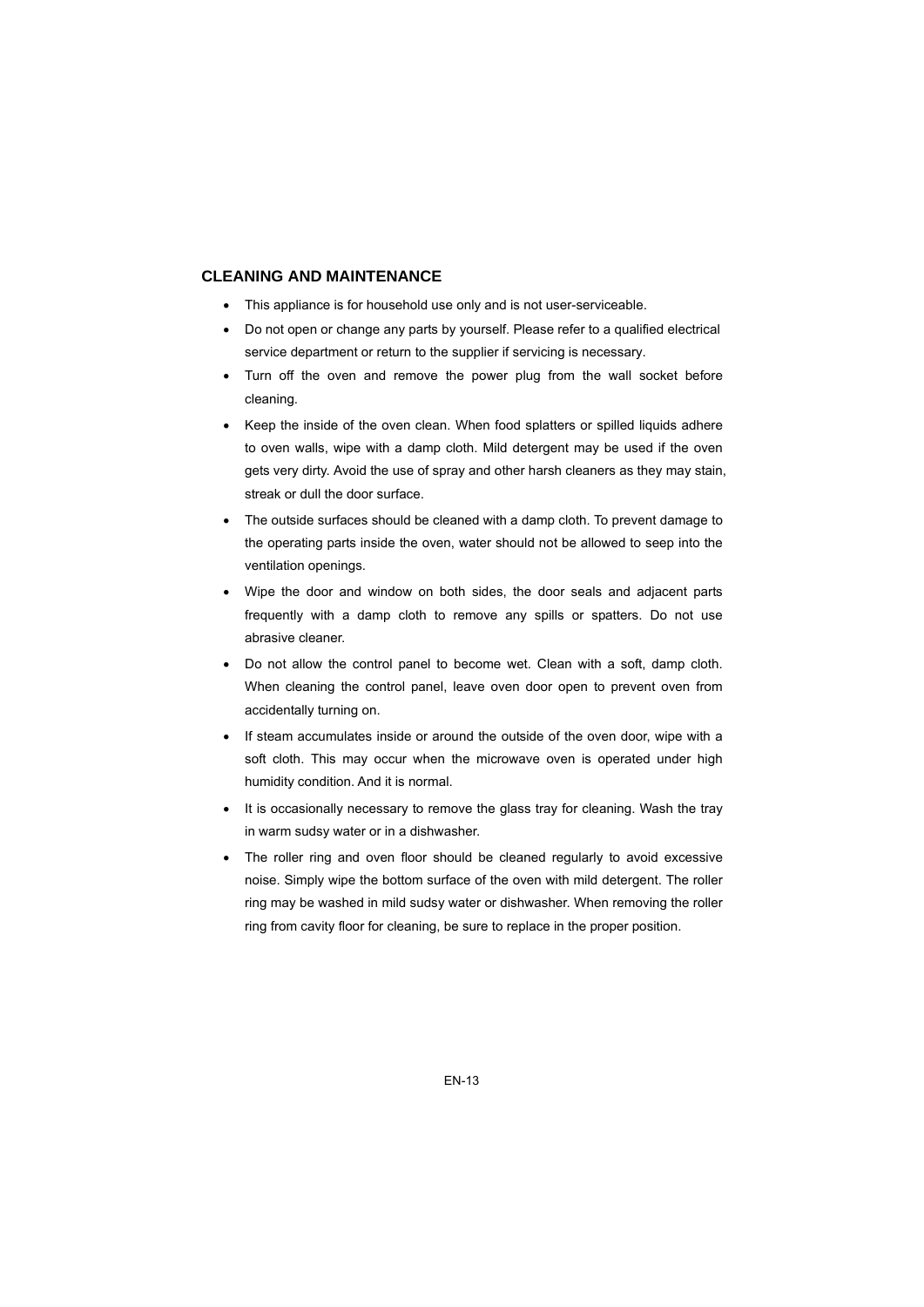- Remove odors from your oven by combining a cup of water with the juice and rind of one lemon in a deep microwaveable bowl, microwave for 5 minutes. Wipe thoroughly and dry with a soft cloth.
- When it becomes necessary to replace the oven light, please consult a dealer to have it replaced.
- The oven should be cleaned regularly and any food deposits removed. Failure to maintain the oven in a clean condition could lead to deterioration of the surface that could adversely affect the life of the appliance and possibly result in a hazardous situation.
- Please do not dispose this appliance into the domestic rubbish bin; it should be disposed to the particular disposal center provided by the municipalities.
- Do not use bleach or other abrasive substance or solvents to clean your appliance as it can be damaging to the finish.

#### **STORING THE APPLIANCE**

- Unplug the unit from the wall outlet and clean all the parts as instructed above. Ensure that all parts are dry before storing.
- Store the appliance in its box or in a clean, dry place.
- Never store the appliance while it is still wet or dirty.
- Never wrap the power cord around the appliance.

#### **SERVICING THE APPLIANCE**

There are no user serviceable parts in this appliance. If the unit is not operating correctly, please check the following:

- You have followed the instructions correctly
- That the unit has been wired correctly and that the wall socket is switched on.
- That the mains power supply is ON.
- That the plug is firmly in the mains socket.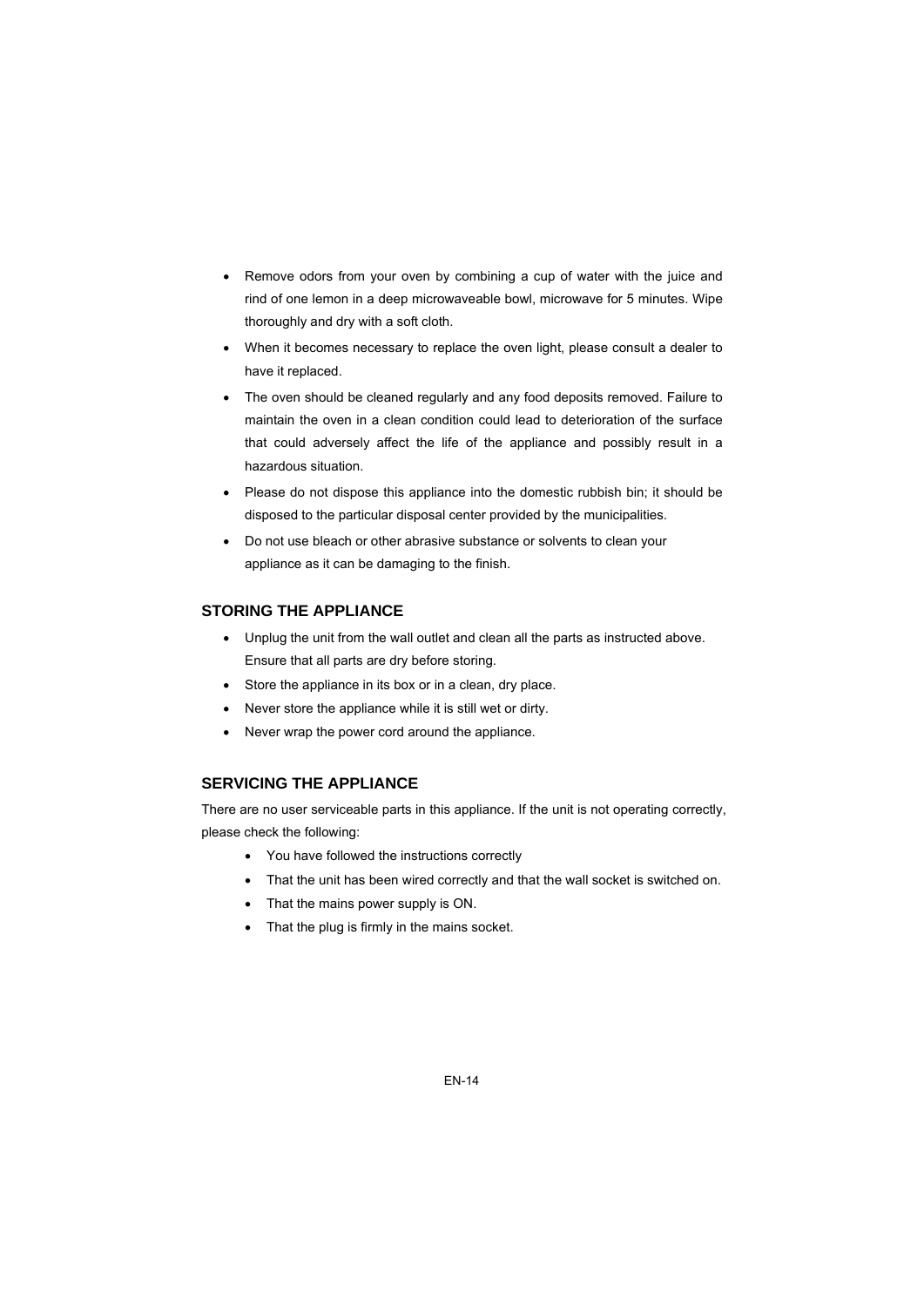If the appliance still does not work after checking the above:

- Consult the retailer for possible repair or replacement. If the retailer fails to resolve the problem and you need to return the appliance, make sure that:

- The unit is packed carefully back into its original packaging.
- Proof of purchase is attached.
- A reason is provided for why it is being returned.

If the supply cord is damaged, it must be replaced by the manufacturer or an authorised service agent, in order to avoid any hazard. If service becomes necessary within the but will, however, be chargeable. warranty period, the appliance should be returned to an approved Home of Living Brands (Pty) Ltd service centre. Servicing outside the warranty period is still available,

#### **CHANGING THE PLUG**

Should the need arise to change the fitted plug, follow the instructions below. **This unit is designed to operate on 230V~240V current only. Connecting to other power sources may damage the appliance. Connect a three-pin plug as follows:**  The wires in this mains lead are coloured in accordance with the following code:

Green/Yellow = Earth  $Blue = Neutral$  $Brown = Live$ 

> WARNING:THIS APPLIANCE MUST BE EARTHED (Always ensure the three-pin plug is connected as follows:)

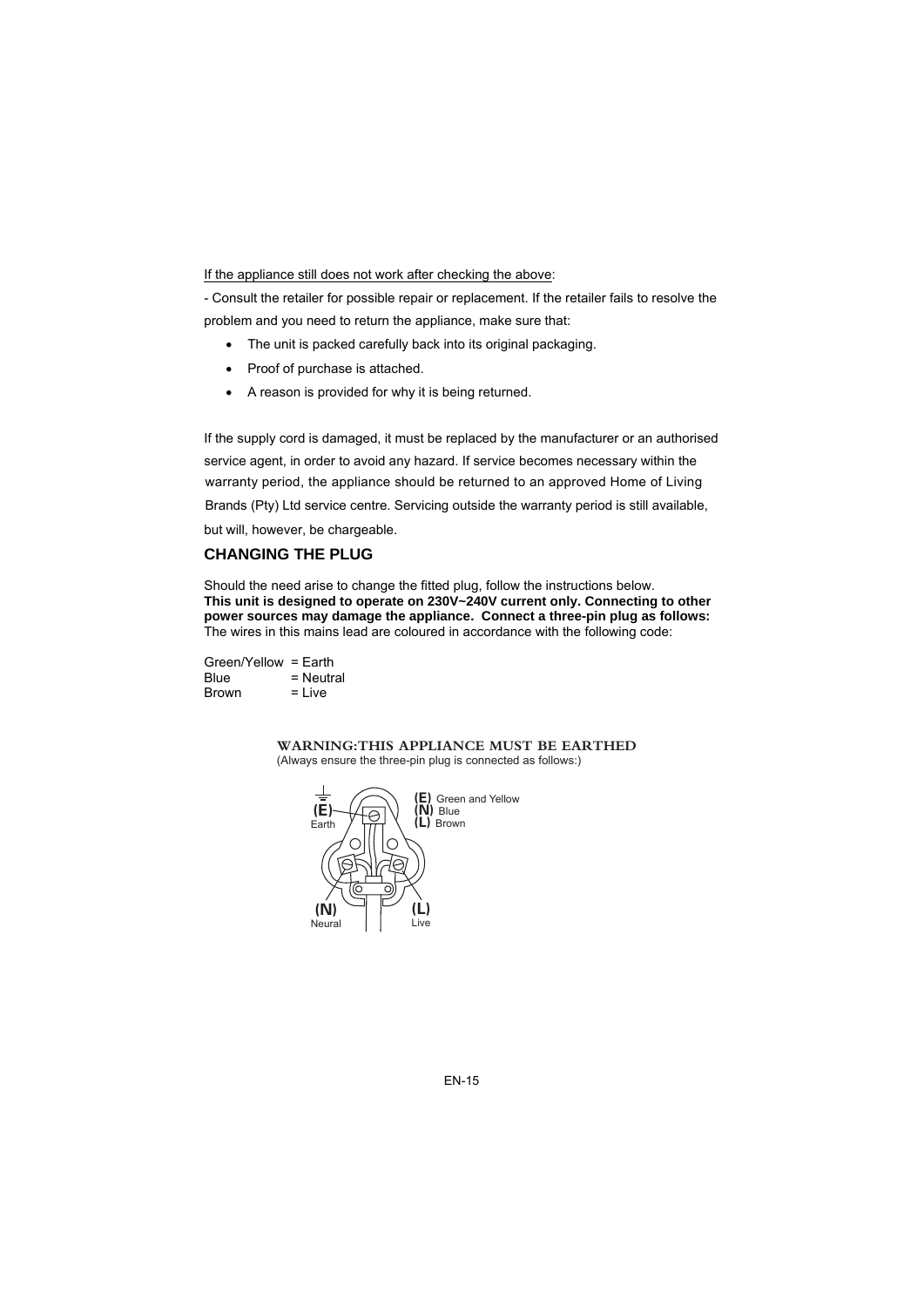#### **IN THE EVENT OF A CLAIM UNDER WARRANTY THIS RECEIPT MUST BE PRODUCED.**

#### **W A R R A N T Y**

- 1. product ("the customer") that this product will be free of defects in quality and workmanship which under normal personal, family or household use and purpose may manifest within a period of 1 (one) year from the date of purchase ("warranty period"). Home Of Living Brands (Pty) Limited warrants to the original purchaser of this
- 2. Where the customer has purchased a product and it breaks, is defective or does not work properly for the intended purpose, the customer must notify the supplier from whom the customer bought the product ("the supplier") thereof within the warranty period. Any claim in terms of this warranty must be supported by a proof of purchase. If proof of purchase is not available, then repair, and/or service charges may be payable by the customer to the supplier.
- 3. The faulty product must be taken to the supplier's service centre to exercise the warranty.
- 4. The supplier will refund, repair or exchange the product in terms of this warranty subject to legislative requirements. This warranty shall be valid only where the customer has not broken the product himself, or used the product for something that it is not supposed to be used for. The warranty does not include and will not be construed to cover products damaged as a result of disaster, misuse, tamper, abuse or any unauthorised modification or repair of the product.
- 5. This warranty will extend only to the product provided at the date of the purchase and not to any expendables attached or installed by the customer.
- 6. If the customer requests that the supplier repairs the product and the product breaks or fails to work properly within 3 (three) months of the repair and not as a result of misuse, tampering or modification by or on behalf of the customer, then the supplier may replace the product or pay a refund to the customer.
- 7. The customer may be responsible for certain costs where products returned are not in the original packaging, or if the packaging is damaged. This will be deducted from any refund paid to the customer.

011 490-9600 (Jhb) 031 792-6000 (Dbn) 021 552-5161 (CT) **www.russellhobbs.co.za www.facebook.com/RussellHobbsSA HOME OF LIVING BRANDS (PTY) LTD**  www.homeoflivingbrands.co.za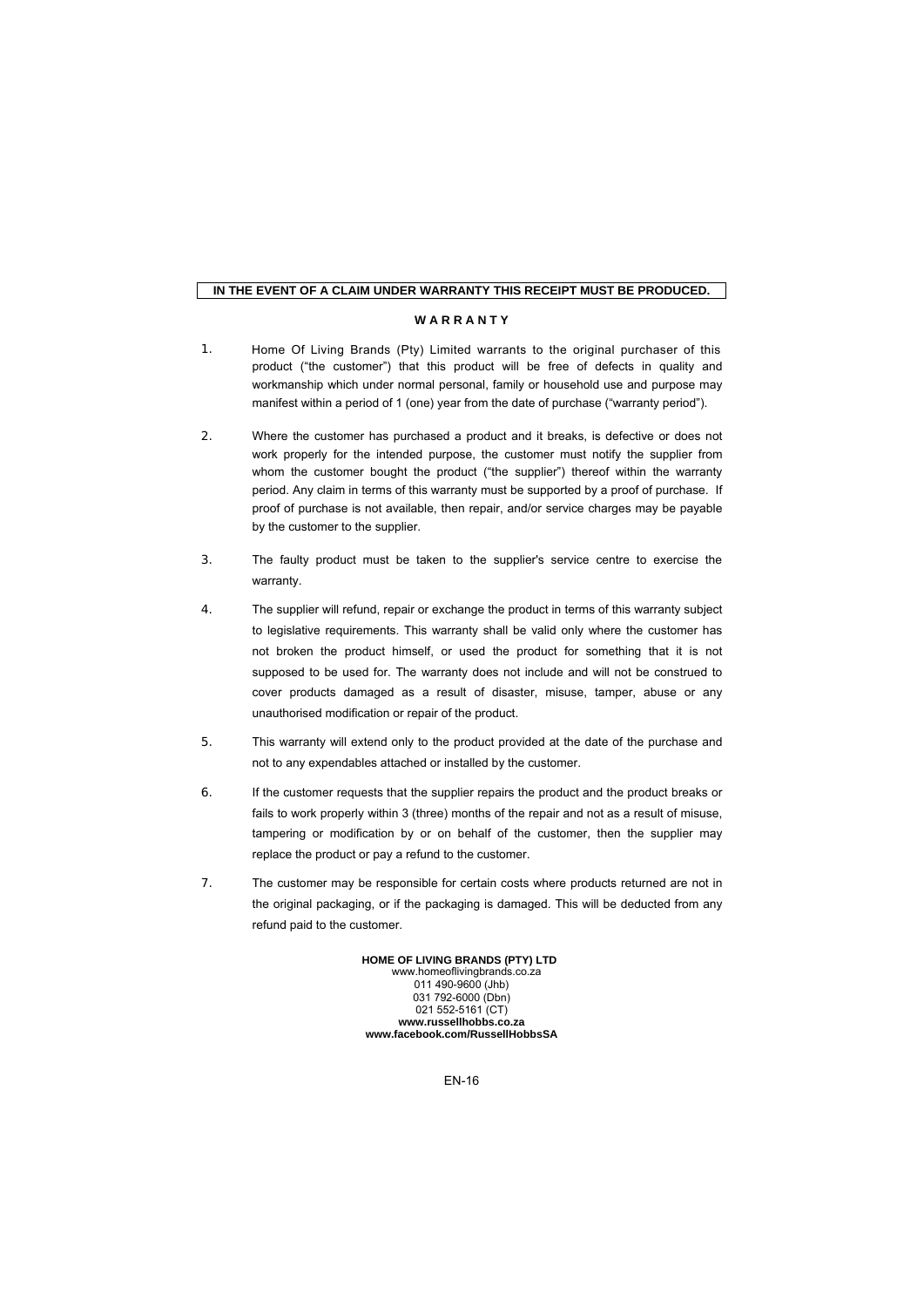Parabéns pela aquisição do Micro-Ondas Russell Hobbs Manual de 20L**!** Cada unidade é fabricada para dar segurança e confiabilidade. Antes de usar o aparelho pela primeira vez, leia cuidadosamente o manual de instrução e guarde-o para futuras referências.

# **CARACTERÍSTICAS DO MICRO-ONDAS DE 2OL MANUAL RUSSELL HOBBS**

- 20L de capacidade
- Elegante acabamento espelhado na frente
- Saída de potência: 700W
- Prato de vidro giratório com 255mm de diâmetro
- 5 níveis de potência
- Timer de 35 minutos, com sinal de término
- Função degelo
- Manual do painel de controle simples com timer giratório
- Alças da porta fácies para abrir
- Travamento da porta com segurança
- Interior esmaltado para limpeza fácil
- Apenas para uso doméstico

# **PRECAUÇÕES IMPORTANTES**

Ao usar um aparelho elétrico, devem-se tomar precauções básicas de segurança, incluindo o seguinte:

- 1. Leia as instruções cuidadosamente antes de usar qualquer aparelho.
- 2. Sempre se certifique se a voltagem na etiqueta de classificação corresponda à voltagem principal da sua casa.
- 3. O uso incorreto ou impróprio pode danificar o aparelho e causar danos ao usuário.
- 4. O aparelho é para uso doméstico apenas. O uso comercial invalida a garantia e o fornecedor não será responsável por danos ou prejuízos causados pelo uso inapropriado do aparelho.
- 5. Evite qualquer contato com as partes removíveis.
- 6. É preciso supervisão atenta quando o aparelho estiver sendo usado perto ou por criança e inválidos.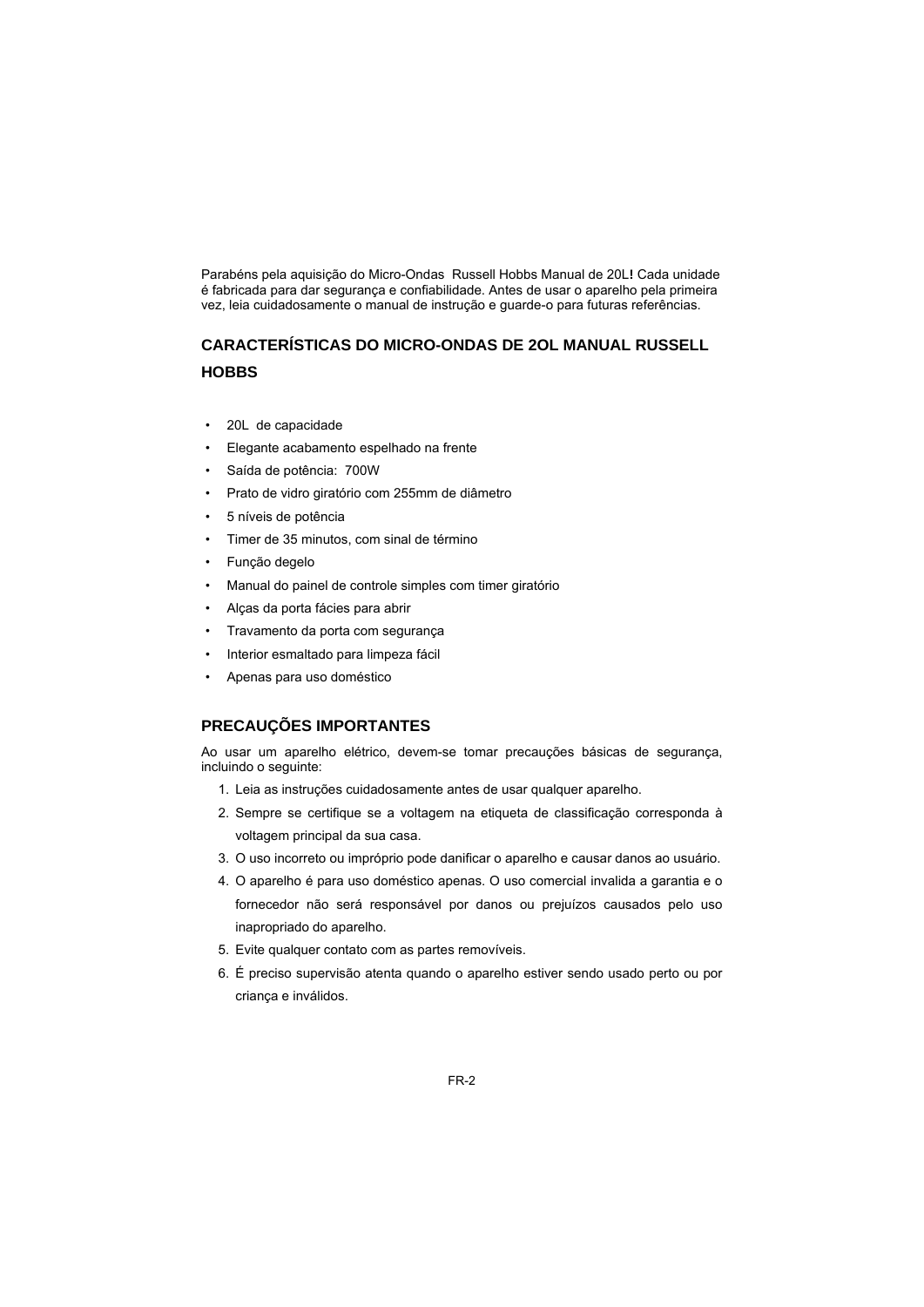- 7. Verifique regularmente o fio e a tomada. Se o fio ou a tomada estiverem danificados, o fabricante ou uma pessoa qualificada deverá substituí-los para evitar problemas elétricos.
- 8. Não use o aparelho se ele tiver caído ou danificado de algum modo. Em caso de dano, leve o aparelho para exame e/ou conserto a um agente de serviço autorizado.
- 9. Não use o forno vazio.
- 10. Não use este aparelho se ele estiver com o fio danificado, se não estiver funcionando apropriadamente, estragado ou se tiver caído. Se o fio estiver danificado, deverá ser substituído pelo fabricante ou seu agente de serviços autorizado ou uma pessoa similarmente qualificada.
- 11. Este aparelho não deve ser usado por pessoas com capacidade física, sensorial ou mental reduzida (inclusive crianças) ou por pessoas com falta de experiência e conhecimento, a menos que elas tenham supervisão ou recebam instruções concernente ao uso do aparelho por uma pessoa responsável pela segurança delas.
- 12. AVISO: Somente permita que as crianças usem o forno sem supervisão quando estiverem devidamente instruídas e sejam capazes de usá-lo com segurança e entenderem os perigos do uso impróprio.
- 13. Não use o micro-ondas com o interior vazio.
- 14. A fim de reduzir o risco de fogo no interior do forno:
- $\Diamond$  Ao esquentar comida numa embalagem de papel ou de plástico, verifique com frequência o forno para ver a possibilidade de alguma ignição.
- $\diamond$  Retire as amarras dos sacos de papel ou de plástico antes de colocar os sacos no micro-ondas.
- $\Diamond$  Se observar alguma fumaça, desligue o aparelho ou retire-o da tomada e mantenha a porta fechada até que as chamas se apaguem.
- $\Diamond$  Não guarde nada dentro do micro-ondas. Não deixe produtos de papel, utensílios de cozinha ou comida no interior do aparelho quando ele não estiver em uso.

AVISO: Líquidos ou outras comidas não devem ser esquentados em embalagens lacradas, pois elas podem explodir.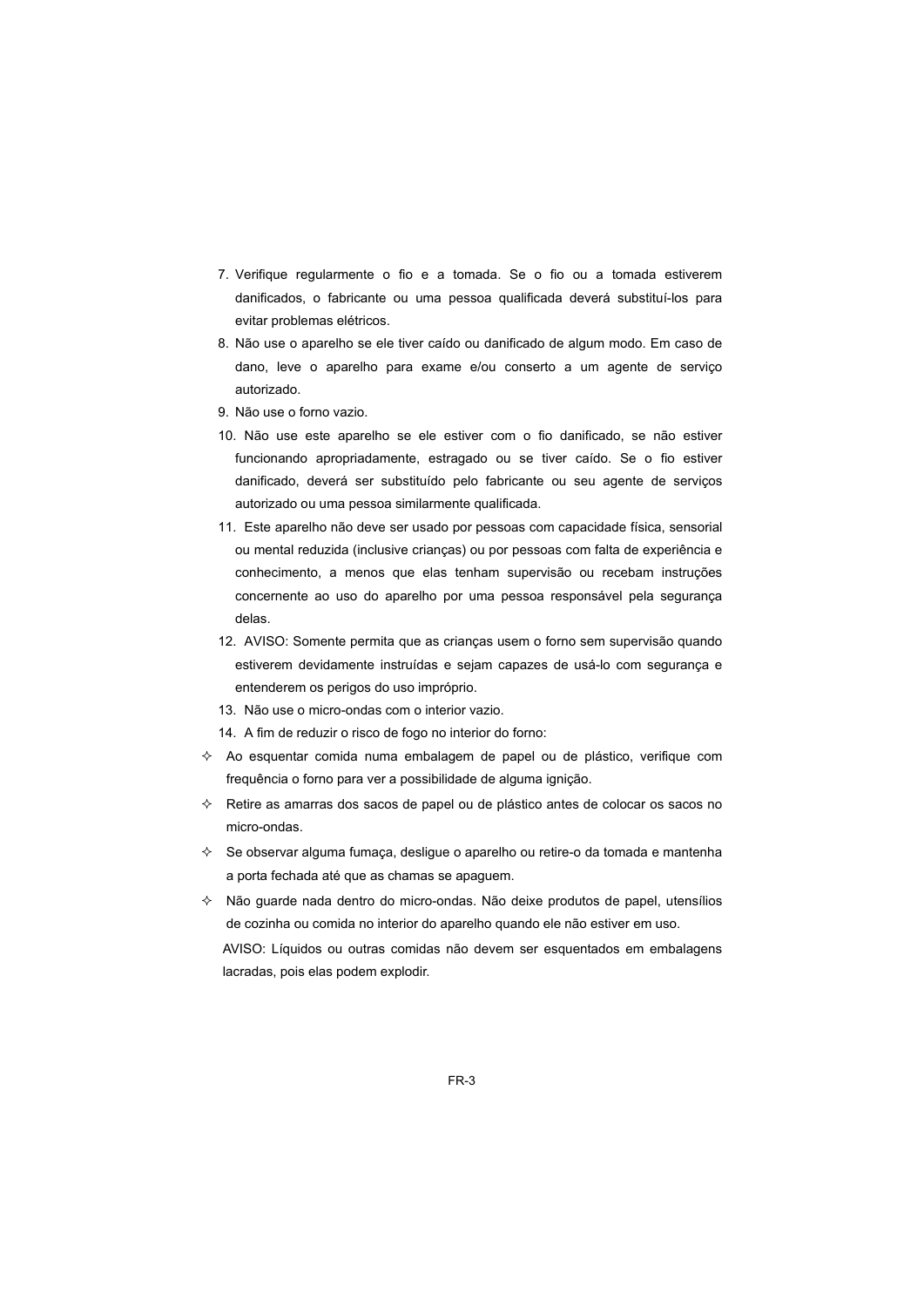- 15. Ao esquentar bebidas no micro-ondas pode acontecer erupção tardia da fervura, portanto tome cuidado ao manusear o recipiente.
- 16. Não faça frituras no micro-ondas. O óleo quente pode estragar as peças do forno e os utensílios e até mesmo causar queimaduras.
- 17. Ovos na casca e ovos inteiros cozidos não devem ser esquentados no micro-ondas pois podem explodir mesmo depois de ter cessado o aquecimento pelo micro-ondas.
- 18. Perfure os alimentos com casca grossa tais como batatas, abóboras inteiras, maçãs e castanhas antes de cozinhar.
- 19. O conteúdo das mamadeiras e de potes de comida de bebê devem ser mexidos ou agitados e a temperatura deve ser verificada antes de servir os alimentos para evitar queimaduras.
- 20. Os utensílios de cozinha podem ficar quentes, porque o calor é transferido pela comida. É preciso usar luvas de fogão para manusear os utensílios.
- 21. Certifique-se de que os utensílios sejam apropriados para uso no micro-ondas.
- 22. AVISO: É perigoso para todos os que não sejam treinados fazer qualquer tipo de conserto que envolva a remoção de qualquer tampa que dá proteção contra a exposição à energia micro-onda.
- 23. Este produto é um equipamento do Grupo 2 Classe B ISM. A definição do Grupo 2 é a que contém todo equipamento ISM (Industrial, Científico e Médico) no qual a energia rádio frequência é intencionalmente gerada e ou usada na forma de radiação eletromagnética para tratamento de material e para provocar faíscas no equipamento. Quanto ao equipamento da Classe B, ele é apropriado para estabelecimentos domésticos e estabelecimentos diretamente conectados ao suprimento de energia de baixa voltagem fornecida a prédios para uso doméstico.
- 24. Nunca mergulhe o aparelho na água ou noutro líquido para limpá-lo.
- 25. Retire o fio da tomada pegando pelo plugue. Não puxe o fio ou desconecte o aparelho pela fiação. Sempre desconecte o aparelho quando não estiver em uso, antes de limpá-lo ou de colocar ou retirar as peças removíveis.
- 26. O uso de acessórios que não são recomendados ou fornecidos pelo fabricante podem causar danos ou prejuízos, ou choque elétrico.
- 27. Fornecemos um fio curto a fim de reduzir as chances de enrolar ou de se tropeçar num fio comprido.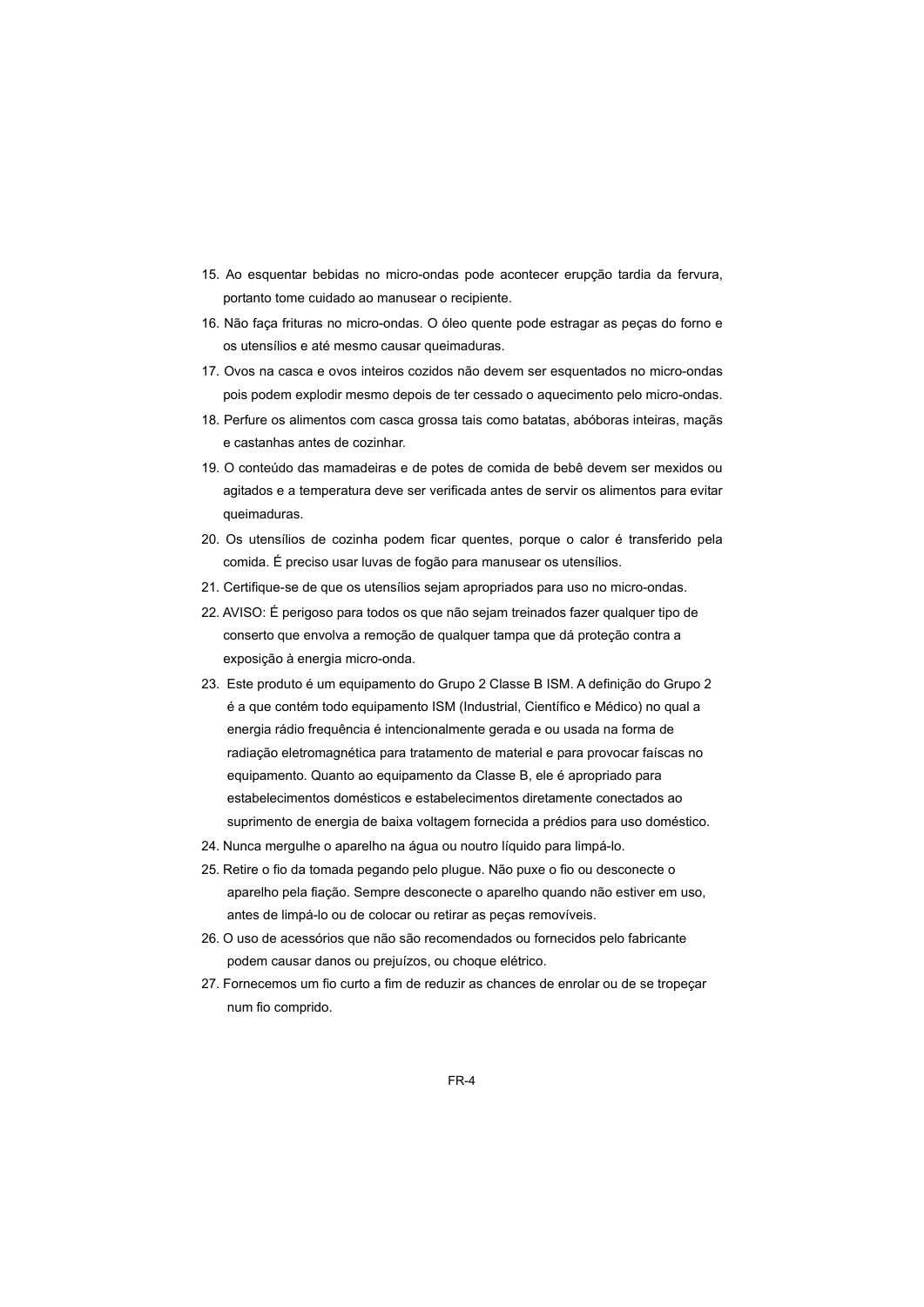- 28. Não deixe o fio pendurado na beirada da mesa ou do balcão. Certifique-se que o fio não esteja numa posição onde possa ser puxado inadvertidamente.
- 29. Não deixe o fio em cima de superfícies quentes e não o coloque perto do queimador de gás ou elétrico do fogão ou sobre o fogão quente.
- 30. Não use o aparelho na chama do gás ou de fogão elétrico ou próximo a chamas.
- 31. Não se recomenda o uso de extensões neste aparelho. Contudo, se for necessário usar uma extensão, certifique-se que o fio seja apropriado para o consumo de energia do aparelho para evitar superaquecimento do fio, do aparelho ou da tomada. Não coloque a extensão numa posição onde possa ser puxada por crianças ou por animais, ou se possa tropeçar nela.
- 32. Este aparelho não é apropriado para uso ao ar livre, apenas para uso doméstico. Não use o aparelho para outros fins.
- 33. NÃO carregue o aparelho segurando-o pelo fio.
- 34. Não deixe o aparelho sem supervisão enquanto em uso. Sempre o desconecte quando não estiver eu uso ou antes de limpá-lo.
- 35. Sempre use o aparelho numa superfície lisa, plana e estável. Não o coloque numa superfície quente.
- 36. Certifique-se que o interruptor esteja na posição "Off" ou "O" depois de cada uso.
- 37. O fabricante não será responsabilizado por quaisquer danos ou prejuízos causados pelo uso impróprio ou incorreto, ou por consertos feitos por pessoas não autorizadas.
- 38. No caso de problemas técnicos, desligue o aparelho não tente consertá-lo você mesmo. Leve-o a um serviço autorizado para exame, ajuste ou conserto. Sempre insista no uso de peças originais. O descumprimento das precauções e instruções mencionadas acima pode afetar o uso seguro do aparelho.
- 39. O micro-ondas não deve ser colocado num armário, a menos que tenha sido testado antes.
- 40. Os aparelhos não foram feitos para serem usados com timer externo ou sistema de controle remoto separado.
- 41. A porta ou a superfície exterior pode ficar quente quando o aparelho estiver em uso.
- 42. A parte de trás do aparelho deve ser colocada contra a parede.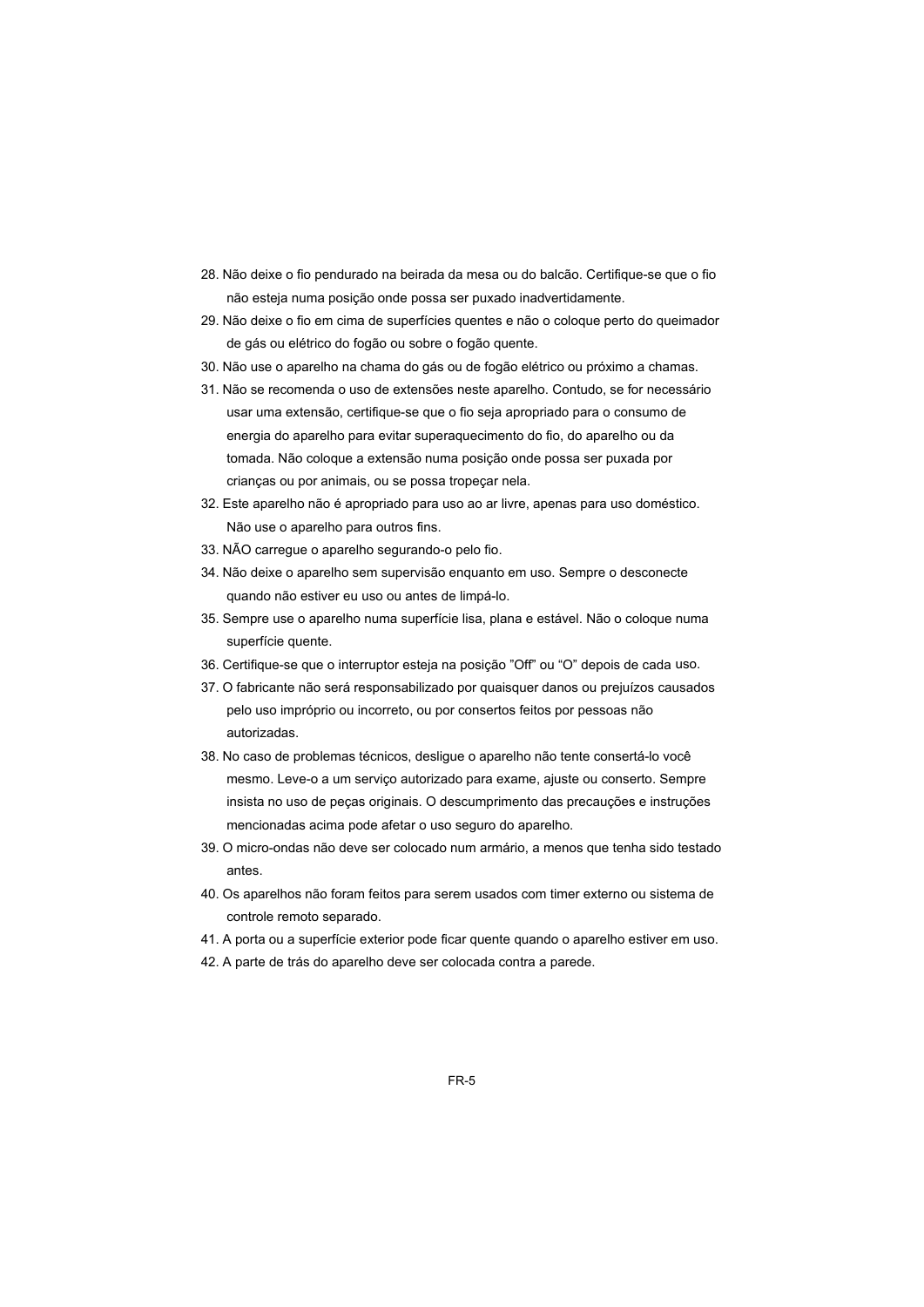# **ESPECIFICAÇÕES**

| Consumo de energia:   | 230V~50Hz 1050W (Micro-ondas)           |
|-----------------------|-----------------------------------------|
| Saída:                | 700W                                    |
| Frequência de         | 2450MHz                                 |
| operação:             |                                         |
| Dimensões do          | 258.2mm (H) x439.5 mm (W) x 335mm (D)   |
| exterior:             |                                         |
| Dimensões do interior | 208.2mm(H)×306mm(W)×306.6mm(D)          |
| do forno:             |                                         |
| Capacidade do forno:  | 20 Litros                               |
| Uniformidade de       | Sistema de prato giratório com 255mm de |
| cozimento:            | diâmetro                                |
| Peso Neto:            | Aprox.11.2kg                            |

#### **PRECAUÇÕES PARA EVITAR POSSÍVEL EXPOSIÇÃO À ENERGIA EXCESSIVA DE MICRO-ONDAS**

- Não tente usar o forno com a porta aberta, visto que pode resultar em exposição prejudicial à energia do micro-ondas. É importante não quebrar ou adulterar os trincos de segurança.
- Não coloque objetos entre a parte dianteira do forno e a porta ou deixe resíduos de detergentes acumular nas superfícies vedantes.
- Não use o forno se estiver estragado. É particularmente importante que a porta do forno feche apropriadamente e que não haja dano na
	- **d.** porta (entortada),
	- **e.** dobradiças e trincos (quebrados ou bambos),

**f.** seladores da porta e superfícies vedadoras.

- O forno não deve ser consertado por outros que não o pessoal de serviço autorizado.
- Se o aparelho não for mantido em bom estado de limpeza, a superfície pode estragar, o tempo de vida útil é afetado e pode resultar numa possível situação de perigo.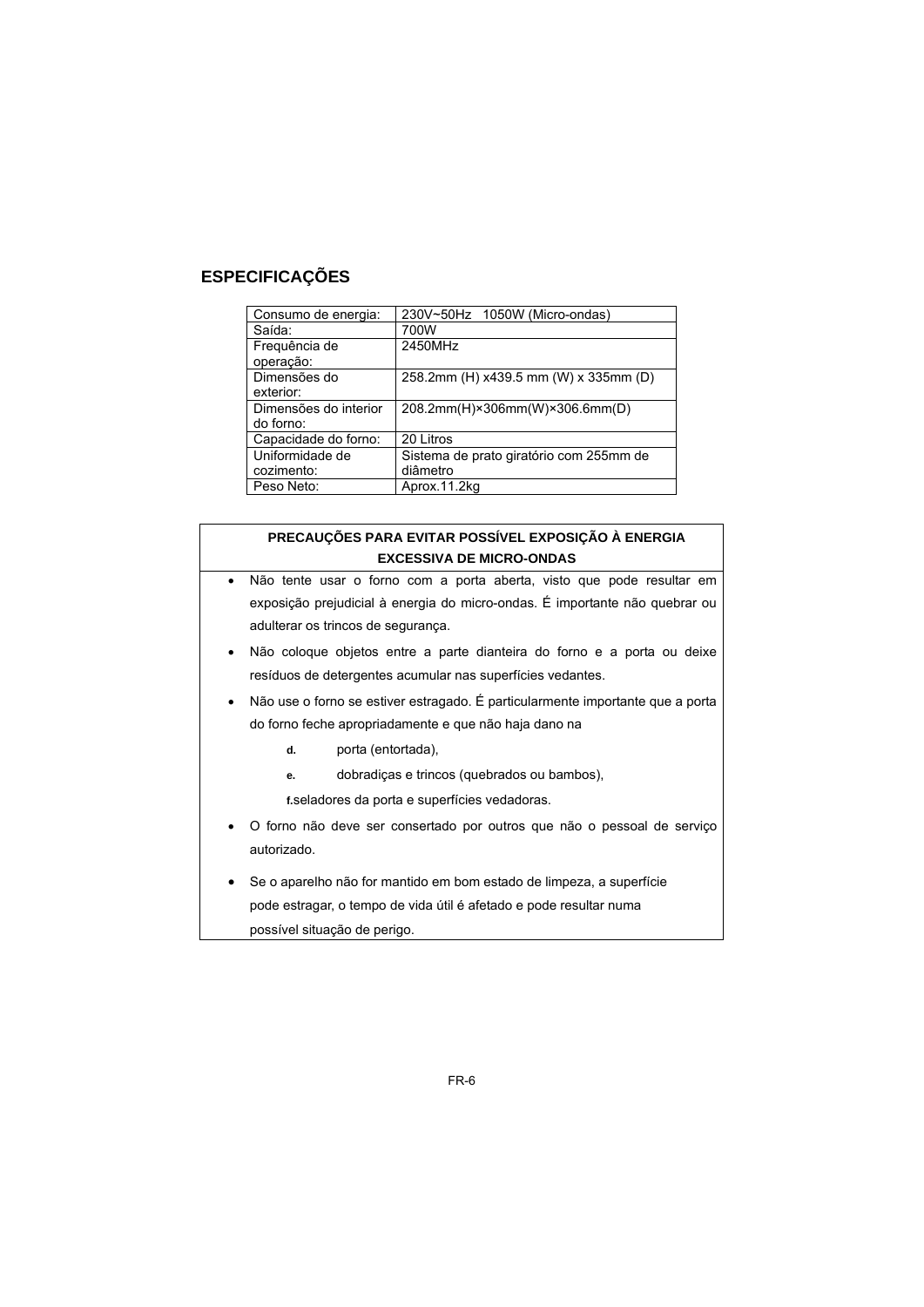# **INSTALAÇÃO**

- 1. Certifique-se de que todo o material de embalagem seja removido da porta interna.
- 2. AVISO: Verifique o forno para ver se há algum defeito, tais como portas desalinhadas ou entortadas, vedadores e superfície vedadora da porta danificados, trincos e dobradiças da porta e no interior do forno quebrados ou bambos. Se houver algum defeito, não use o forno e contate o pessoal especializado.
- 3. Este forno deve ser colocado numa superfície plana, estável para aguentar seu peso e o peso da comida.
- 4. Não coloque o forno em lugares que geram calor, ou alta umidade ou próximo a materiais combustíveis.
- 5. Para uso correto, o forno deve ter corrente de ar suficiente. Deixe 20 cm de espaço acima do forno, 20 cm na parte de trás e 20 cm em ambos os lados. Não cubra ou bloqueie quaisquer aberturas do aparelho. Não retire os pés.
- 6. Não use o aparelho sem o prato de vidro, suporte de rolagem e eixo na posição correta.
- 7. Certifique-se de que o fio esteja bom e não passe debaixo do forno ou de qualquer superfície afiada ou quente.
- 8. A tomada deve estar prontamente acessível de modo a ser prontamente desconectada numa emergência.
- 9. Não bloqueie as aberturas de saída e ou entrada.
- 10. Retire qualquer filme protetor encontrado na superfície do armário do micro-ondas. Não retire a Mica marrom clara que está anexada no interior do forno e que protege o magnetron.
- 11. Nunca coloque a bandeja de vidro de cabeça para baixo. O prato de vidro nunca deve ser imobilizado.
- 12. Tanto a montagem do prato de vidro quanto o prato giratório devem sempre ser usados durante o uso.
- 13. Toda a comida e recipientes devem sempre ser colocados no prato giratório para cozinhar.
- 14. Se o prato de vidro ou a montagem giratória estalar ou rachar, contate o centro de serviço especializado.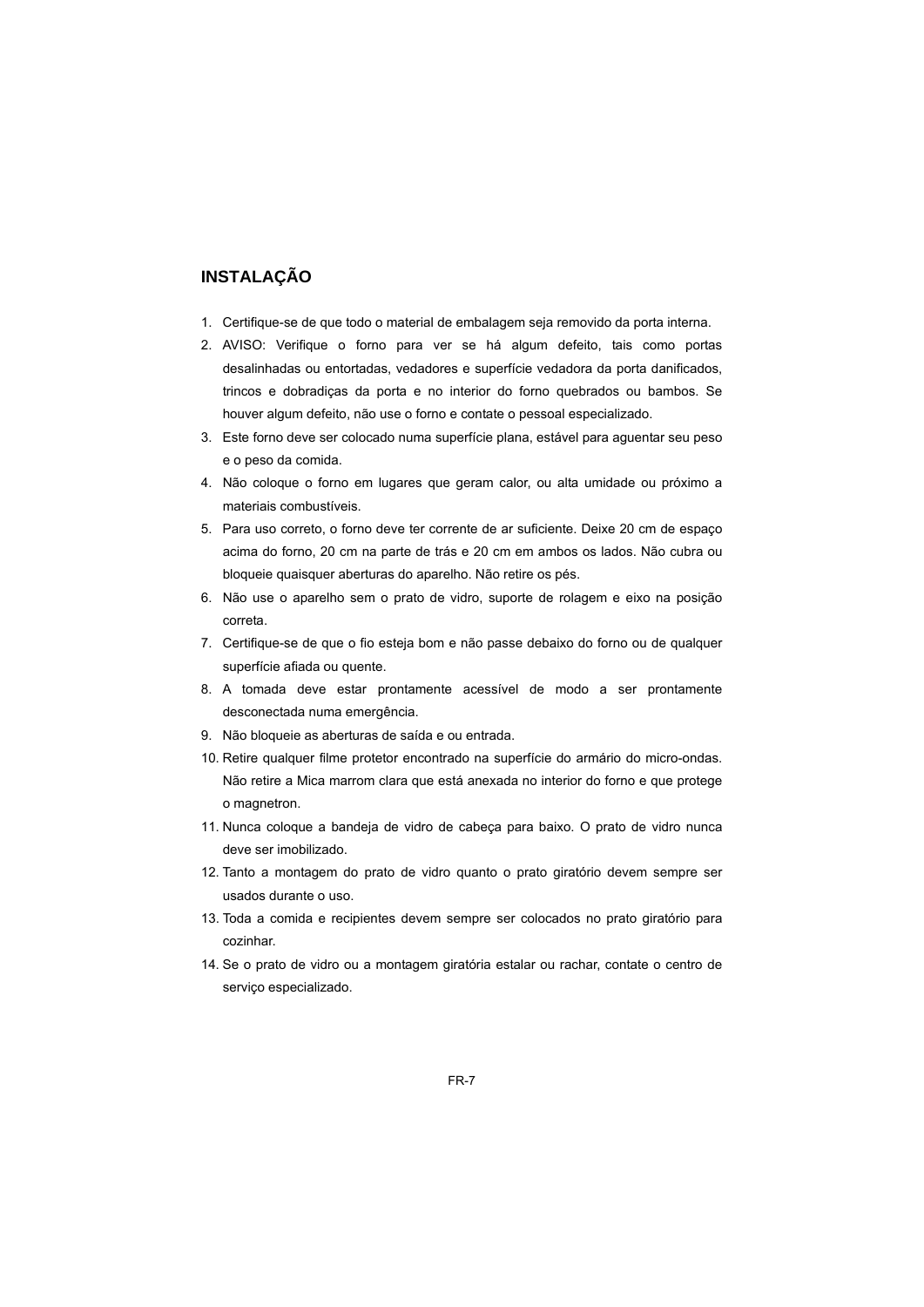# **INSTALAÇÃO DO PRATO GIRATÓRIO**



# **INTERFERENCIA NO RÁDIO**

**O uso do micro-ondas pode causar interferência no rádio, TV, ou equipamentos similares. Quando houver interferência, ela poderá ser reduzida ou eliminada por se tomar as seguintes medidas:** 

- Limpe a porta e a superfície vedante do forno.
- Reposicione a antena do rádio ou da televisão.
- Recoloque o forno com cuidado no receptor.
- Ligue o micro-ondas numa tomada diferente para que fique em circuitos diferentes do receptor.

# **PRINCÍPIOS PARA COZINHAR NO MICRO-ONDAS**

- Arrume a comida cuidadosamente. Coloque as áreas mais grossas viradas para o lado de fora do prato.
- Observe o tempo de cozimento. Cozinhe pela quantidade menor de tempo indicada e acrescente mais se for necessário. A comida supercozida pode fumegar ou pegar fogo.
- Tampe a comida enquanto estiver cozinhando. A cobertura impede que a comida espirre e ajuda a cozinhar de modo homogêneo.
- Vire a comida uma vez durante o cozimento para acelerar o cozimento de alimentos tais como frango e hambúrgueres. Itens grandes, como assados, devem ser virados pelo menos uma vez.
- Reorganize a comida, tal como almôndegas, na metade do cozimento, virando-a de lado e do centro do prato para a beirada.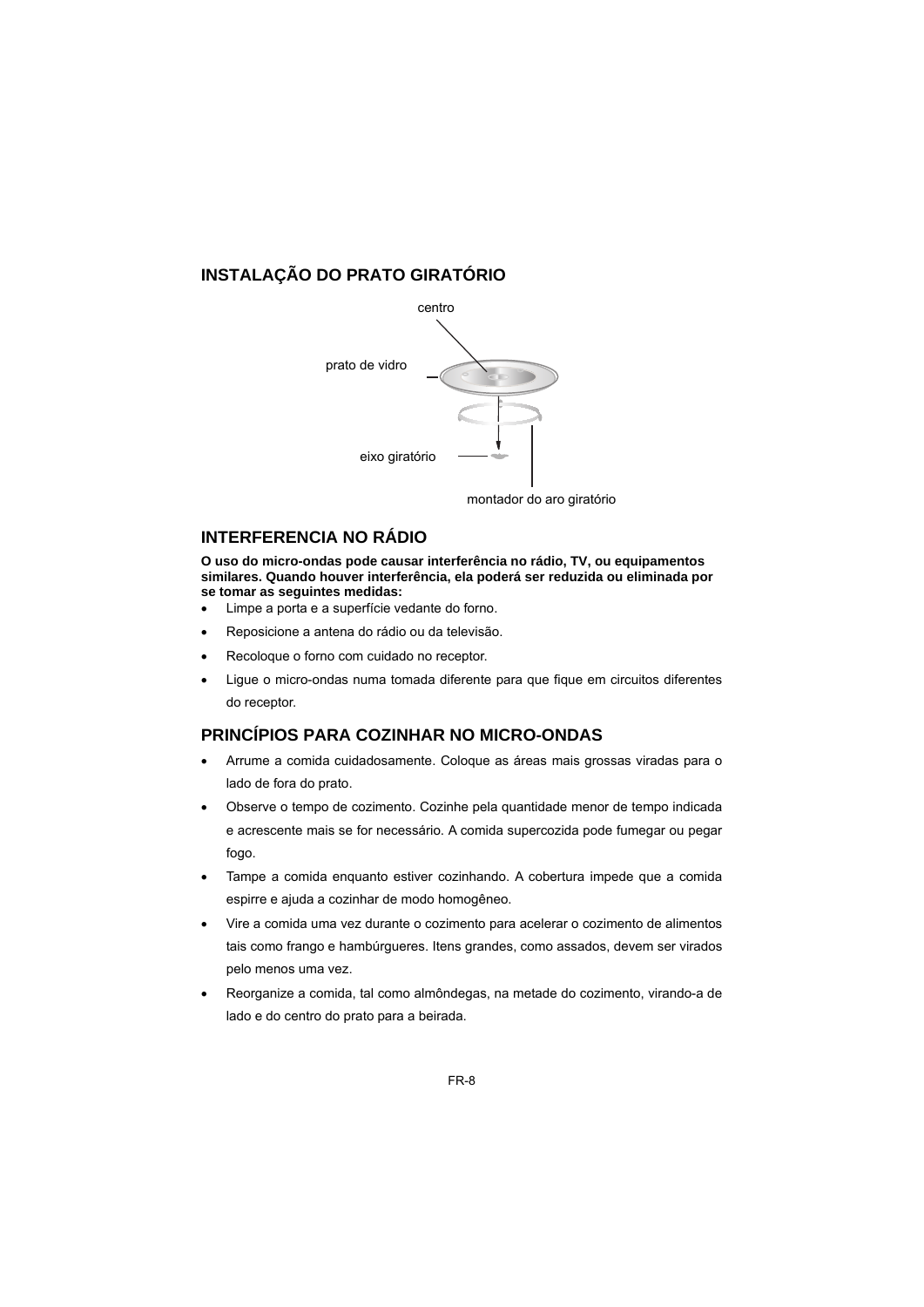# **GUIA DE UTENSÍLIOS**

- O utensílio ideal para o micro-ondas é o de material transparente. Isso permite a energia passar pelo recipiente e esquentar a comida.
- Uma micro-onda não penetra metais, portanto utensílios ou pratos com bordas de metal não devem ser usados.
- Não use produtos de papel reciclado no micro-ondas, pois eles podem conter pequenos fragmentos de metal que podem causar faíscas ou fogo.
- Recomenda-se usar pratos redondos ou ovais em vez de quadrados ou oblongos, visto que a comida que fica no canto tende a cozinhar demais.
- Tiras estreitas de papel alumínio podem ser usadas para impedir o supercozimento das áreas expostas. Mas tome cuidado, não use demais e mantenha uma distância de 1 polegada.
- A lista abaixo é um guia geral para ajudá-lo a escolher os utensílios corretos:

| <b>UTENSÍLIOS</b>                                | <b>MICRO-ONDAS</b> |
|--------------------------------------------------|--------------------|
| Vidro resistente ao calor                        | Sim                |
| Vidro não resistente ao calor                    | Não                |
| Louças resistentes ao calor                      | Sim                |
| Prato de plástico para uso em micro-<br>ondas    | Sim                |
| Toalhas de cozinha de papel                      | Sim                |
| Bandeja de metal                                 | Não                |
| Rack de metal                                    | Não                |
| Papel alumínio & embalagens de papel<br>alumínio | Não                |
| Papel pergaminho                                 | Sim                |
| Embalagem plástica                               | Sim                |
| Papel manteiga                                   | Sim                |
| Recipientes contendo partes de metal             | Não                |
| Amarras de metal                                 | Não                |
| Sacos de papel                                   | Não                |
| Isopor plástico                                  | Não                |
| Madeira                                          | Não                |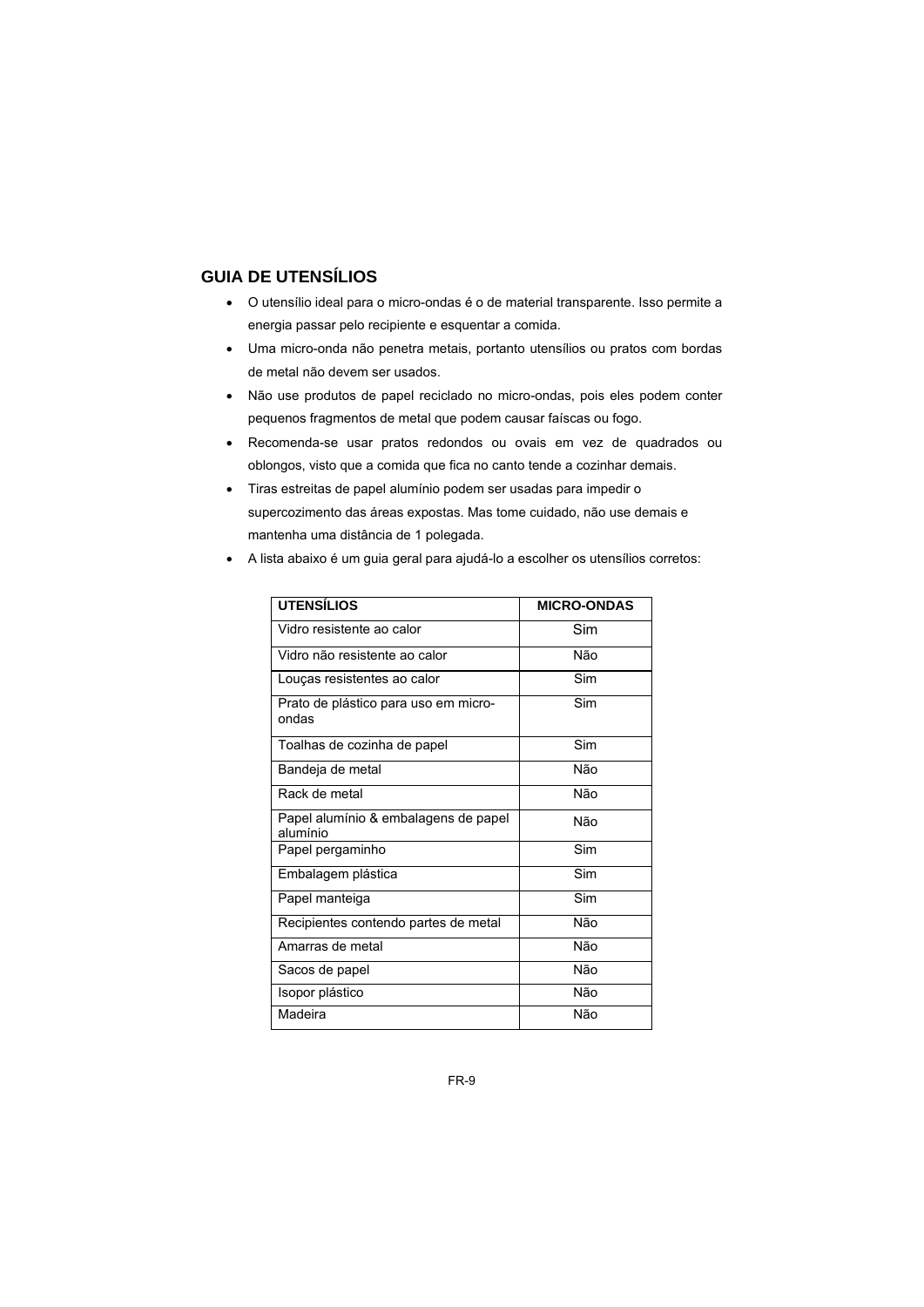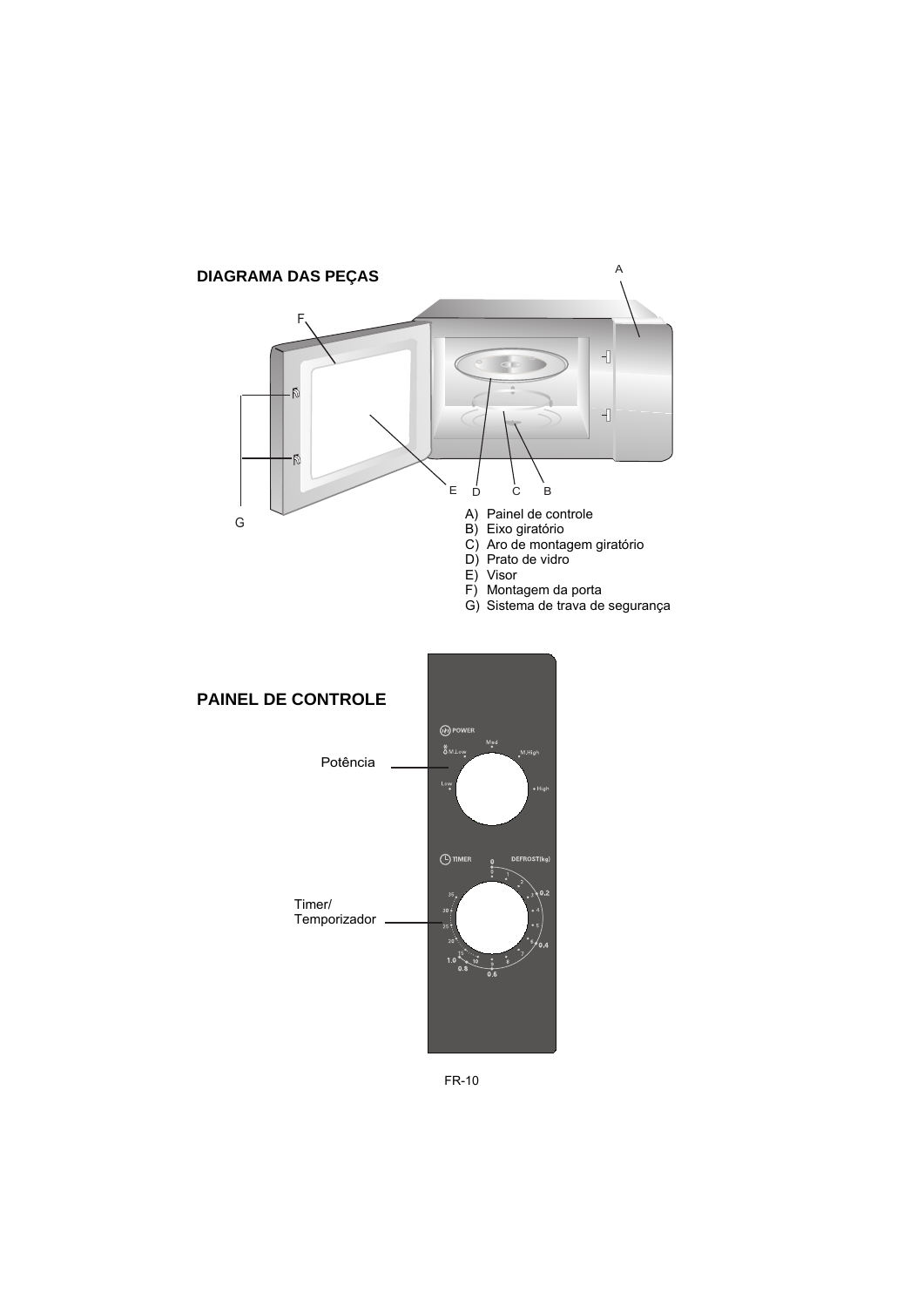# **INSTRUÇÕES DE USO**

- 1. Vire o botão da energia no sentido horário para ajustar o nível de potência desejado.
- 2. Vire o botão do timer no sentido horário para ajustar o ciclo de cozimento. A quantidade de tempo pode ser seguida do seu guia culinária ou receita.
- 3. O micro-ondas começará a cozinhar automaticamente após ajustar o nível de potência e o ciclo de cozimento.
- 4. Quando o ciclo de cozimento terminar, ouve-se um bipe ou sinal de aviso.
- 5. Sempre coloque o tempo em "0" quando não estiver usando o aparelho.

| Função/potência     | Saída de energia | Aplicação                                                       |
|---------------------|------------------|-----------------------------------------------------------------|
| Low                 | 17% micro.       | Amolecer sorvete                                                |
| Med. baixo (Degelo) | 33% micro.       | Ralear ensopado,<br>amolecer ou degelar<br>manteiga             |
| Med.                | 55% micro.       | Ensopado, peixe                                                 |
| Med. alto           | 77% micro.       | Arroz, peixe, frango,<br>carne moída                            |
| Alto                | 100% micro.      | Esquentar, leite, ferver<br>água, legumes,<br>esquentar bebidas |

# **GUIA CULINÁRIO**

**Nota:** Ao remover a comida do forno, certifique-se de que a energia tenha sido desligada, virando o botão do timer para 0 (zero). Se não o fizer e usar o forno sem nada dentro, poderá resultar no superaquecimento e danos ao magnetron.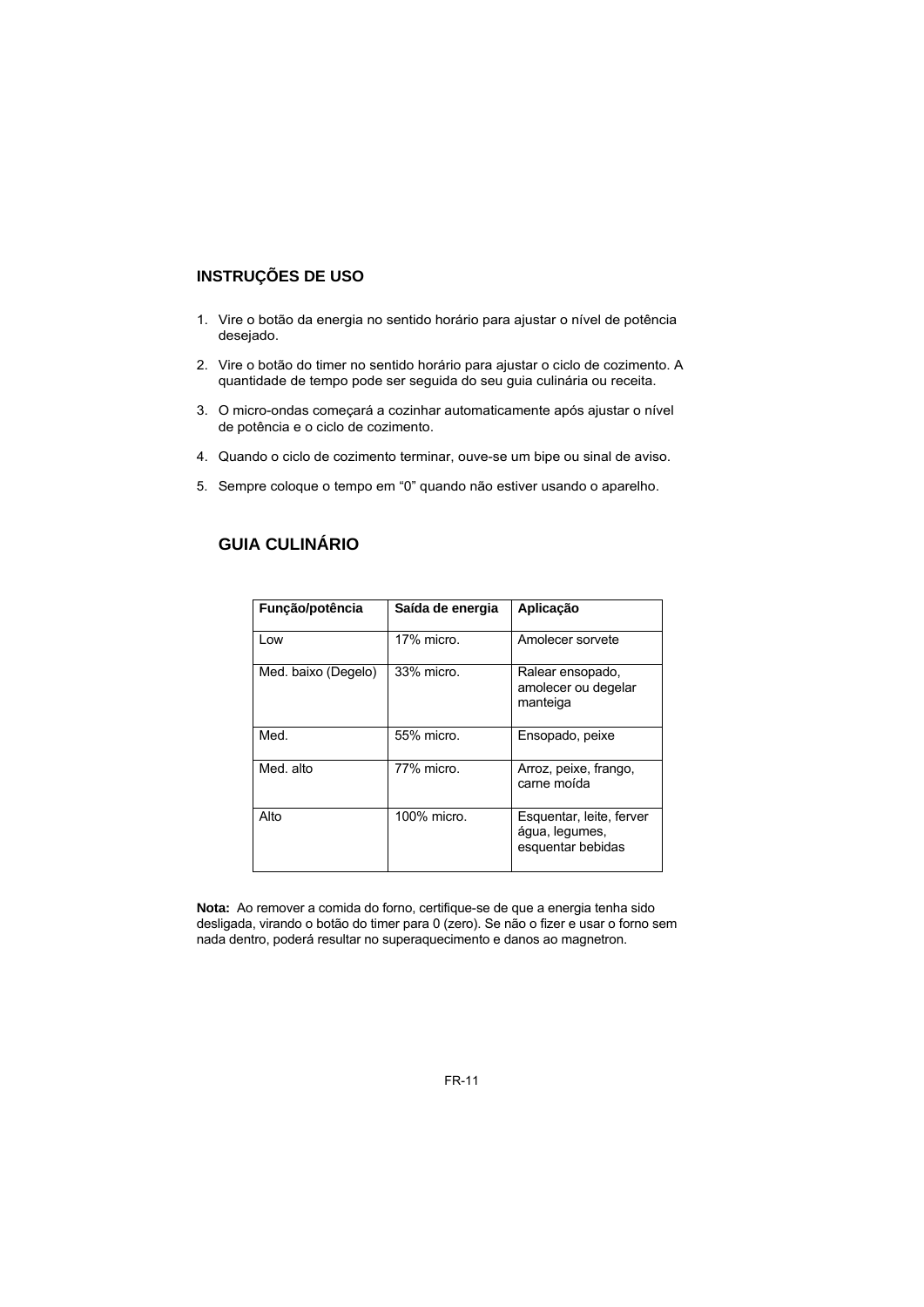# **RESOLVENDO PROBLEMAS**

| <b>NORMAL</b>                                                  |                                                                                                                                                                          |  |
|----------------------------------------------------------------|--------------------------------------------------------------------------------------------------------------------------------------------------------------------------|--|
|                                                                | Ao cozinhar com potência baixa, a luz do                                                                                                                                 |  |
| Luz do forno fraca                                             | forno pode ficar fraca. Isso é normal.                                                                                                                                   |  |
| Vapor acumulando na porta, ar quente<br>saindo das ventilações | Ao cozinhar, pode sair vapor da comida. A<br>maioria sairá pela ventilação, mas alguns<br>podem acumular em lugares frescos tal<br>como a porta do forno. Isso é normal. |  |

| <b>PROBLEMA</b>            | <b>CAUSA POSSIVEL</b>                    | <b>SOLUÇÃO</b>                                                                                                |
|----------------------------|------------------------------------------|---------------------------------------------------------------------------------------------------------------|
| O forno não quer funcionar | 1-O fio não está conectado<br>firmemente | Desconecte. Depois de 10<br>segundos, conecte de<br>novo.                                                     |
|                            | 2 – Fusível queimado ou o<br>disjuntor   | Substitua o fusível ou<br>reinicie o disjuntor<br>(consertado pelo pessoal<br>autorizado da nossa<br>empresa) |
|                            | 3- Problema com a tomada                 | Teste a tomada com outros                                                                                     |
|                            |                                          | aparelhos.                                                                                                    |
| O forno não esquenta       | 4 – A porta não está bem                 | Feche bem a porta.                                                                                            |
|                            | fechada                                  |                                                                                                               |
| O prato giratório está     | 5- O rolador está sujo e há              | Veja a "Manutenção do                                                                                         |
| fazendo ruídos quando em   | restos no fundo do forno                 | Micro-ondas" para limpar                                                                                      |
| <b>uso</b>                 |                                          | as partes sujas.                                                                                              |
|                            |                                          |                                                                                                               |



De acordo com as diretrizes do Descarte de Equipamento Elétrico e Eletrônico (WEEE), WEEE deve ser coletado e tratado separadamente. Se em qualquer tempo você precisar jogar fora este produto, NÃO o coloque junto com o lixo da casa. Envie-o aos pontos de coleta do WEEE onde este estiver disponível.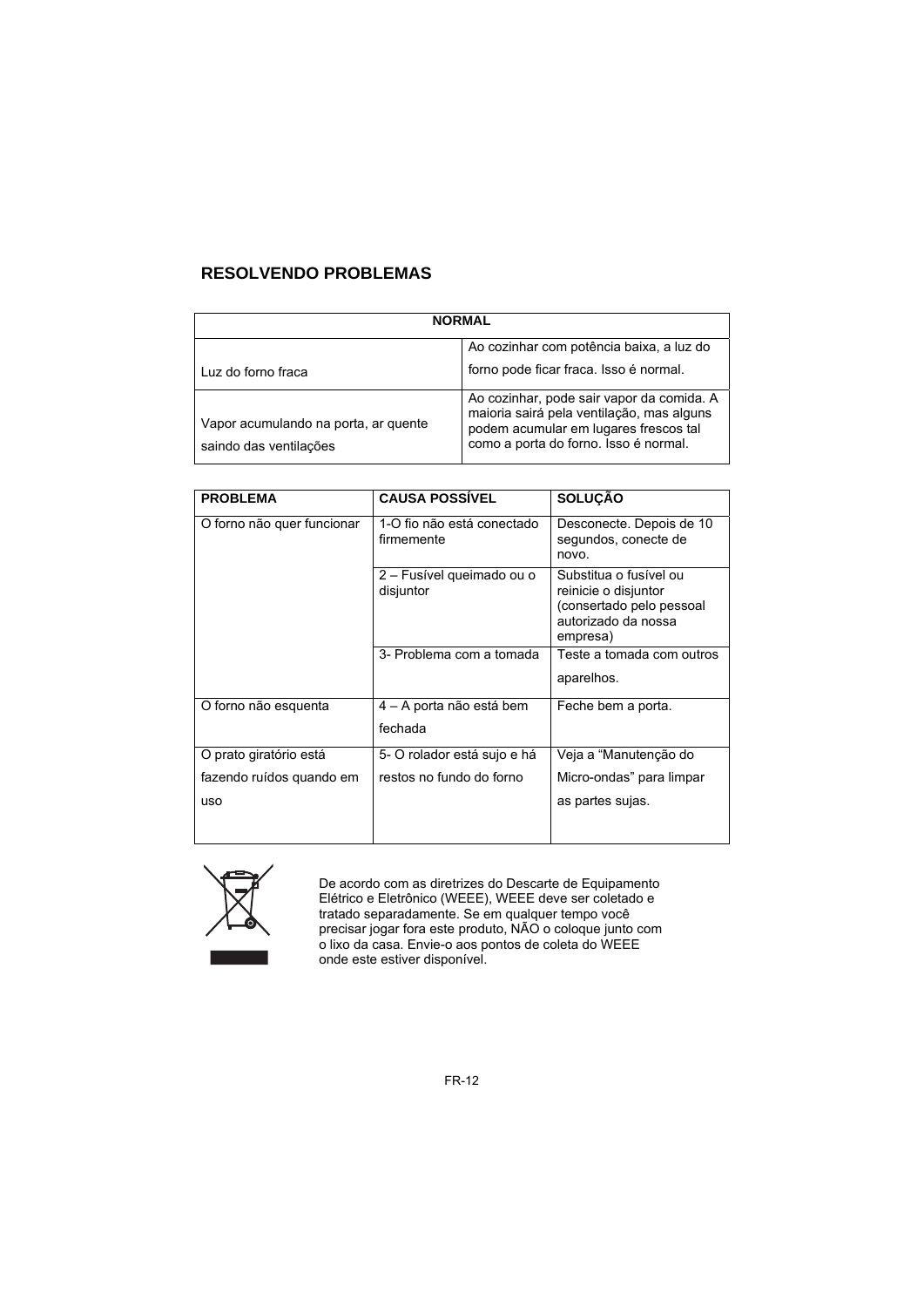#### **LIMPEZA E MANUTENÇÃO**

- Este aparelho é para uso doméstico apenas e não pode ser consertado pelo usuário.
- Não abra ou mude as peças você mesmo. Leve o aparelho a um departamento de serviços elétricos qualificado ou devolva ao fornecedor se for necessário algum conserto.
- Desligue o forno e retire a tomada da energia da parede antes de fazer a limpeza.
- Mantenha o interior do forno limpa. Quando a comida entornar ou espirrar líquidos que aderem à parede do forno, esfregue com um pano úmido. Pode-se usar detergente suave se o forno ficar muito sujo. Evite o uso de spray e de outros limpadores agressivos, pois eles podem manchar, rachar ou borrar a superfície da porta.
- As superfícies exteriores devem ser limpas com um pano úmido. Para impedir danos nas partes de uso dentro do forno, não deixe a água entrar nas aberturas de ventilação.
- Esfregue frequentemente a porta e janela em ambos os lados, o vedador da porta e as partes adjacentes com um pano úmido para remover quaisquer espirros e sujeiras. Não use limpadores abrasivos.
- Não deixe o painel de controle ficar molhado. Limpe com um pano úmido e macio. Ao limpar o painel de controle, deixe a porta do forno aberta para impedir que vire acidentalmente.
- Se acumular vapor dentro ou em volta do lado de fora da porta do forno, esfregue com um pano macio. Isso pode acontecer quando o micro-ondas é usado em condições de alta umidade. E isso é normal.
- Ocasionalmente é necessário retirar o prato de vidro para limpeza. Lave o prato em água morna ensaboada ou numa lavadora de pratos.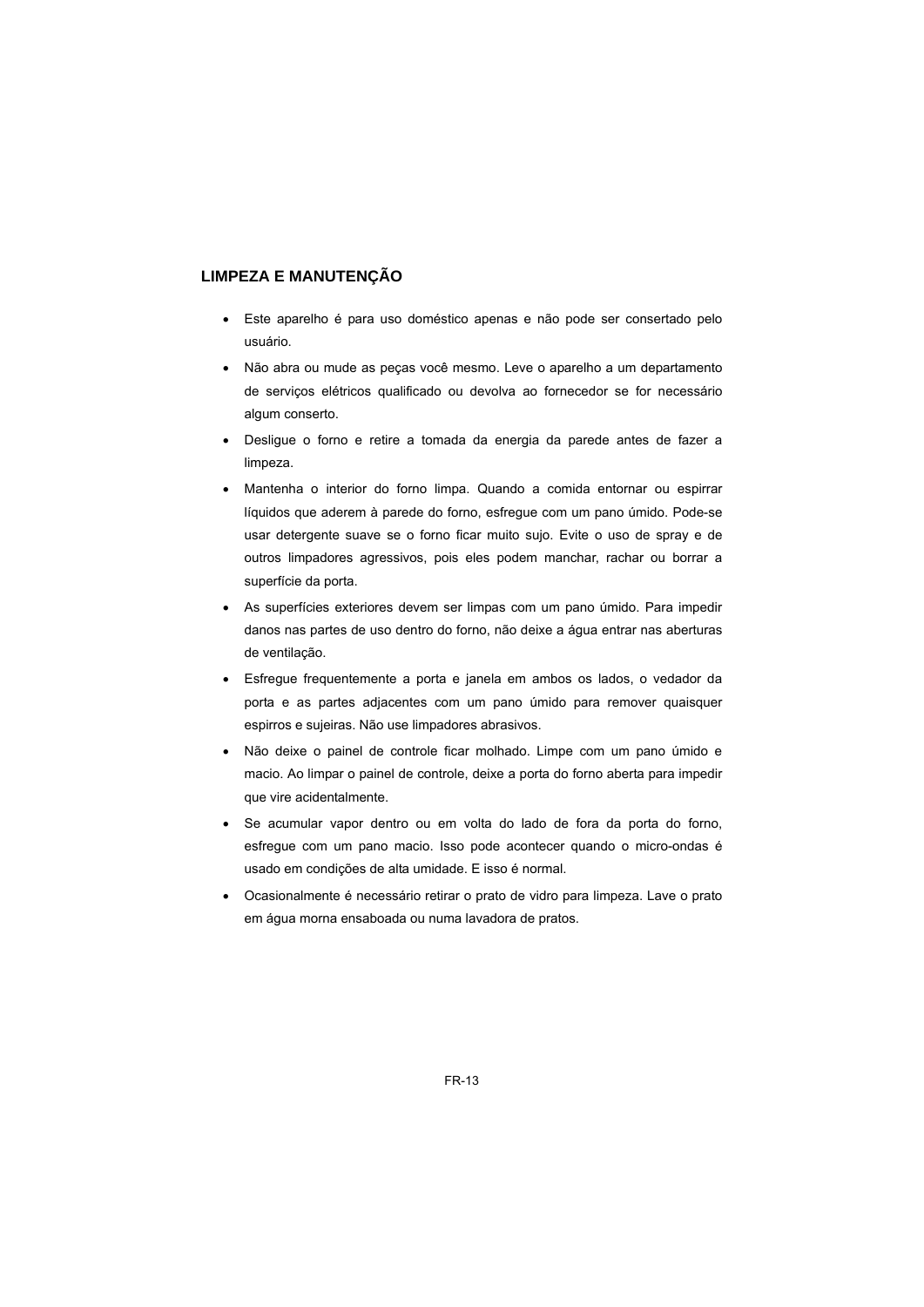- O aro giratório e o piso do forno devem ser limpos regularmente para evitar barulho excessivo. Simplesmente esfregue a superfície do fundo do forno com detergente suave. O anel girador deve ser lavado com água levemente ensaboada ou na lavadora de pratos. Ao retirar o aro giratório da cavidade do piso do forno para limpeza, certifique-se de recolocá-lo na posição correta.
- Remova os odores do seu forno com uma mistura água com suco de um limão numa tigela funda que possa ir ao micro-ondas, deixe-a por 5 minutos. Esfregue completamente e seque com um pano limpo e macio.
- Se for necessário substitua a luz do forno, consulte um representante para fazer a substituição.
- O forno deve ser limpo regularmente e quaisquer depósitos de comida removidos. Caso não mantenha o forno limpo pode levar à deterioração da superfície que pode afetar adversamente a vida útil do aparelho e possivelmente resultar numa situação perigosa.
- Não jogue este aparelho na lata de lixo doméstico; ele deve ser descartado num centro de disposição particular provido pela municipalidade.
- Não use alvejante, limpadores abrasivos ou solventes para limpar o aparelho, pois podem danificar o acabamento.

#### **AO GUARDAR O APARELHO**

- Desconecte a panela da tomada na parede e limpe todas as peças como instruído acima. Certifique-se de todas as peças estejam secas antes de guardar.
- Guarde o aparelho na sua caixa ou num lugar limpo e seco.
- Nunca guarde o aparelho enquanto ele estiver molhado ou sujo.
- Nunca enrole o fio em volta do aparelho.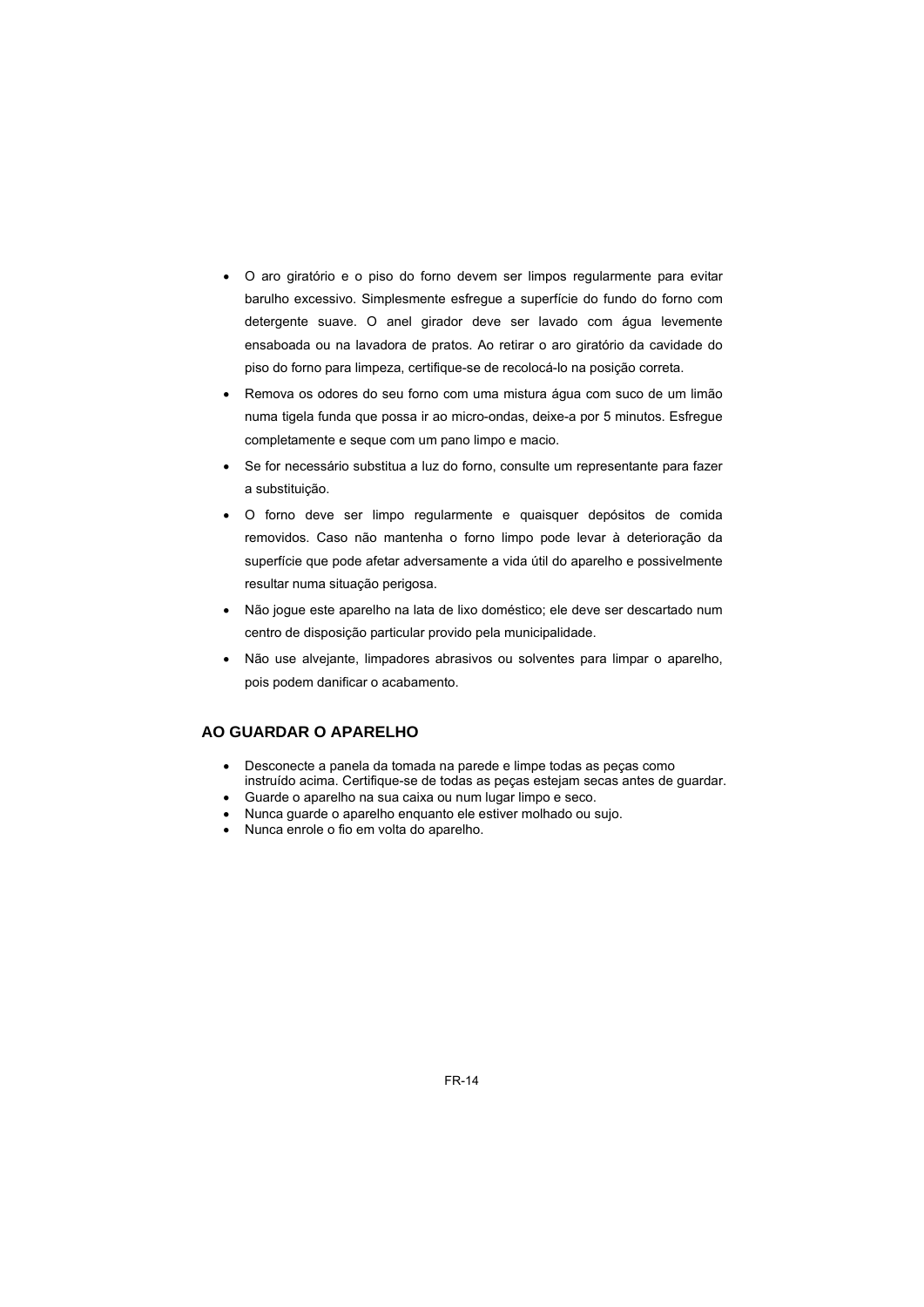### **CONSERTO DO APARELHO**

Não existem peças que possam ser consertadas pelo usuário neste aparelho. Se a panela não estiver funcionando corretamente, verifique o seguinte:

- Se você seguiu as instruções corretamente.
- Se o aparelho foi instalado corretamente e se a tomada está ligada na parede.
- Se o aparelho está ligado na energia /ON.
- Se o plugue está firme na tomada.

#### Se o aparelho ainda assim não funcionar após a verificação acima:

- Consulte o varejista para conserto ou substituição. Se o varejista não puder resolver o problema e você necessitar devolver o aparelho, certifique-se que:

- O aparelho esteja cuidadosamente embalado na sua embalagem original.
- O recibo de compra esteja anexado.
- O motivo pelo qual o aparelho está sendo devolvido.

Se o fio estiver estragado, deverá ser substituído pelo fabricante ou pelo agente de serviço autorizado a fim de evitar quaisquer danos. Se for necessário algum conserto dentro do tempo da garantia, o aparelho deverá ser devolvido para um centro de serviço do Home of Living Brands (Pty) Ltd. Consertos fora do período de garantia também estão disponíveis, mas serão cobrados.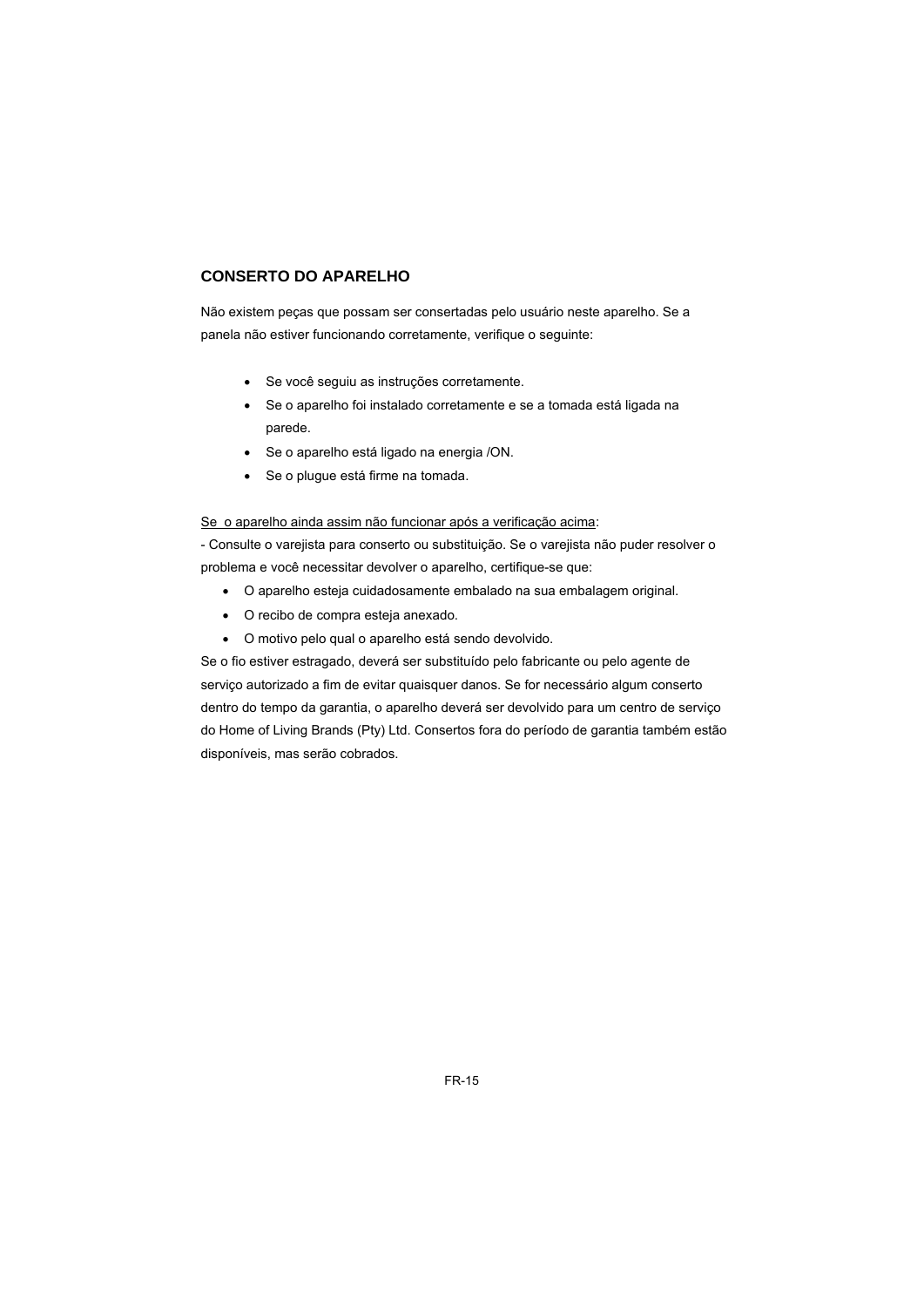#### **SUBSTITUIÇÃO DA FICHA**

Cumpra com as instruções seguintes caso seja necessário substituir a ficha.

#### **Esta unidade destina-se a operar apenas na corrente indicada. A ligação a outras fontes de alimentação poderá danificar o aparelho. Ligue uma ficha de três pinos da seguinte maneira:**

Os fios neste terminal de alimentação estão coloridos de acordo com o seguinte código:

| Verde/Amarelo | $=$ Terra  |
|---------------|------------|
| Azul          | $=$ Neutro |
| Castanho      | $=$ Vivo   |

AVISO: ESTE APARELHO DEVE ESTAR LIGADO À TERRA (Certifique-se sempre de que a ficha de três pinos está ligada da seguinte maneira:)



# (E) Verde e amarelo (N) Azul (L) Castanho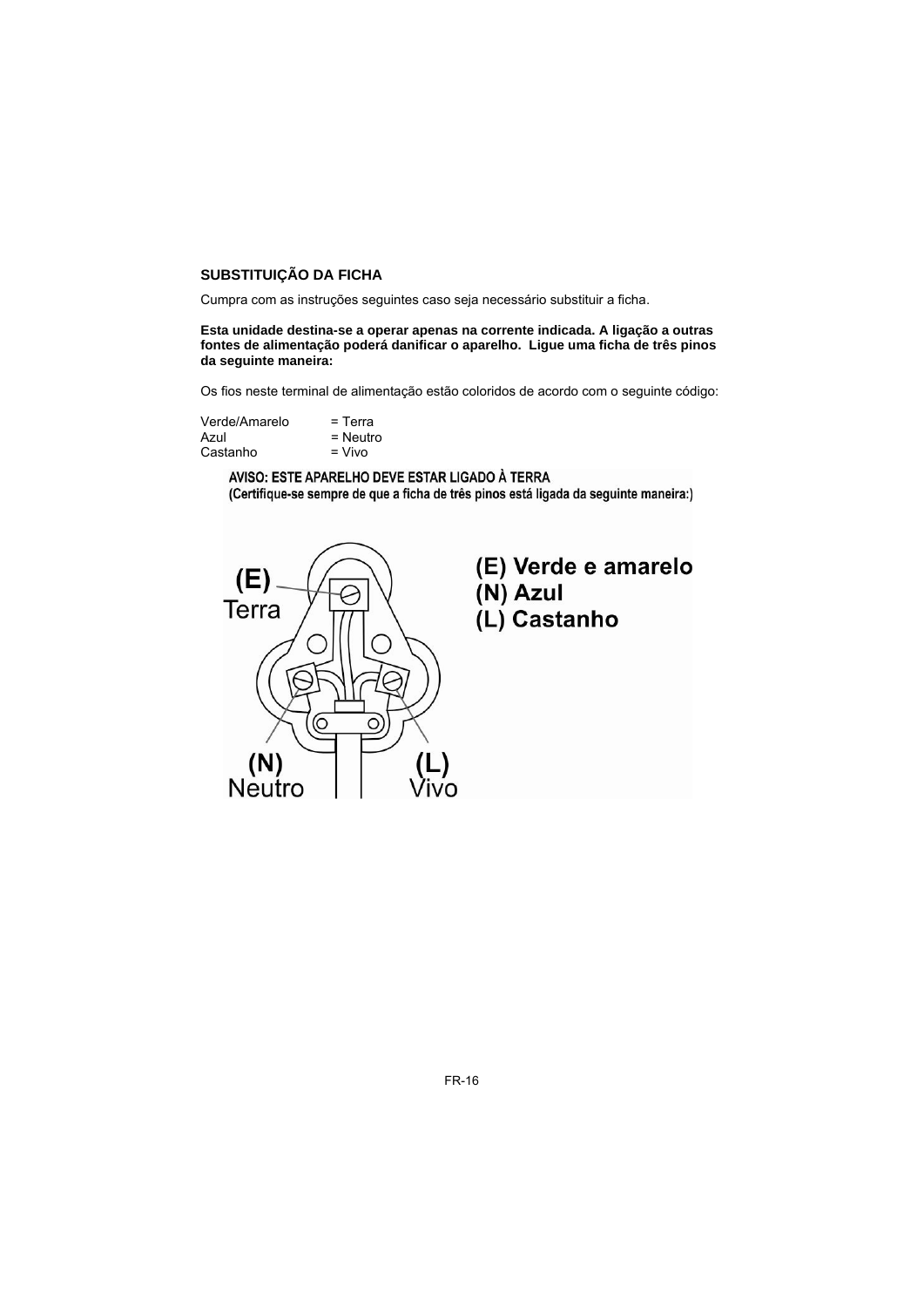#### **NO CASO DE RECLAMAÇÃO SOB GARANTIA, DEVE-SE TER ESTE RECIBO.**

#### **GARANTIA**

- 1. Home Of Living Brands (Pty) Limited garante ao comprador original deste produto ("o cliente") que o produto está sem defeitos de qualidade e manufatura que sob uso normal pessoal, familiar ou domiciliar e propósito pode manifestar dentro do período de 1 (um) ano da data de compra ("período da garantia").
- 2. Se o cliente tiver comprador um produto e ele quebrar, estiver com defeito ou não funcionar adequadamente pelo período devido, o cliente deve notificar o fornecedor de quem comprou o produto (''o fornecedor") dentro do período de garantia. Qualquer reclamação nos termos desta garantia devem ser acompanhadas pelo recibo de compra. Se não possuir o recibo, então a cobrança do conserto, e/ou do serviço deverá ser pago pelo cliente ao fornecedor.
- 3. O produto defeituoso deve ser levado ao centro de serviço do fornecedor representante para ter direito à garantia.
- 4. O fornecedor reembolsará, consertará ou trocará o produto nos termos desta garantia sujeita a requerimentos legislativos. Esta garantia será válida somente se o cliente não tiver quebrado ele mesmo o produto, ou usado de modo inapropriado. A garantia não inclui e não será usada para cobrir produtos danificados por causa de desastre, mau uso, falsificação, abuso ou modificação não autorizada ou conserto do produto.
- 5. Esta garantia somente será estendida ao produto fornecido na data da compra e não valerá para nenhuma das extensões anexadas ou instaladas pelo cliente.
- 6. Se o cliente solicitar que o fornecedor conserte o produto e o produto quebrar ou não funcionar apropriadamente dentro de 3 (três) meses do conserto e não devido ao uso errado, falsificação ou modificação por ou da parte do cliente, então o fornecedor pode substituir o produto ou reembolsar o cliente.
- 7. O cliente poderá ser responsabilizado por certos custos se os produtos devolvidos não estiverem na embalagem original ou se a embalagem estiver danificada. Isso será deduzido de qualquer reembolso pago ao cliente.

#### **HOME OF LIVING BRANDS (PTY) LTD**

011 490-9600 (Joanesburgo) 031 792-6000 (Durban) 021 552-5161 (Cidade do Cabo) **www.russellhobbs.co.za www.facebook.com/RussellHobbsSA**  www.homeoflivingbrands.co.za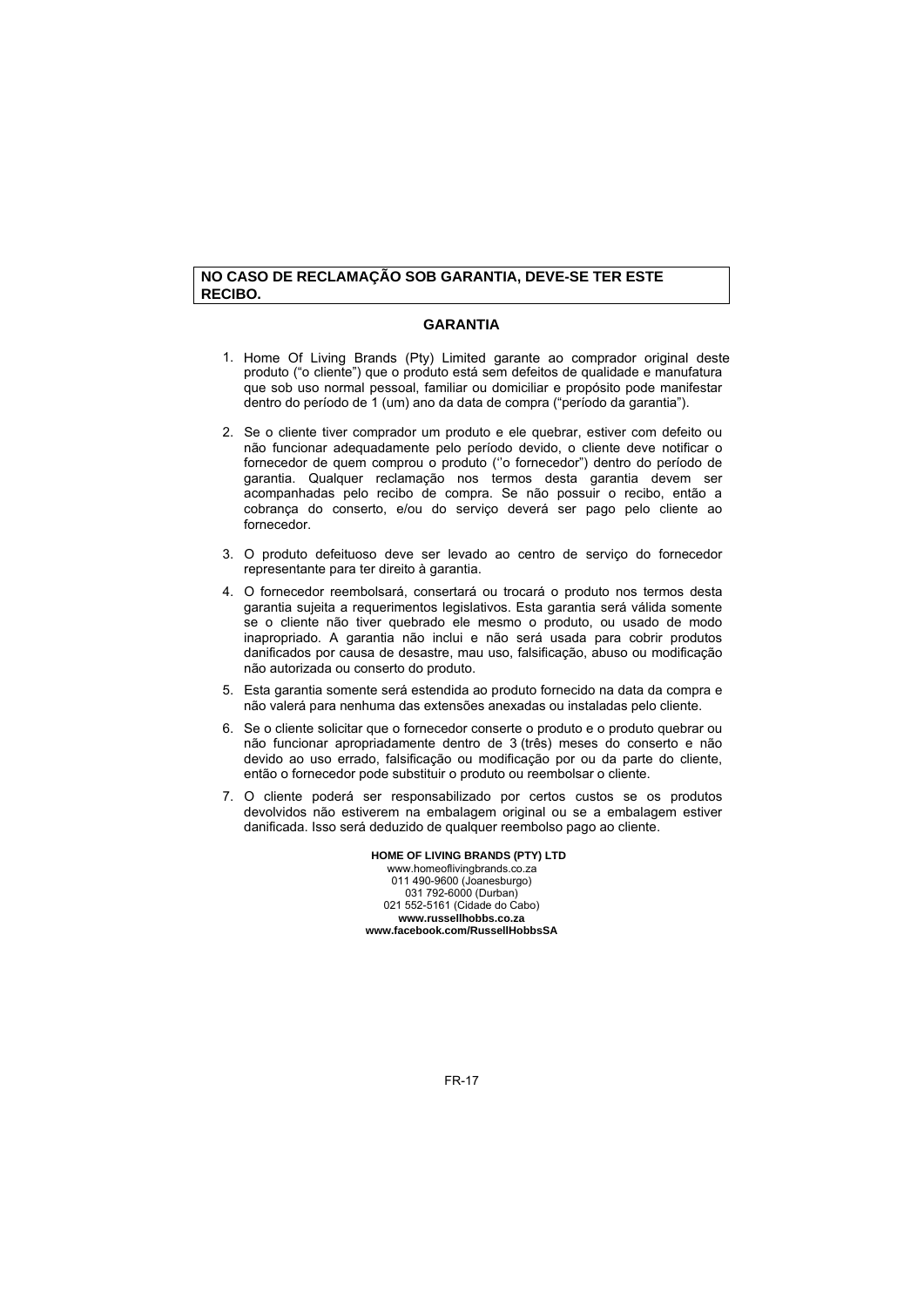Russell Hobbs vous félicite pour avoir acheté le Micro-ondes manuel de 20L. Chaque unité est produite pour garantir un maximum de sécurité et de fiabilité. Avant d'utiliser cet ustensile pour la première fois, veuillez lire attentivement le manuel d'utilisation et le conserver pour toute référence future.

# **CARACTERISTIQUES DU FOUR À MICRO-ONDES MANUEL DE 20L RUSSELL HOBBS**

- Capacité de 20L
- Finition avant miroir élégante
- Puissance de sortie: 700W
- Plaque tournante en verre de 255 mm de diamètre
- 5 niveaux de puissance
- Minuterie de cuisine de 35 minutes avec signal de fin
- Fonction décongeler
- Commandes manuelles d'utilisation facile avec minuterie tournante
- Poignée de tirage de porte facile à utiliser
- Verrou de sécurité de la porte
- Intérieur en émail pour un nettoyage facile
- Uniquement pour usage domestique

#### **MESURES DE PROTECTION IMPORTANTES**

Lorsqu'on utilise un appareil électrique, il est toujours important de suivre les consignes de sécurité y compris ce qui suit :

- 1. Avant d'utiliser un appareil électrique lire attentivement les instructions.
- 2. S'assurer que le voltage indiqué sur l'étiquette corresponde au voltage de la maison.
- 3. Une utilisation incorrecte ou non appropriée peut endommager l'appareil et provoquer des blessures à l'usager.
- 4. Cet appareil est conçu uniquement pour l'utilisation domestique. L'utilisation à des fins commerciales de cet appareil annule la garantie et le fournisseur ne pourra être tenu responsable de tout dommage ou accident causé par l'appareil lorsque son usage diffère de celui prévu.
- 5. Eviter tout contact avec les parties en mouvement.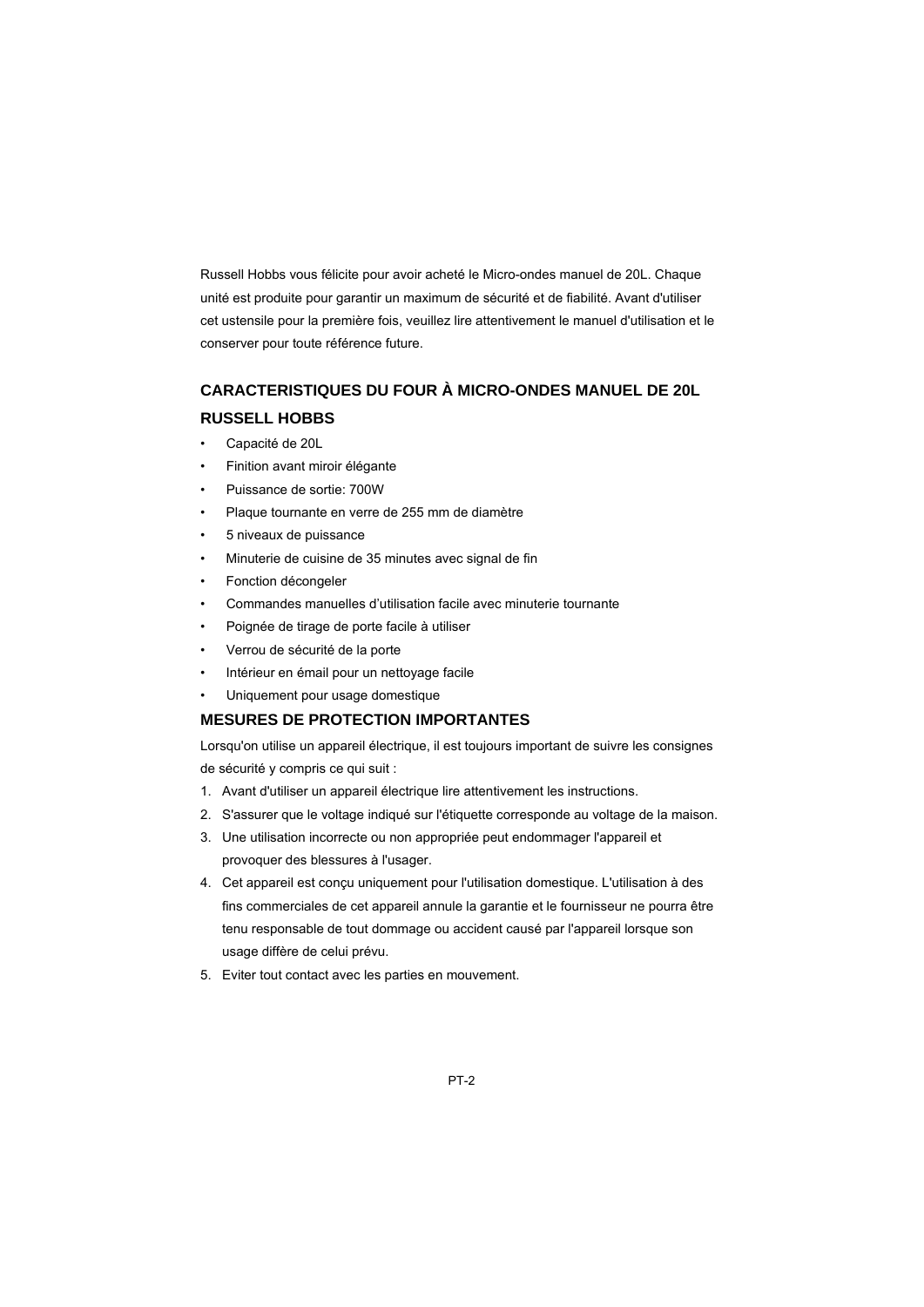- 6. Une surveillance étroite est requise quand tout appareil est utilisé près de ou par des enfants ou des personnes handicapées.
- 7. Inspecter et brancher régulièrement le fil électrique pour vérifier qu'il ne soit pas endommagé. Si le fil ou la prise sont endommagés, leur substitution sera faite par le producteur ou par une personne qualifiée afin d'éviter tout risque d'accident électrique
- 8. Ne pas utiliser le micro-ondes manuel de s'il a été endommagé d'une manière quelconque ou en cas de chute. En cas de dommage, faire examiner et/ou réparer l'unité par un agent agréé.
- 9. Ne pas faire fonctionner le four quand il est vide.
- 10. Ne pas faire fonctionner cet appareil si le cordon ou la prise de courant sont endommagés, s'il ne fonctionne pas correctement, ou s'il a été endommagé ou laissé tomber. Si le cordon d'alimentation est endommagé, il doit être remplacé par le fabricant ou son représentant ou une personne pareillement qualifiée de sorte à éviter un risque.
- 11. Cet appareil ne doit pas être utilisé par des personnes (y compris les enfants) à mobilité réduite, dont les capacités sensorielles ou mentales sont amoindries, ou manquant de l'expérience ou des connaissances nécessaires, à moins qu'elles ne soient sous la surveillance d'une personne responsable de leur sécurité ou qu'elle aient reçu de cette dernière des instructions d'utilisation de l'appareil.
- 12. AVERTISSEMENT: Ne permettre aux enfants d'utiliser le four sans surveillance que quand des instructions adéquates ont été données de sorte que l'enfant est capable d'utiliser le four de façon sûre et comprends les risques d'une utilisation incorrecte.
- 13. Ne pas faire fonctionner l'unité micro-ondes sans aucuns aliments à l'intérieur de la cavité.
- 14. Pour réduire le risque d'incendie dans la cavité du four:
- En réchauffant des aliments dans un récipient en plastique ou papier, contrôler le four fréquemment en terme de possibilité d'embrasement.
- $\Diamond$  Retirer les liens de fermeture en fil de fer des sacs en papier ou plastique avant de placer le sac dans le four.
- $\Diamond$  Si de la fumée est observée, éteindre ou débrancher l'appareil et maintenir la porte fermée de sorte à étouffer toute flamme.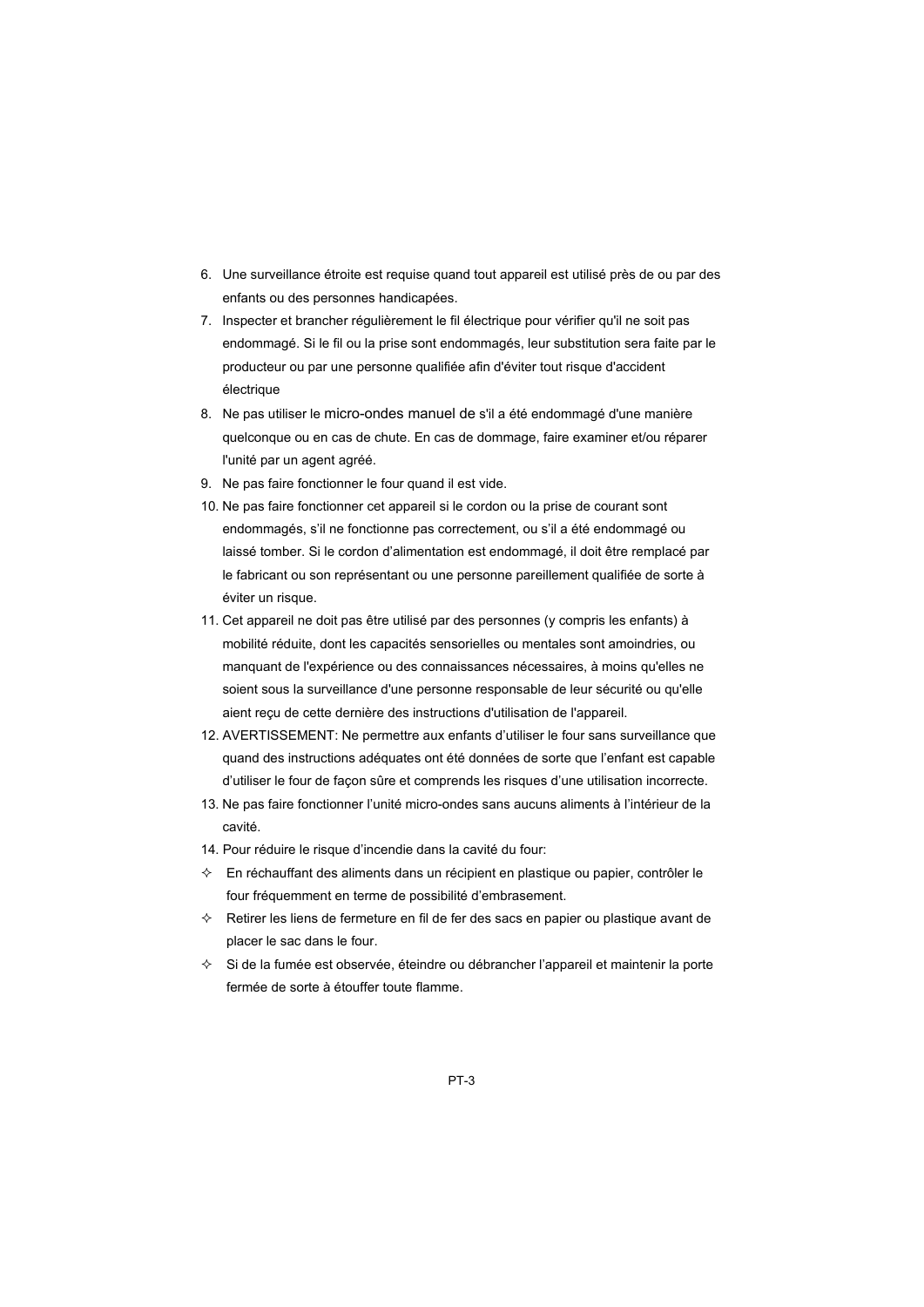- $\Diamond$  Ne pas utiliser la cavité pour emmagasinement. Ne pas laisser de produits en papier, ustensiles de cuisine ou aliments dans la cavité quand elle n'est pas utilisée. AVERTISSEMENT: Les liquides ou autres aliments ne doivent pas être chauffés dans des récipients scellés parce qu'ils peuvent exploser.
- 15. Le réchauffement au micro-ondes de boissons peut conduire à l'ébullition éruptive retardée, donc il faut faire attention en prenant le récipient.
- 16. Ne pas frire d'aliments dans le four. L'huile chaude peut endommager les pièces et ustensiles du four et même avoir pour résultat des brûlures.
- 17. Les œufs dans leur coque et les œufs entiers cuits ne doivent pas être réchauffés dans des fours micro-ondes parce qu'ils peuvent exploser même après que le réchauffement au micro-ondes soit fini.
- 18. Percer les aliments avec de grosses peaux tels que les pommes de terre, potirons entiers, pommes et châtaignes avec de les cuire.
- 19. Les contenus de biberons et pots de bébé doivent être mélangés ou agités et la température doit être vérifiée avant de servir de sorte à éviter des brûlures ou échaudage.
- 20. Les ustensiles de cuisine peuvent devenir chauds dû à la chaleur transférée des aliments réchauffés. Des gants isolants peuvent être nécessaires pour tenir l'ustensile.
- 21. Les ustensiles doivent être vérifiés pour assurer qu'ils sont appropriés pour l'utilisation dans le four à micro-ondes.
- 22. AVERTISSEMENT: Il est dangereux pour quelqu'un autre qu'une personne qualifiée de réaliser toute opération de maintenance ou réparation qui implique l'enlèvement de toute couverture qui protège contre l'exposition à l'énergie micro-ondes.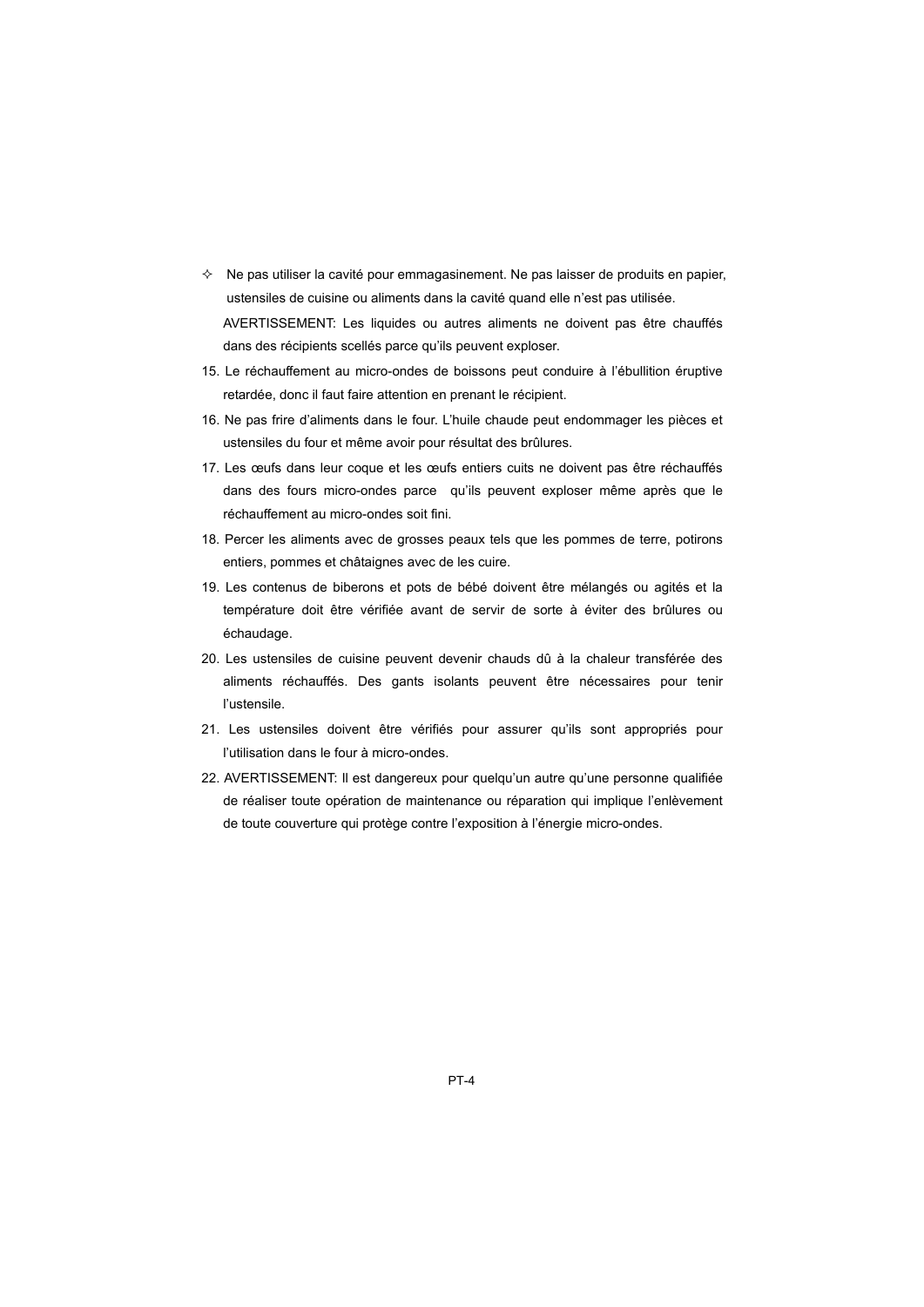- 23. Ce produit est un équipement de Groupe 2 Classe B ISM. La définition de Groupe 2 contient tous les équipements ISM (Industriel, Scientifique et Médical) pour lesquels une énergie de fréquence radioélectrique est intentionnellement générée e/ou utilisée sous la forme de radiation électromagnétique pour le traitement de matériau, et équipement d'electro érosion. L'équipement Classe B est un équipement approprié pour l'utilisation dans des établissements domestiques et des établissements directement liés à un réseau d'alimentation électrique de basse tension qui alimente des édifices utilisés pour finalité domestique.
- 24. Ne pas immerger l'unité de base dans l'eau ou dans tout autre liquide pour la nettoyer.
- 25. Pour enlever la prise la tenir fermement. Ne pas tirer le fil pour déconnecter l'appareil de la prise de courant. Déconnecter l'unité lorsqu'elle n'est pas en fonction ou lors du nettoyage ou du démontage.
- 26. L'utilisation d'accessoires qui ne sont pas recommandés ou fournis par le producteur pourrait provoquer des accidents, des incendies ou des électrocutions.
- 27. Le fil fourni est court afin d'éviter tout risque de suffocation ou de blessure suite au trébuchement sur un fil plus long.
- 28. Ne pas laisser le fil pendre d'une table ou d'un plan de travail. S'assurer que le fil ne soit pas en une position où il pourrait être tiré par mégarde.
- 29. Ne pas laisser le fil en contact avec des surfaces chaudes et ne pas placer sur ou près d'un réchaud au gaz ou électrique ou dans un four chaud.
- 30. Ne pas utiliser l'appareil sur une taque ou gaz ou près d'une flamme libre.
- 31. L'utilisation d'une rallonge électrique n'est pas recommandée. Cependant si l'utilisation d'une rallonge s'avère nécessaire, s'assurer qu'elle soit adaptée à la consommation de courant de l'appareil afin d'éviter tout risque de surchauffe de la rallonge, de l'appareil ou de la prise. Ne pas placer la rallonge dans un endroit où elle peut facilement être tirée par un enfant ou un animal ou où elle peut provoquer des trébuchements.
- 32. Cet appareil ne convient pas à l'utilisation à l'extérieur. Uniquement pour usage domestique. Ne pas utiliser cet appareil pour tout autre but sauf celui pour lequel il a été conçu.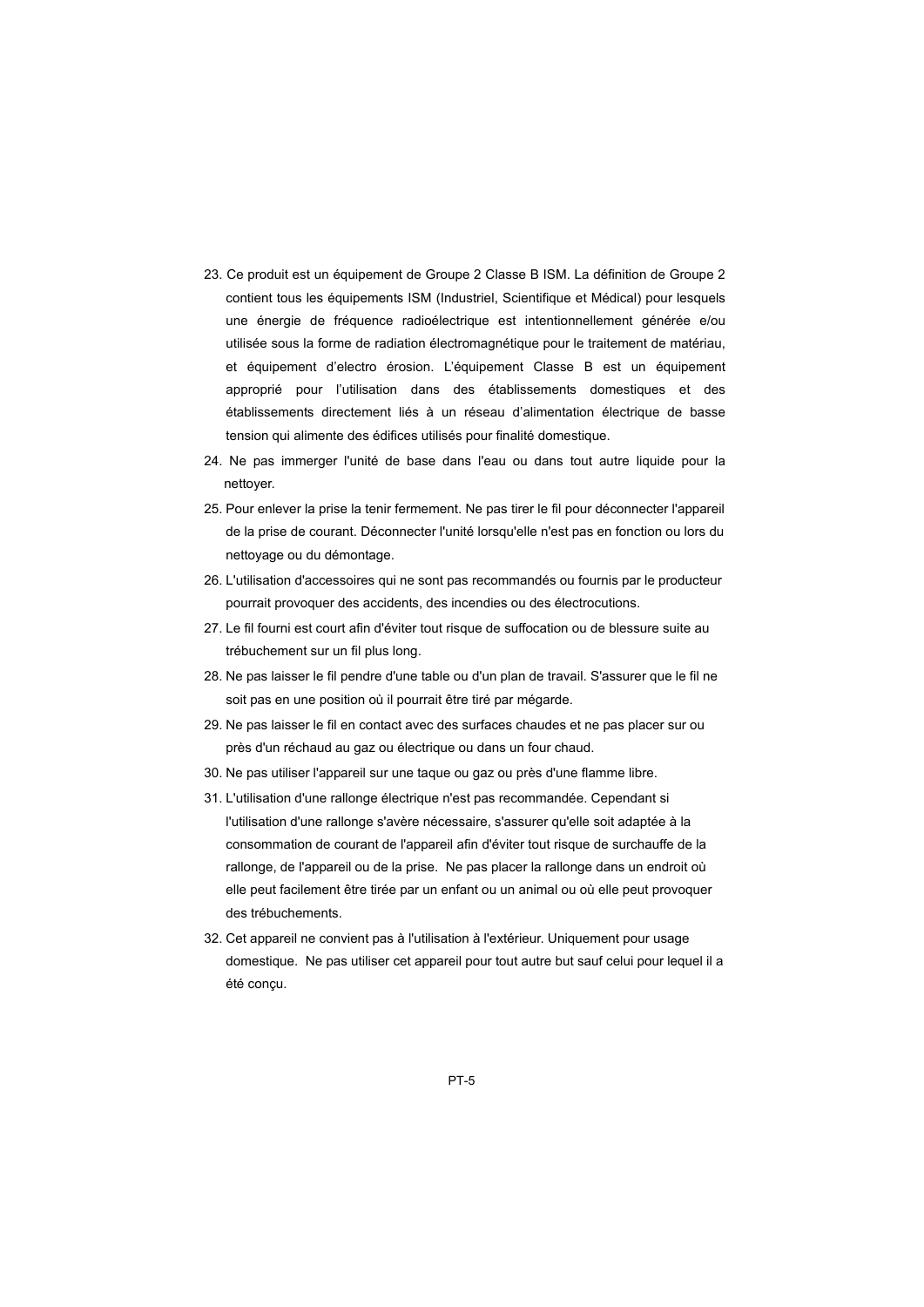- 33. NE PAS transporter l'appareil en le soulevant par le fil d'alimentation.
- 34. Pendant l'utilisation ne pas laisser l'appareil sans surveillance. Débrancher toujours l'appareil lorsqu'il n'est pas en fonction ou avant le nettoyage.
- 35. Poser toujours l'appareil sur une surface lisse, plate et stable. Ne pas placer l'unité sur une surface chaude.
- 36. Après chaque usage, s'assurer que le bouton soit en position "Off" ou "0".
- 37. Le producteur n'est pas responsable de dommages ou accidents causés par une utilisation incorrecte du produit ou suite à des réparations effectuées par un agent non agréé.
- 38. En cas de problèmes techniques, éteindre la machine et ne pas essayer de la réparer soi-même. Rapporter l'appareil à un agent agréé pour qu'il soit examiné, réglé ou réparé. Insister pour que les pièces utilisées soient des originaux. Le manque de respect de ces précautions et instructions pourrait compromettre le fonctionnement de la machine.
- 39. Le four à micro-ondes ne doit pas être placé dans un meuble à moins qu'il ait été testé dans un meuble.
- 40. Les appareils ne sont pas destinés à être opérés au moyen d'une minuterie externe ou d'un système de télécommande séparé.
- 41. La porte ou la surface externe peuvent devenir chauds quand l'appareil est en fonctionnement.
- 42. La surface arrière de l'appareil doit être placée contre un mur.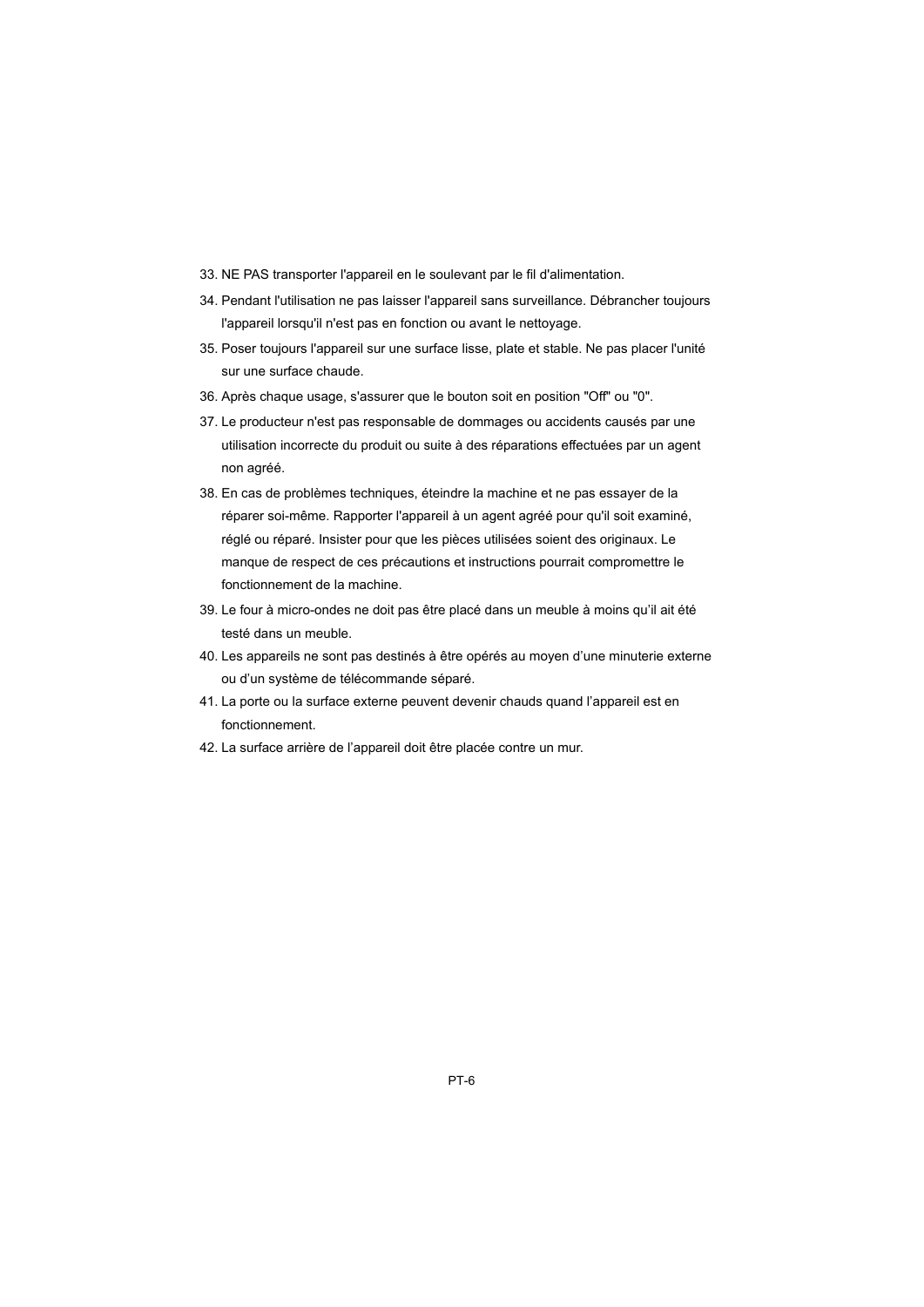# **SPÉCIFICATIONS**

| Consommation d'Énergie:          | 230V~50Hz 1050W (Micro-ondes)         |
|----------------------------------|---------------------------------------|
| Puissance de Sortie:             | 700W                                  |
| Fréquence d'Opération:           | 2450MHz                               |
| <b>Dimensions Externes:</b>      | 258.2mm (H) x439.5 mm (W) x 335mm (D) |
| Dimensions de la Cavité du Four: | 208.2mm(H)×306mm(W)×306.6mm(D)        |
| Capacité du Four:                | 20 Litres                             |
| Uniformité de Cuisson:           | Système de Plaque Tournante avec      |
|                                  | Diamètre de 255mm                     |
| Poids Net:                       | Approx.11.2kg                         |

#### **PRÉCAUTIONS POUR ÉVITER UNE POSSIBLE EXPOSITION À UNE ÉNERGIE MICRO-ONDES EXCESSIVE**

- Ne pas essayer d'opérer ce four avec la porte ouverte parce que le fonctionnement avec la porte ouverte peut conduire à une exposition nocive d'énergie micro-ondes. Il est important de pas casser ou trifouiller les enclenchements de sécurité.
- Ne placer aucun objet entre la face avant du four et la porte ou permettre que de la saleté ou restes de produit de nettoyage s'accumule sur les surfaces de scellage.
- Ne pas faire fonctionner le four s'il est endommagé. Il est particulièrement important que la porte du four se ferme correctement et qu'il n'y ait pas de dommage sur
	- **a.** la porte (tordue),
	- **b.** les charnières et loquets (cassés ou desserrés),
	- **c.** les joints de la porte et surface de scellage.
- Le four ne doit pas être ajusté ou réparé par qui que ce soit à l'exception de personnel de maintenance correctement qualifié.
- Si l'appareil micro-onde n'est pas maintenu en bonne condition de propreté, sa surface peut se dégrader, sa durée de vie être affectée et cela pourrait conduire à une situation possiblement dangereuse.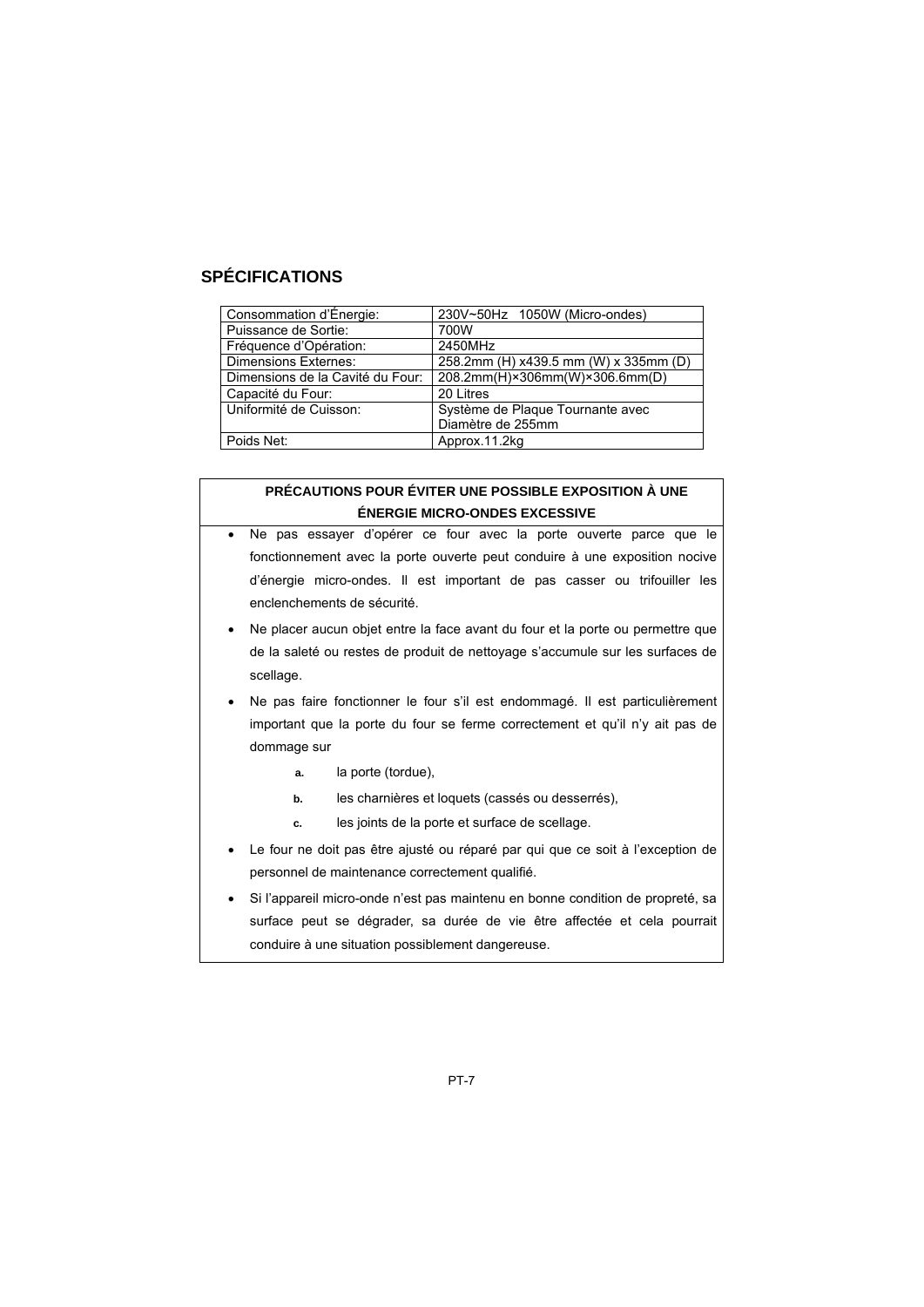# **INSTALLATION**

- 1. S'assurer que tous les matériaux d'emballage sont retirés de l'intérieur de la porte.
- 2. AVERTISSEMENT : Contrôler le four pour tout dégât, tel que porte désalignée ou tordue, joints de porte et surface de scellage endommagés, charnières et loquets de porte cassés ou desserrés et bosses à l'intérieur de la cavité ou sur la porte. S'il y a un dégât, ne pas faire fonctionner le four et contacter le personnel de maintenance qualifié.
- 3. Ce four à micro-ondes doit être placé sur une surface plane et stable pour supporter son poids et les aliments les plus lourds probables d'être cuisinés dans le four.
- 4. Ne pas placer le four là où de la chaleur, buée ou haute humidité sont générées ou prés de matériaux inflammables.
- 5. Pour un fonctionnement correct, le four doit avoir un flux d'air suffisant. Laisser 20cm d'espace libre au-dessus du four, 20cm à l'arrière et 20cm des deux côtés. Ne pas couvrir ou bloquer les ouvertures de l'appareil. Ne pas retirer les pieds.
- 6. Ne pas opérer le four sans le plateau en verre, porte rouleau, et arbre dans leurs positions correctes.
- 7. S'assurer que le cordon d'alimentation n'est pas endommagé et ne court pas sous le four ou au-dessus de toute surface chaude ou tranchante.
- 8. La prise doit être facilement accessible de sorte qu'elle puisse être facilement débranchée en cas d'urgence.
- 9. Bloquer les ouvertures d'entrée et/ou de sortie peut endommager le four.
- 10. Retirer tout film protecteur trouvé sur la surface du four à micro-ondes. Ne pas retirer la couverture 'Mica' marron clair qui est attachée à la cavité du four pour protéger le magnétron.
- 11. Ne jamais placer le plateau en verre à l'envers. Le plateau en verre ne doit jamais être restreint.
- 12. Le plateau en verre et l'anneau d'assemblage de la plaque tournante doivent toujours être utilisés pendant la cuisson.
- 13. Tous les aliments et récipients doivent toujours être placés sur le plateau en verre pour la cuisson.
- 14. Si le plateau en verre ou l'anneau d'assemblage de la plaque tournante se fêlent ou se cassent, contacter votre centre de maintenance autorisé le plus proche.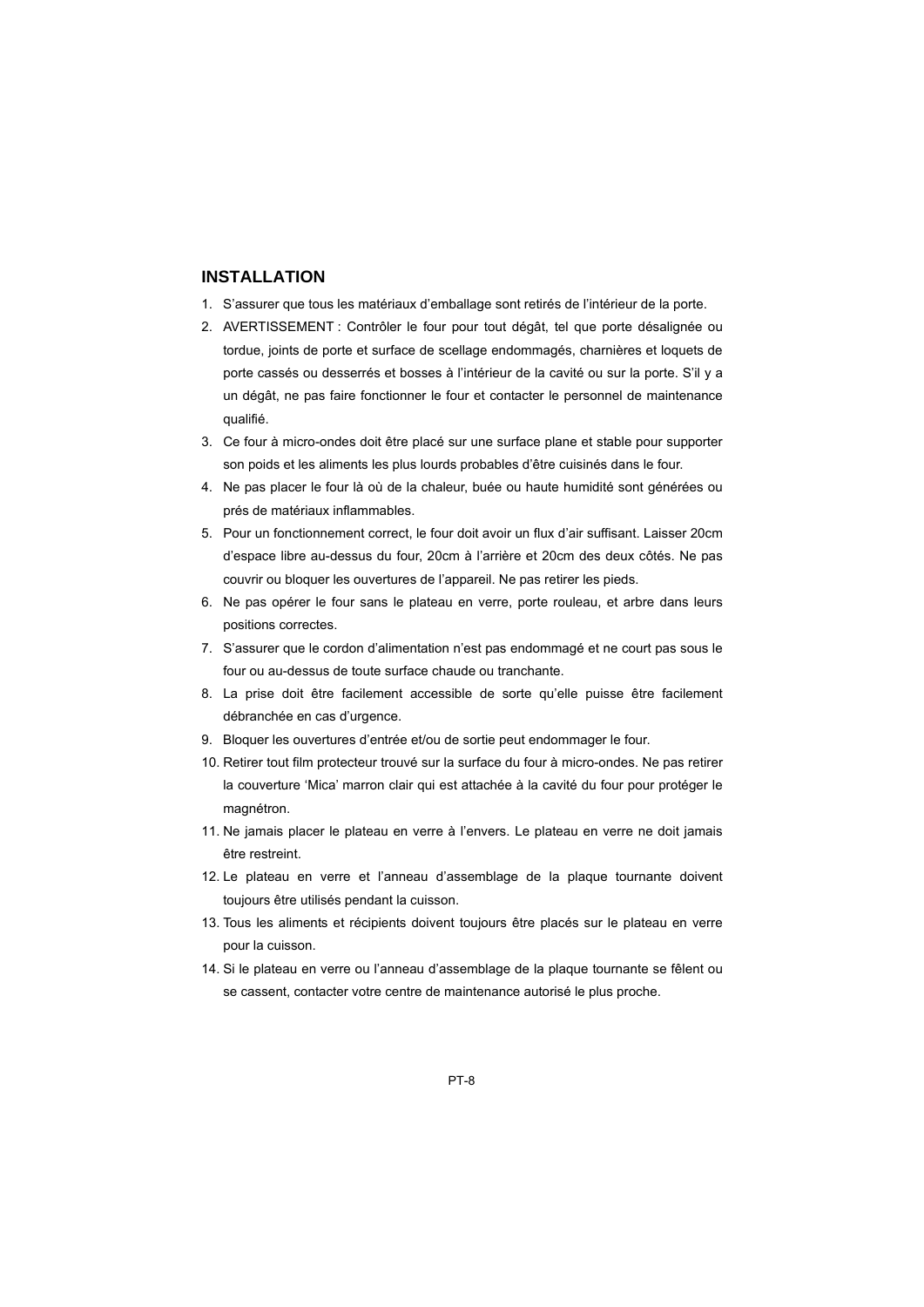# **INSTALLATION DE LA PLAQUE TOURNANTE**



# **INTERFÉRENCE RADIO**

**Le fonctionnement du four à micro-ondes peut causer une interférence radio, télé, ou similaire. Quand il ya une interférence, elle peut être réduite ou éliminée en prenant les mesures suivantes:** 

- Nettoyer la porte et surface de scellage du four.
- Repositionner l'antenne de réception de la radio ou télévision.
- Repositionner le four à micro-ondes par rapport au récepteur.
- Brancher le four à micro-ondes sur une prise différente de sorte que le four à microondes et le récepteur sont sur des circuits de branchement différents.

# **PRINCIPES DE CUISSON AU MICRO-ONDES**

- Disposer les aliments avec soin. Placer les parties plus grosses vers l'extérieur du plat.
- Contrôler le temps de cuisson. Cuire pour le plus court temps indiqué et additionner plus de temps si nécessaire. Les aliments beaucoup trop cuits peuvent fumer ou prendre feu.
- Couvrir les aliments pendant la cuisson. Les couvercles évitent les éclaboussements et aident les aliments à cuire uniformément.
- Retourner les aliments une fois pendant la cuisson au micro-ondes pour accélérer la cuisson d'aliments tels que le poulet ou les hamburgers. Les grands morceaux tels que le rôti doivent être retournés au moins une fois.
- Re-disposer les aliments tels que les boulettes de viande à la moitié de la cuisson du haut vers le bas et du centre vers l'extérieur du plat.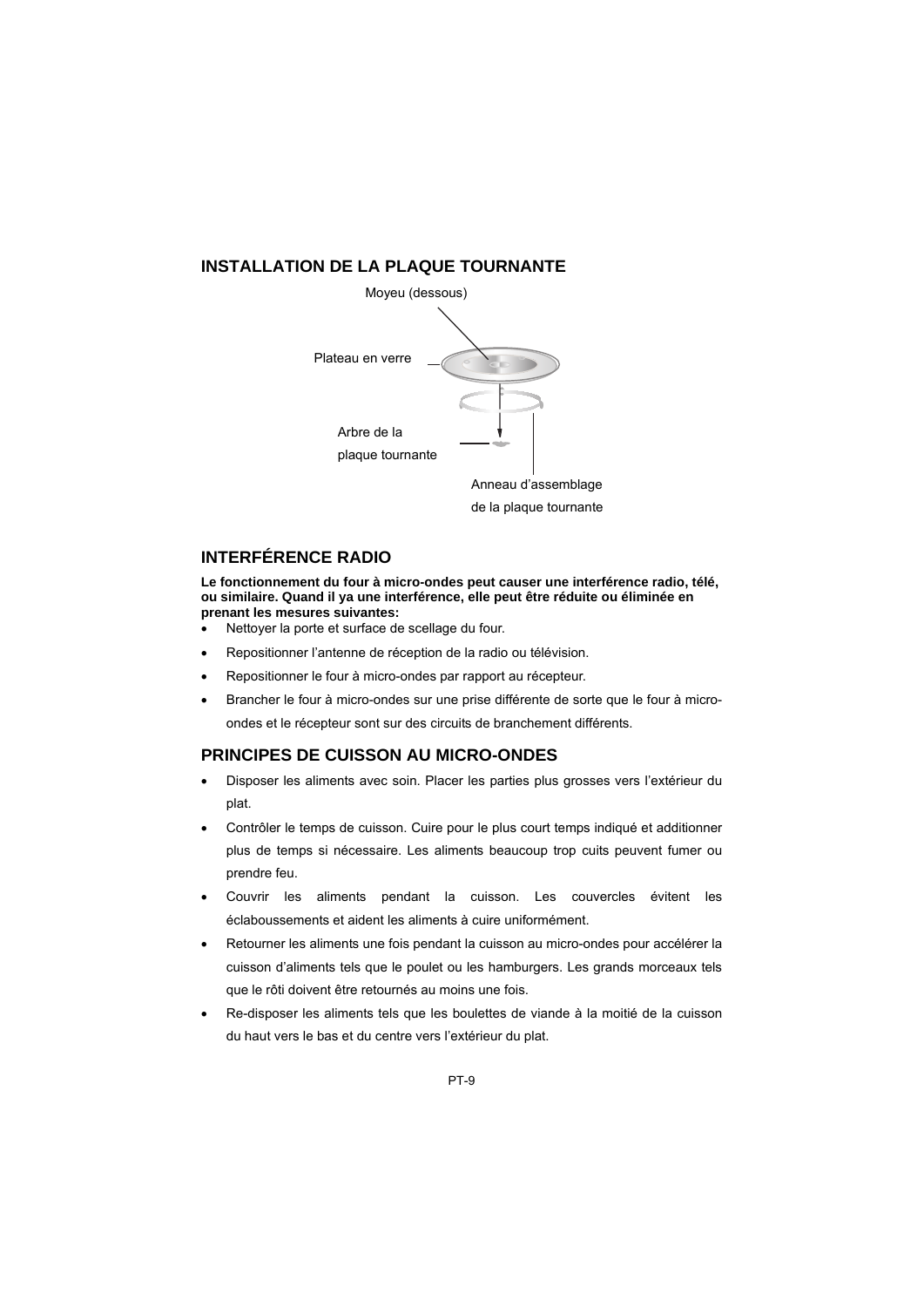#### **GUIDE D'USTENSILES**

- Le matériau idéal pour un ustensile de micro-ondes est un matériau qui est transparent. Ceci permet à l'énergie de passer au travers du récipient et de réchauffer les aliments.
- Une micro-onde ne peut pas pénétrer le métal, donc les ustensiles en métal ou plats avec des bords métalliques ne doivent pas être utilisés.
- Ne pas utiliser de produits en papier recyclé pour la cuisson au micro-ondes, parce qu'ils peuvent contenir de petits fragments de métal qui peuvent provoquer des étincelles et/ou incendies.
- Des plats ronds/ovals plutôt que des plats carrés/rectangulaires sont recommandés parce que la nourriture dans les coins a tendance à surchauffer.
- Des bandes étroites de papier d'aluminium peuvent être utilisées pour éviter la cuisson excessive de parties exposées. Mais faites attention, n'en utilisez pas trop et maintenez une distance de 1 pouce.

| • La liste ci-dessous est un guide général pour vous aider à sélectionner les |
|-------------------------------------------------------------------------------|
| ustensiles corrects:                                                          |

| <b>USTENSILES DE CUISINE</b>                             | <b>MICRO-ONDES</b> |
|----------------------------------------------------------|--------------------|
| Verre résistant à la chaleur                             | Oui                |
| Verre non résistant à la chaleur                         | Non                |
| Céramique résistante à la chaleur                        | Oui                |
| Plat en Plastique pour Micro-Ondes                       | Oui                |
| Torchons de Cuisine en Papier                            | Oui                |
| Plateau en Métal                                         | Non                |
| Grille en Métal                                          | Non                |
| Papier d'Aluminium & Récipients en<br>Papier d'Aluminium | Non                |
| Parchemin                                                | Oui                |
| Film Étirable                                            | Oui                |
| Papier de Cire                                           | Oui                |
| Récipients contenant des Pièces en<br>Métal              | Non                |
| Liens de Fermeture en Métal                              | Non                |
| Sacs en Papier                                           | Non                |
| Mousse Plastique                                         | Non                |
| <b>Bois</b>                                              | Non                |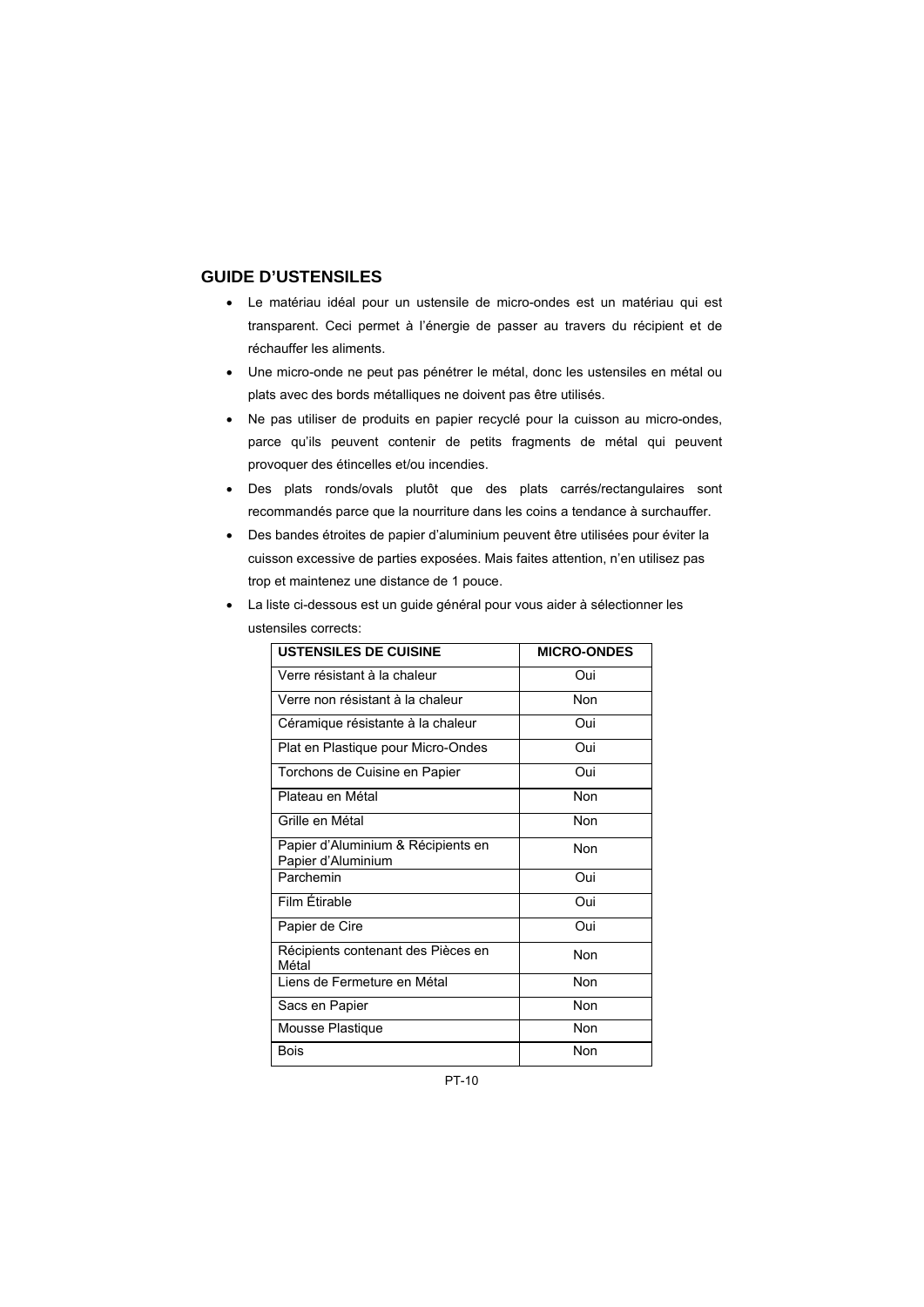



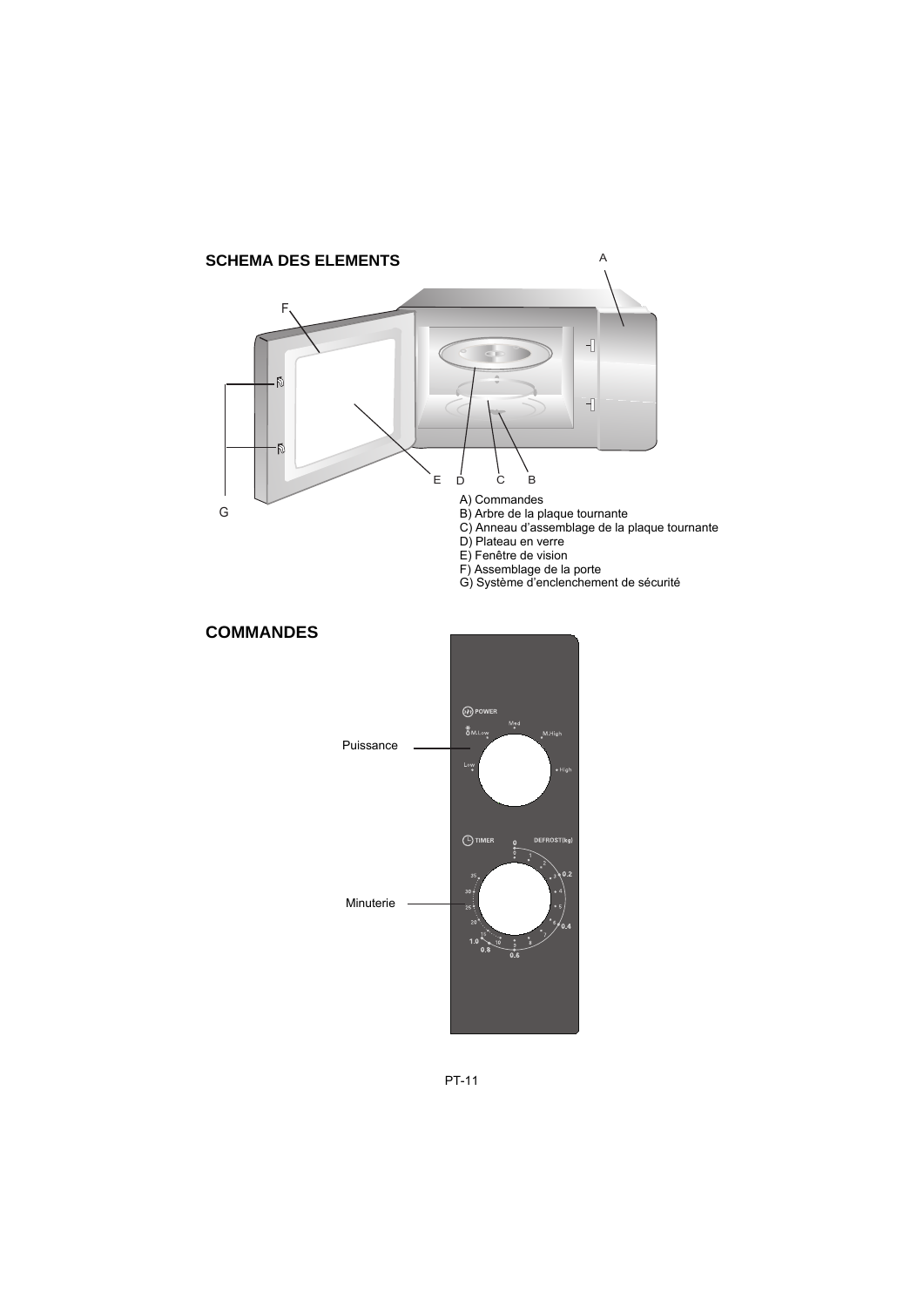#### **INSTRUCTIONS D'UTILISATION**

- 1. Tourner le bouton d'allumage dans le sens des aiguilles d'une montre pour régler le niveau de puissance désiré.
- 2. Tourner le bouton de la minuterie dans le sens des aiguilles d'une montre pour régler le temps de cuisson. La quantité de temps peut être suivie d'après votre quide de cuisson ou recette choisie.
- 3. Le four à micro-ondes commencera automatiquement la cuisson une fois le niveau de puissance et temps de cuisson réglés.
- 4. Une fois le temps de cuisson fini, l'unité fera un 'beep' définitif ou signal de fin pour vous laisser savoir que c'est fait.
- 5. Régler toujours le temps sur "0" quand l'unité n'est pas utilisée.

| <b>Fonction/Puissance</b> | Puissance de<br>Sortie | <b>Application</b>                                                        |
|---------------------------|------------------------|---------------------------------------------------------------------------|
| Bas                       | 17% micro.             | Ramollir la glace                                                         |
| Méd. Bas<br>(Décongeler)  | 33% micro.             | Ragoût de soupe.<br>ramollir le beurre ou<br>décongeler                   |
| Med.                      | 55% micro.             | Ragoût, poisson                                                           |
| Med. Haut                 | 77% micro.             | Riz, poisson, poulet,<br>viande hachée                                    |
| Haut                      | 100% micro.            | Réchauffer, lait, bouillir<br>de l'eau, légumes,<br>chauffer des boissons |

# **GUIDE DE CUISSON**

**Avis:** En retirant les aliments du four, s'il vous plait assurez-vous que la puissance du four est éteinte en tournant l'interrupteur de la minuterie jusqu'au 0 (zéro). Le manque de le faire, et le fonctionnement du four à micro-ondes sans aliments à l'intérieur, peut conduire à la surchauffe et au dommage du magnétron.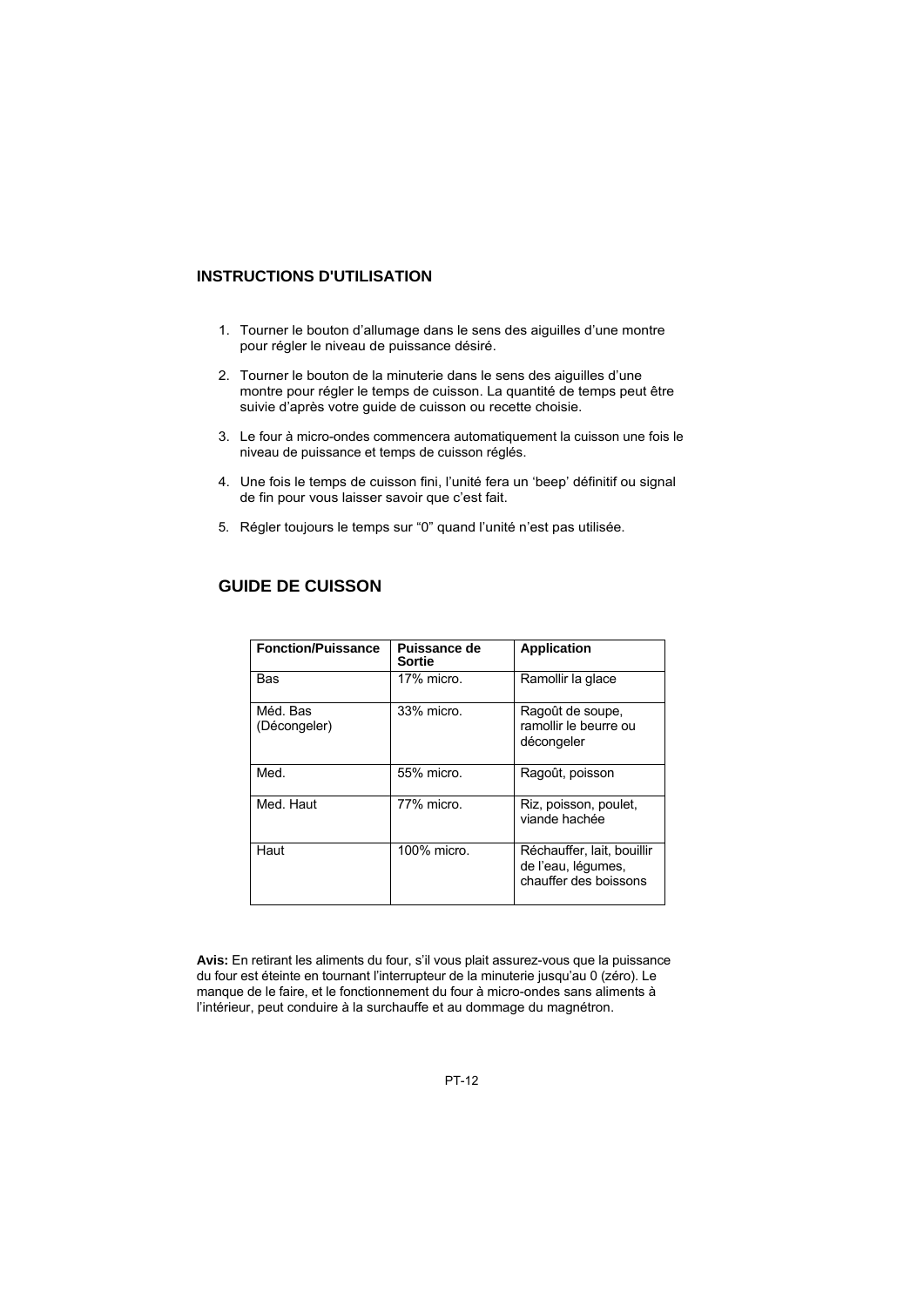# **DÉPISTAGE DE PANNES**

| <b>Normal</b>                                                       |                                                                                                                                                                                                                       |  |
|---------------------------------------------------------------------|-----------------------------------------------------------------------------------------------------------------------------------------------------------------------------------------------------------------------|--|
| Lumière du four faible                                              | Dans la cuisson au micro-ondes de basse<br>puissance, la lumière du four peut devenir<br>faible. Ceci est normal.                                                                                                     |  |
| Vapeur s'accumulant sur la porte, air<br>chaud sortant des orifices | Pendant la cuisson, de la vapeur peut<br>sortir de la nourriture. La plupart sortira par<br>les orifices. Mais une certaine partie peut<br>s'accumuler sur un espace froid comme la<br>porte du four. Ceci est normal |  |

| <b>Problème</b>                                                                  | <b>Cause Possible</b>                                           | <b>Solution</b>                                                                                                               |
|----------------------------------------------------------------------------------|-----------------------------------------------------------------|-------------------------------------------------------------------------------------------------------------------------------|
| On ne peut pas faire<br>fonctionner le four.                                     | (1) Le cordon d'alimentation<br>n'est pas branché<br>fermement. | Débrancher, Ensuite<br>brancher à nouveau après<br>10 secondes.                                                               |
|                                                                                  | (2) Claquage de fusible ou<br>disjoncteur fonctionne.           | Remplacer le fusible ou<br>refaire le réglage du<br>disjoncteur (réparé par un<br>membre professionnel de<br>notre compagnie) |
|                                                                                  | (3) Problème avec la prise<br>de courant.                       | Tester la prise de courant<br>avec d'autres appareils<br>électriques.                                                         |
| Le four ne chauffe pas.                                                          | (4) La porte n'est pas bien<br>fermée.                          | Fermer bien la porte.                                                                                                         |
| La plaque tournante de<br>verre fait du bruit quand le<br>micro-ondes fonctionne | (5) Support du rouleau et<br>parterre du four sale.             | Se référer à "Maintenance<br>du Micro-ondes" pour<br>nettover les pièces Sales.                                               |



D'après la directive pour le Rebut d'Équipement Électrique et Électronique (WEEE), le WEEE doit être recueilli et traité séparément. Si à tout moment vous avez besoin de jeter ce produit s'il vous plaît ne jetez PAS ce produit avec les déchets domestiques. S'il vous plaît envoyez ce produit aux points de

recueillement WEEE quand disponible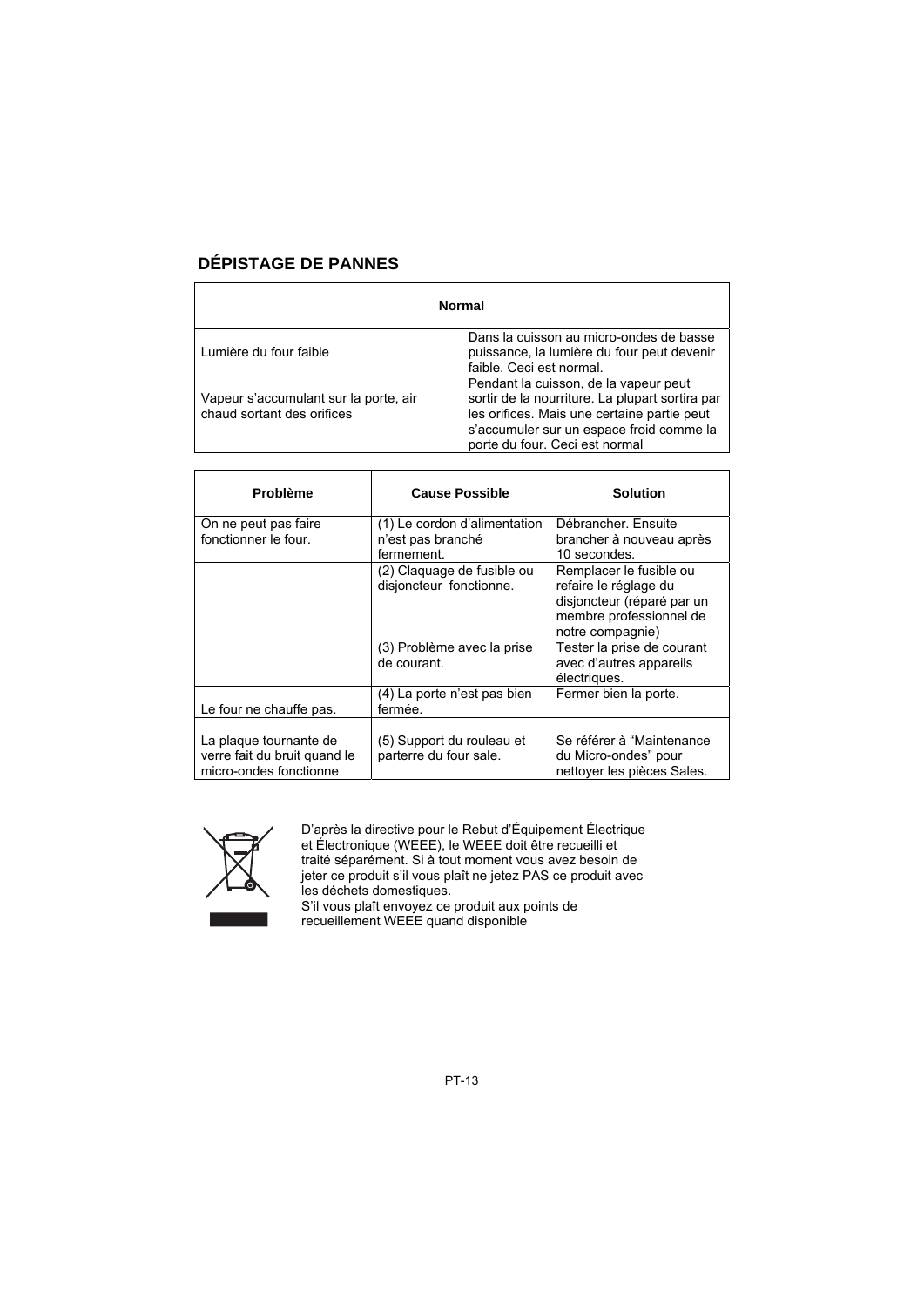#### **NETTOYAGE ET ENTRETIEN**

- Cet appareil est destiné uniquement à un usage domestique et son entretien ne peut être effectué par l'usager.
- Ne pas ouvrir ni remplacer des pièces soi-même. Si un entretien s'avérait nécessaire, s'adresser à un service électrique qualifié ou remettre l'appareil au fournisseur.
- Éteindre le four et retirer la prise de courant de la prise du mur avant de nettoyer.
- Maintenir l'intérieur du four propre. Quand la nourriture éclabousse ou des liquides débordés s'adhèrent aux murs du four, essuyer avec un chiffon humide. Un détergent délicat peut être utilisé si le four devient très sale. Éviter l'utilisation de spray et autres produits de nettoyage forts parce qu'ils peuvent tâcher, rayer ou ternir la surface de la porte.
- Les surfaces externes doivent être nettovées avec un chiffon humide. Pour éviter le dommage des pièces d'opération à l'intérieur du four, il ne doit pas être permis à l'eau de s'infiltrer dans les ouvertures de ventilation.
- Essuyer fréquemment la porte et la fenêtre des deux côtés, les joints de la porte et les pièces adjacentes avec un chiffon humide pour retirer les renversements ou éclaboussements. Ne pas utiliser de produit de nettoyage abrasif.
- Ne pas laisser les commandes se mouillées. Nettoyer avec un chiffon doux et humide. En nettoyant les commandes, laisser la porte du four ouverte pour éviter que le four ne s'allume accidentellement.
- Si de la vapeur s'accumule à l'intérieur ou du côté extérieur de la porte du four, essuyer avec un chiffon doux. Ceci peut survenir quand le four à micro-ondes est opéré dans des conditions de grande humidité. Et c'est normal.
- Il est occasionnellement nécessaire de retirer le plateau en verre pour le nettoyer. Laver le plateau avec de l'eau chaude et mousseuse ou dans un lave-vaisselle.
- L'anneau du rouleau et le parterre du four doivent être nettoyés régulièrement pour éviter un bruit excessif. Essuyer simplement la surface du four avec un détergent délicat. L'anneau du rouleau peut être en eau tempérée et mousseuse ou dans le lave-vaisselle. En retirant l'anneau du rouleau de la cavité du parterre pour le nettoyage, s'assurer de le replacer dans la position correcte.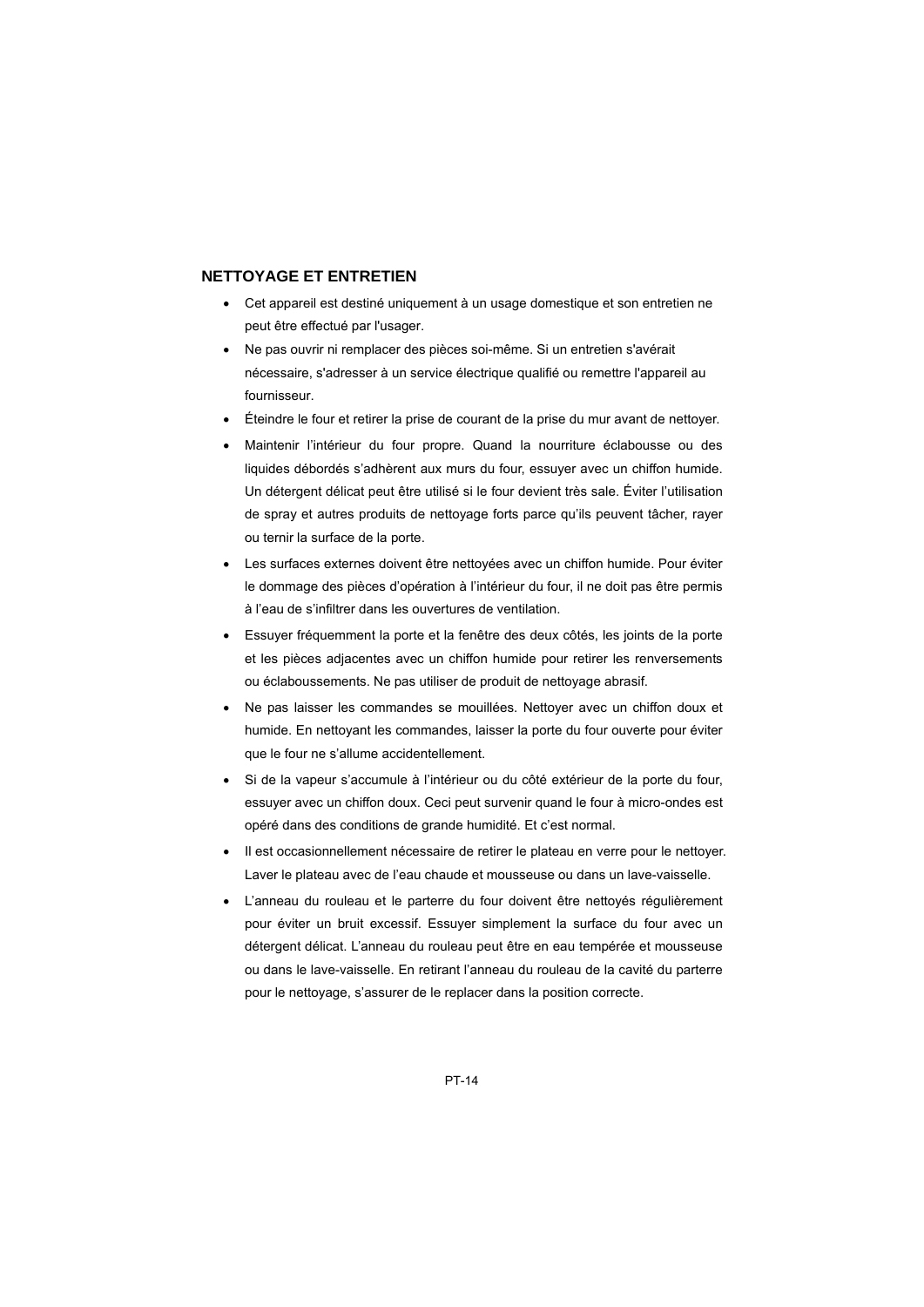- Retirer les odeurs de votre four en mélangeant une tasse d'eau avec le jus et l'écorce d'un citron dans un bol profond qui peut aller au micro-ondes, chauffer au micro-ondes pendant 5 minutes. Essuyer complètement et sécher avec un chiffon doux.
- Quand il devient nécessaire de remplace la lumière du four, s'il vous plaît consulter un distributeur pour la remplacer.
- Le four doit être nettoyé régulièrement et tout dépôt de nourriture retirés. Le manque de maintenance du four en condition propre pourrait amener à la détérioration de la surface ce qui pourrait affecter défavorablement la durée de vie de l'appareil et possiblement conduire à une situation dangereuse.
- S'il vous plaît ne pas jeter cet appareil dans la poubelle domestique ; il doit être jeté dans un centre de mise au rebut particulier fournit par les municipalités.
- Ne pas utiliser eau de javel ou autre substances abrasive ou solvants pour nettoyer l'appareil, ces produits pourraient endommager la finition.

#### **RANGEMENT DE L'APPAREIL**

- Débrancher l'appareil de la prise de courant et nettoyer tous les éléments suivant les indications ci-haut. Avant de ranger l'appareil s'assurer que toutes ses parties soient bien sèches.
- Ranger l'appareil dans sa boîte ou dans un endroit propre et sec.
- Ne jamais ranger l'appareil quand il est encore mouillé ou sale.
- Ne jamais enrouler le câble d'alimentation autour de l'appareil.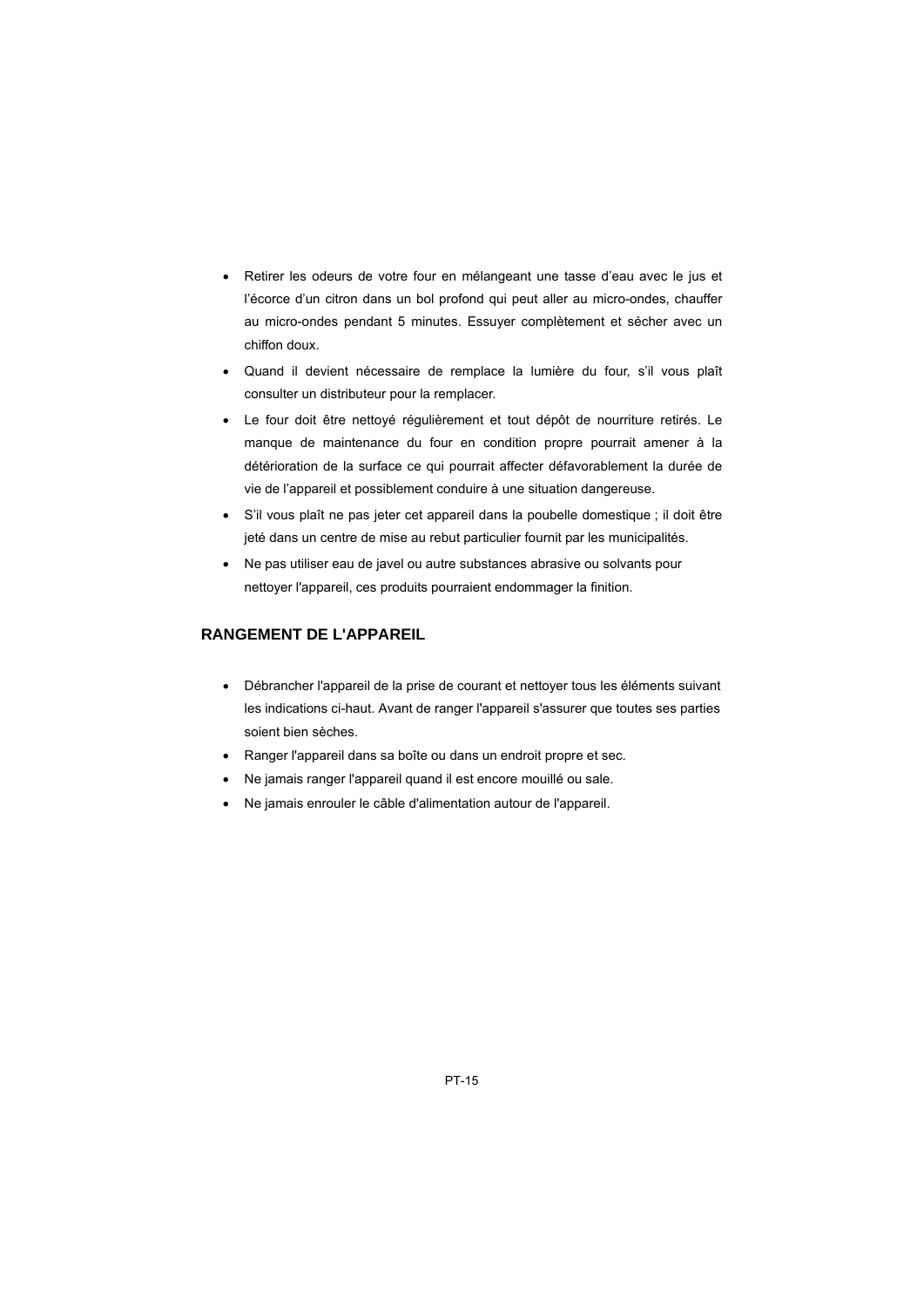#### **ENTRETIEN DE L'APPAREIL**

Aucun élément de cet appareil ne peut être entretenu par l'usager. Si l'unité ne fonctionne pas correctement vérifier ce qui suit :

- Les instructions ont été suivies correctement
- L'unité a été branchée correctement et la prise de courant est bien allumée.
- L'alimentation générale de courant est ALLUMEE.
- La prise est bien insérée.

Si l'appareil ne marche toujours pas après ces vérifications :

- Consulter le revendeur pour qu'il répare ou remplace l'appareil. Si le revendeur ne parvient pas à résoudre le problème et le retour de l'appareil s'avère nécessaire, s'assurer que :

- L'unité soit emballée avec soin dans son emballage d'origine.
- La preuve d'achat soit jointe.
- Il y ait une explication des raisons du retour.

Si le câble d'alimentation est endommagé il doit être remplacé par le producteur ou par un agent agréé afin d'éviter tout accident. Si pendant la période couverte par la garantie il est nécessaire d'effectuer un entretien, l'appareil devrait être apporté chez un centre d'entretien approuvé par Home of Living Brands (Pty) Ltd. En dehors de la période couverte par la garantie il est possible d'effectuer les entretiens mais aux frais du client.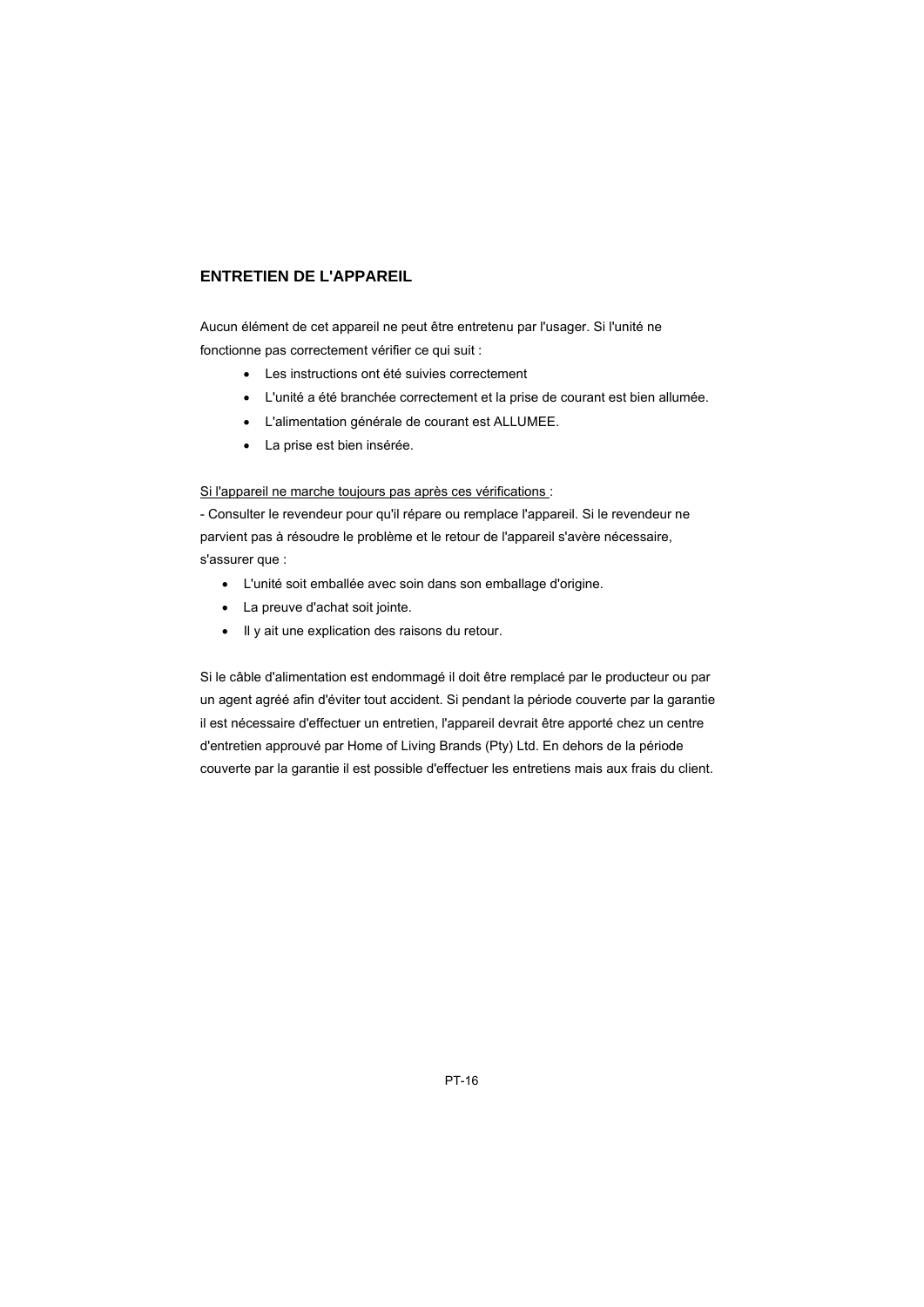# **LE CHANGEMENT DE LA PRISE**

Si la prise intégrée devait être change, suivez les instructions ci-dessous.

**Cette unité est conçue pour fonctionner uniquement sur un courant continu de 230V-240V. La connexion à d'autres sources d'alimentation pourrait endommager l'appareil. Connecter la prise à trois chiffes de la manière suivante :** Les fils de ce réseau sont colorés selon le code suivant :

| Vert/jaune | $=$ Terre  |
|------------|------------|
| Bleu       | $=$ Neutre |
| Marron     | $=$ Actif  |

AVERTISSEMENT:CET APPAREIL DOIT ETRE RACCORDE A UNE PRISE DE TERRE

(Il faut toujours s'assurer que la prise à trois fiches est connectée de la manière suivante:)



(T) Vert et jaune (N) Blue (A) Marron